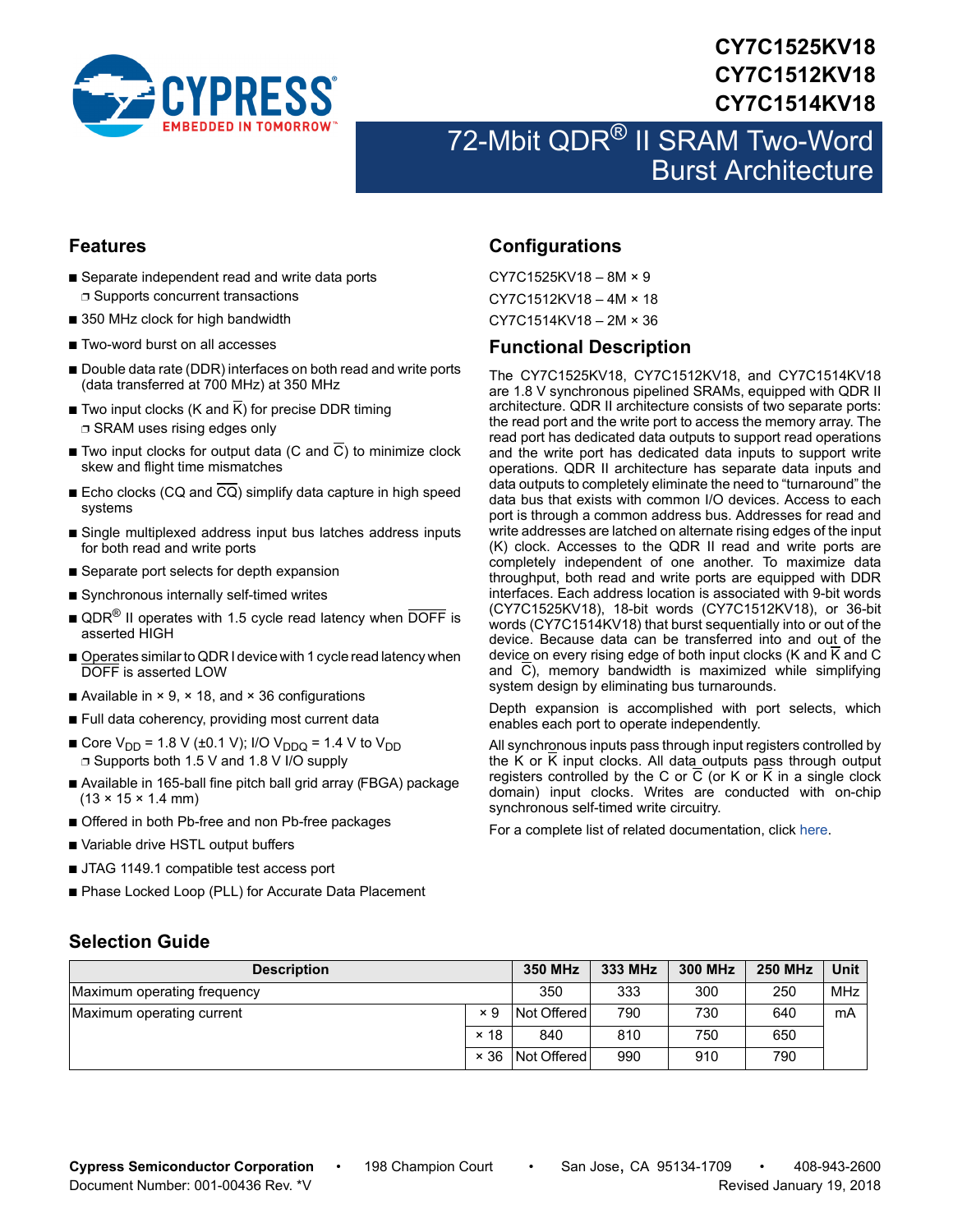

# **Logic Block Diagram – CY7C1525KV18**

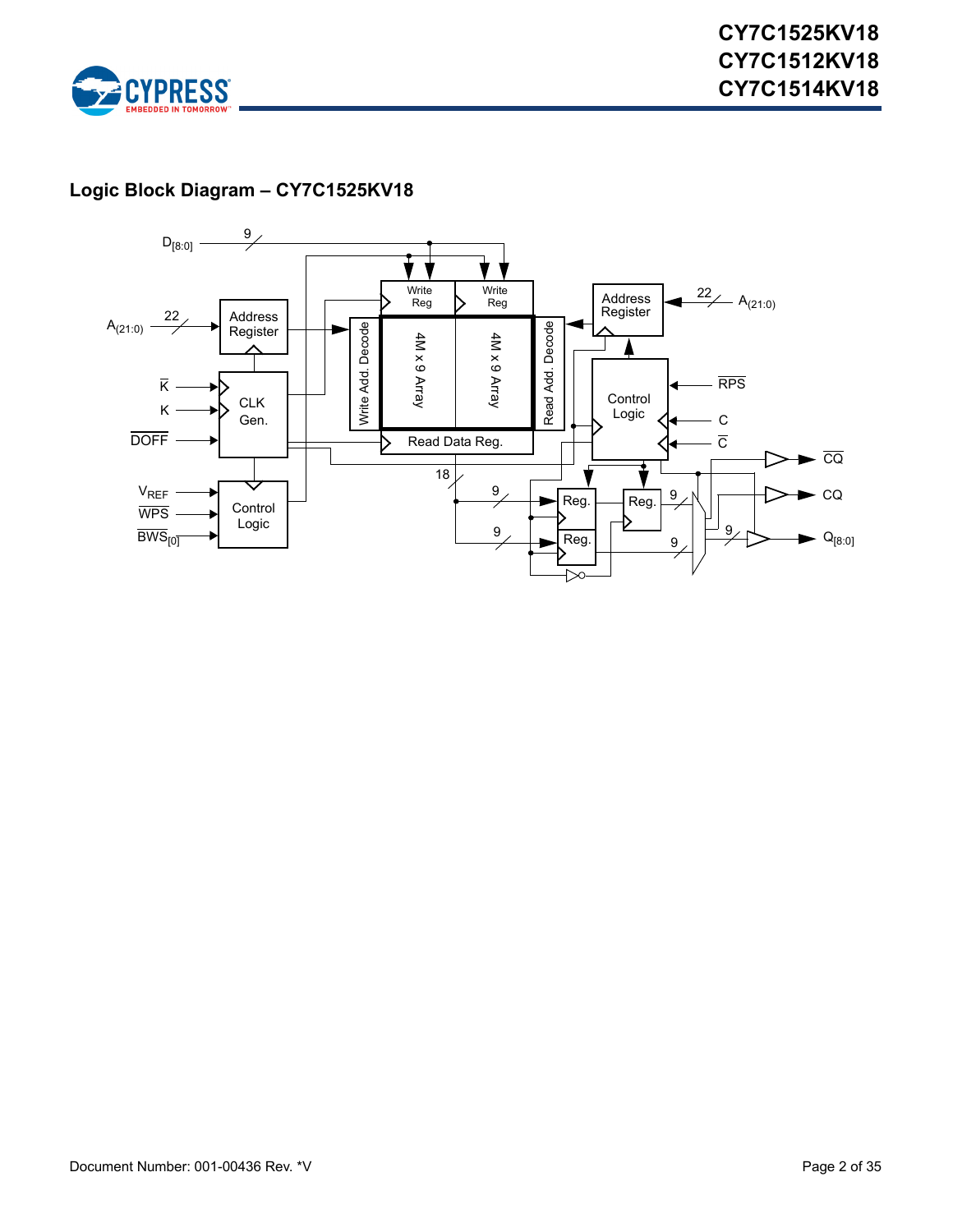

### **Logic Block Diagram – CY7C1512KV18**



### **Logic Block Diagram – CY7C1514KV18**

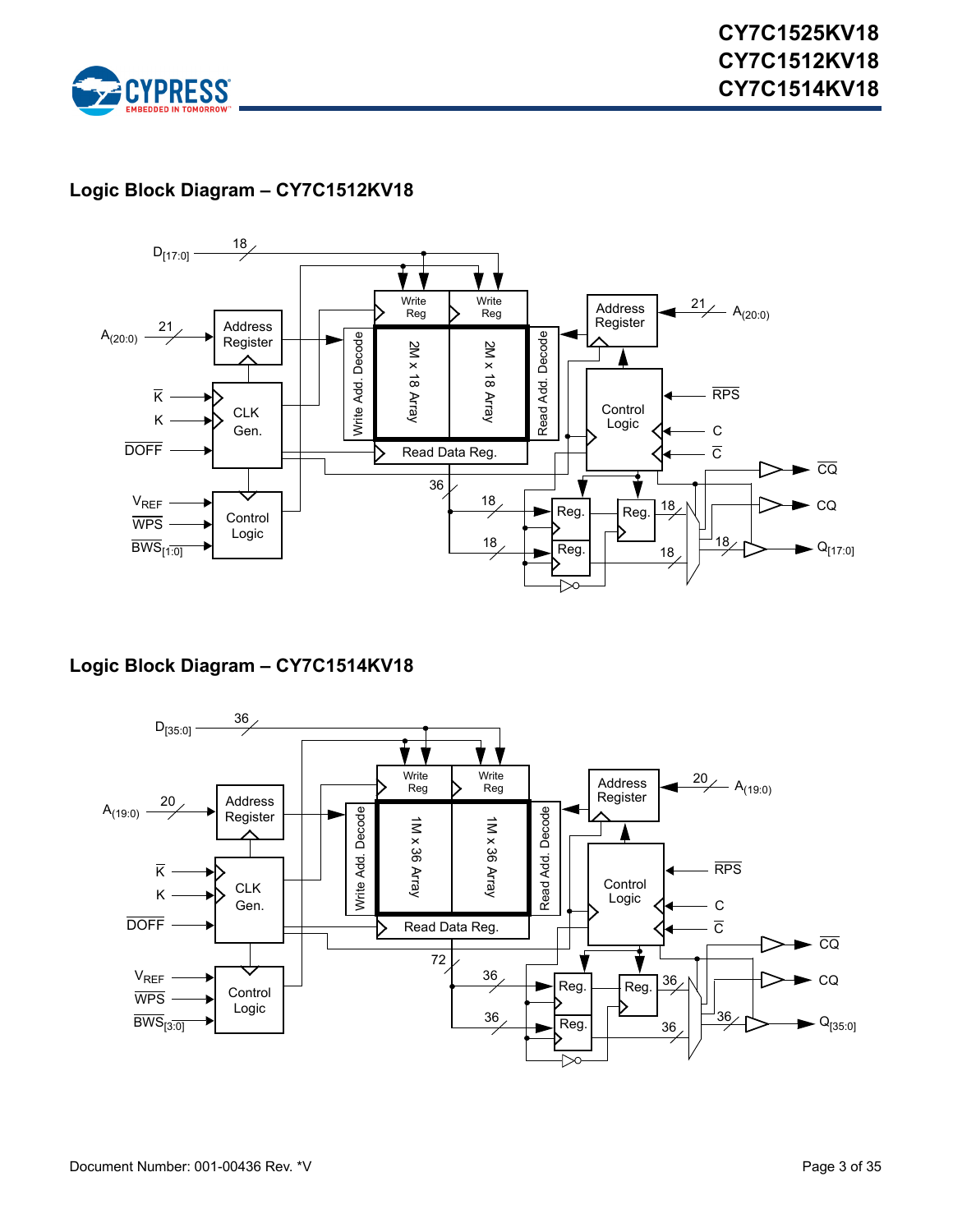

### **Contents**

| IEEE 1149.1 Serial Boundary Scan (JTAG)  13 |  |
|---------------------------------------------|--|
|                                             |  |
|                                             |  |
|                                             |  |
|                                             |  |
|                                             |  |
|                                             |  |
|                                             |  |
|                                             |  |
| TAP AC Switching Characteristics  17        |  |
| TAP Timing and Test Conditions  18          |  |
| Identification Register Definitions  19     |  |
|                                             |  |

| Power Up Sequence in QDR II SRAM  21        |  |
|---------------------------------------------|--|
|                                             |  |
|                                             |  |
|                                             |  |
|                                             |  |
|                                             |  |
|                                             |  |
|                                             |  |
|                                             |  |
|                                             |  |
|                                             |  |
|                                             |  |
|                                             |  |
|                                             |  |
| Read/Write/Deselect Sequence  27            |  |
|                                             |  |
|                                             |  |
|                                             |  |
|                                             |  |
|                                             |  |
|                                             |  |
|                                             |  |
| Sales, Solutions, and Legal Information  35 |  |
| Worldwide Sales and Design Support  35      |  |
|                                             |  |
|                                             |  |
| Cypress Developer Community  35             |  |
|                                             |  |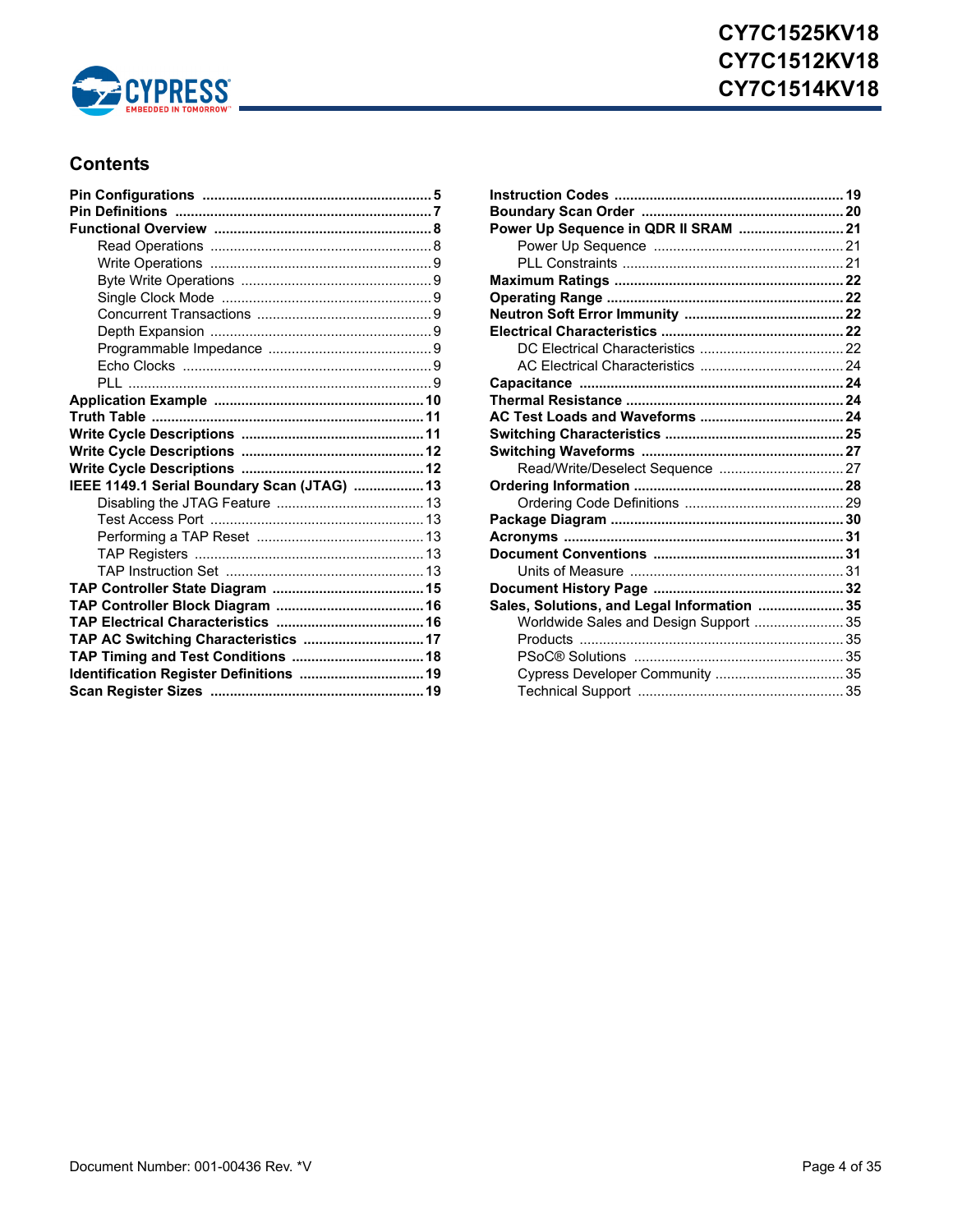

### <span id="page-4-0"></span>**Pin Configurations**

The pin configurations for CY7C1525KV18, CY7C1512KV18, and CY7C1514KV18 follow. [[1\]](#page-4-1)

|              | CY7C1525KV18 (8M × 9) |                |                  |                         |                |                         |                      |                  |           |                |                |  |
|--------------|-----------------------|----------------|------------------|-------------------------|----------------|-------------------------|----------------------|------------------|-----------|----------------|----------------|--|
|              | 1                     | $\overline{2}$ | $\mathbf{3}$     | $\overline{\mathbf{4}}$ | 5              | 6                       | $\overline{7}$       | 8                | 9         | 10             | 11             |  |
| $\mathsf{A}$ | $\overline{CQ}$       | A              | A                | <b>WPS</b>              | NC             | $\overline{\mathsf{K}}$ | <b>NC/144M</b>       | <b>RPS</b>       | A         | A              | CQ             |  |
| B            | NC.                   | NC.            | NC.              | A                       | <b>NC/288M</b> | K                       | $\overline{BWS}_{0}$ | A                | NC        | NC.            | Q4             |  |
| $\mathbf c$  | NC.                   | <b>NC</b>      | NC.              | $V_{SS}$                | A              | A                       | A                    | $V_{SS}$         | NC        | NC.            | D4             |  |
| D            | NC.                   | D <sub>5</sub> | NC.              | $V_{SS}$                | $V_{SS}$       | $V_{SS}$                | $V_{SS}$             | $V_{SS}$         | NC        | NC.            | <b>NC</b>      |  |
| Е            | NC.                   | <b>NC</b>      | Q <sub>5</sub>   | V <sub>DDQ</sub>        | $V_{SS}$       | $V_{SS}$                | $V_{SS}$             | V <sub>DDQ</sub> | NC        | D <sub>3</sub> | Q3             |  |
| F            | NC                    | NC.            | NC.              | V <sub>DDQ</sub>        | $V_{DD}$       | $V_{SS}$                | V <sub>DD</sub>      | V <sub>DDQ</sub> | NC.       | NC.            | NC.            |  |
| G            | NC.                   | D6             | Q6               | V <sub>DDQ</sub>        | $V_{DD}$       | $V_{SS}$                | $V_{DD}$             | V <sub>DDQ</sub> | NC.       | NC.            | NC             |  |
| н            | <b>DOFF</b>           | $V_{REF}$      | V <sub>DDQ</sub> | V <sub>DDQ</sub>        | $V_{DD}$       | $V_{SS}$                | $V_{DD}$             | V <sub>DDQ</sub> | $V_{DDQ}$ | $V_{REF}$      | ZQ             |  |
| J            | NC.                   | NC.            | <b>NC</b>        | V <sub>DDQ</sub>        | $V_{DD}$       | $V_{SS}$                | V <sub>DD</sub>      | V <sub>DDQ</sub> | NC        | Q2             | D <sub>2</sub> |  |
| Κ            | NC.                   | NC.            | NC.              | V <sub>DDQ</sub>        | $V_{DD}$       | $V_{SS}$                | V <sub>DD</sub>      | V <sub>DDQ</sub> | NC        | NC.            | NC.            |  |
| L            | NC.                   | Q7             | D7               | V <sub>DDQ</sub>        | $V_{SS}$       | $V_{SS}$                | $V_{SS}$             | V <sub>DDQ</sub> | NC.       | NC.            | Q1             |  |
| M            | NC.                   | <b>NC</b>      | <b>NC</b>        | $V_{SS}$                | $V_{SS}$       | $V_{SS}$                | $V_{SS}$             | $V_{SS}$         | NC.       | NC.            | D <sub>1</sub> |  |
| N            | NC.                   | D8             | NC.              | $V_{SS}$                | A              | A                       | A                    | $V_{SS}$         | NC        | NC.            | NC.            |  |
| P            | NC                    | NC             | Q8               | A                       | A              | C                       | A                    | A                | NC.       | D <sub>0</sub> | Q0             |  |
| R            | TDO                   | TCK            | A                | A                       | A              | $\overline{c}$          | Α                    | A                | A         | <b>TMS</b>     | TDI            |  |

# **Figure 1. 165-ball FBGA (13 × 15 × 1.4 mm) pinout**

**Note**

<span id="page-4-1"></span>1. NC/144M and NC/288M are not connected to the die and can be tied to any voltage level.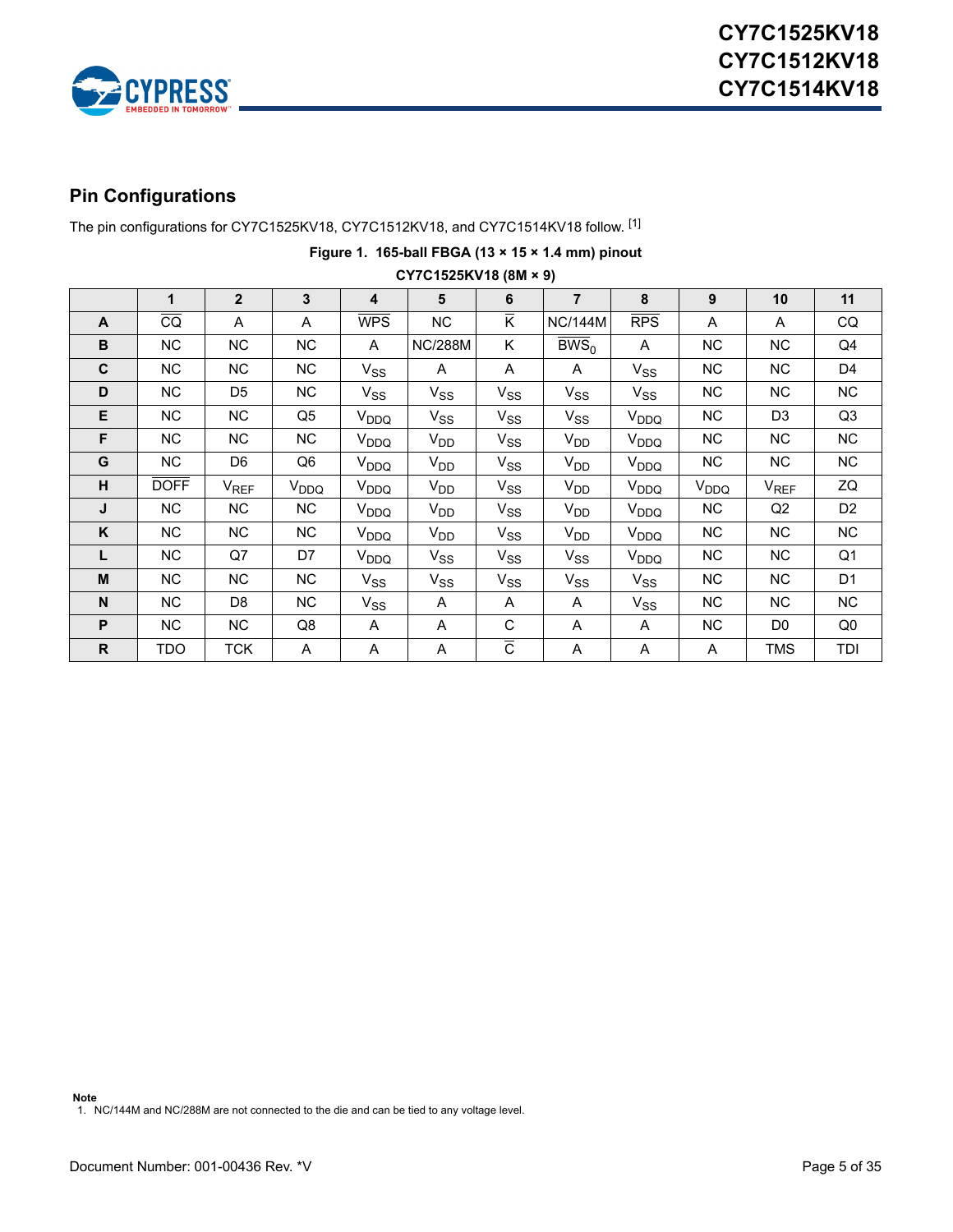

## **Pin Configurations** (continued)

The pin configurations for CY7C1525KV18, CY7C1512KV18, and CY7C1514KV18 follow. [1]

**Figure 1. 165-ball FBGA (13 × 15 × 1.4 mm) pinout**

|              | UT / U157 ZNV18 (4M × 18) |                  |                  |                  |                    |                                  |                           |                        |                  |                |                |
|--------------|---------------------------|------------------|------------------|------------------|--------------------|----------------------------------|---------------------------|------------------------|------------------|----------------|----------------|
|              | $\mathbf{1}$              | $2^{\circ}$      | 3                | 4                | 5                  | 6                                | $\overline{7}$            | 8                      | 9                | 10             | 11             |
| $\mathsf{A}$ | $\overline{CQ}$           | <b>NC/144M</b>   | A                | <b>WPS</b>       | $\overline{BWS}_1$ | $\overline{\mathsf{K}}$          | <b>NC/288M</b>            | RPS                    | A                | A              | CQ             |
| B            | <b>NC</b>                 | Q9               | D9               | A                | NC                 | K                                | $\overline{\text{BWS}}_0$ | A                      | NC.              | <b>NC</b>      | Q8             |
| C            | <b>NC</b>                 | <b>NC</b>        | D10              | $V_{SS}$         | A                  | A                                | A                         | $V_{SS}$               | <b>NC</b>        | Q7             | D8             |
| D            | <b>NC</b>                 | D11              | Q10              | $V_{SS}$         | $V_{SS}$           | $V_{SS}$                         | $V_{SS}$                  | $V_{SS}$               | NC               | <b>NC</b>      | D7             |
| E            | NC                        | NC               | Q11              | $V_{DDQ}$        | $V_{SS}$           | $V_{SS}$                         | $V_{SS}$                  | V <sub>DDQ</sub>       | NC               | D <sub>6</sub> | Q6             |
| F            | <b>NC</b>                 | Q12              | D <sub>12</sub>  | V <sub>DDQ</sub> | $V_{DD}$           | $V_{SS}$                         | $V_{DD}$                  | V <sub>DDQ</sub>       | NC.              | NC.            | Q5             |
| G            | NC                        | D <sub>13</sub>  | Q13              | V <sub>DDQ</sub> | V <sub>DD</sub>    | $V_{SS}$                         | $V_{DD}$                  | V <sub>DDQ</sub>       | NC               | NC.            | D <sub>5</sub> |
| н            | <b>DOFF</b>               | V <sub>REF</sub> | V <sub>DDQ</sub> | V <sub>DDQ</sub> | V <sub>DD</sub>    | $V_{SS}$                         | $V_{DD}$                  | V <sub>DDQ</sub>       | V <sub>DDQ</sub> | $V_{REF}$      | ZQ             |
| J            | <b>NC</b>                 | NC               | D14              | V <sub>DDQ</sub> | V <sub>DD</sub>    | $V_{SS}$                         | $V_{DD}$                  | <b>V<sub>DDQ</sub></b> | NC               | Q4             | D4             |
| K            | NC                        | NC               | Q14              | V <sub>DDQ</sub> | $V_{DD}$           | $V_{SS}$                         | $V_{DD}$                  | V <sub>DDQ</sub>       | NC               | D <sub>3</sub> | Q3             |
| L            | NC                        | Q15              | D <sub>15</sub>  | V <sub>DDQ</sub> | $V_{SS}$           | $V_{SS}$                         | $V_{SS}$                  | V <sub>DDQ</sub>       | NC               | NC.            | Q2             |
| M            | <b>NC</b>                 | <b>NC</b>        | D16              | $V_{SS}$         | $V_{SS}$           | $V_{SS}$                         | $V_{SS}$                  | $V_{SS}$               | NC.              | Q1             | D <sub>2</sub> |
| N            | <b>NC</b>                 | D <sub>17</sub>  | Q16              | $V_{SS}$         | Α                  | A                                | A                         | $V_{SS}$               | <b>NC</b>        | <b>NC</b>      | D <sub>1</sub> |
| P            | <b>NC</b>                 | NC               | Q17              | A                | Α                  | С                                | A                         | A                      | NC               | D <sub>0</sub> | Q <sub>0</sub> |
| $\mathsf{R}$ | <b>TDO</b>                | <b>TCK</b>       | A                | Α                | Α                  | $\overline{\overline{\text{c}}}$ | A                         | A                      | A                | TMS            | TDI            |

### **CY7C1512KV18 (4M × 18)**

#### **CY7C1514KV18 (2M × 36)**

|              | 1               | $\overline{2}$   | 3                | 4                | 5                  | 6                         | $\overline{7}$   | 8                | 9               | 10               | 11             |
|--------------|-----------------|------------------|------------------|------------------|--------------------|---------------------------|------------------|------------------|-----------------|------------------|----------------|
| $\mathsf{A}$ | $\overline{CQ}$ | <b>NC/288M</b>   | A                | <b>WPS</b>       | $\overline{BWS}_2$ | $\overline{\mathsf{K}}$   | BWS <sub>1</sub> | RPS              | A               | <b>NC/144M</b>   | CQ             |
| B            | Q27             | Q18              | D <sub>18</sub>  | A                | $\overline{BWS}_3$ | Κ                         | BWS <sub>0</sub> | A                | D <sub>17</sub> | Q17              | Q8             |
| C            | D <sub>27</sub> | Q28              | D <sub>19</sub>  | $V_{SS}$         | A                  | A                         | A                | $V_{SS}$         | D <sub>16</sub> | Q7               | D <sub>8</sub> |
| D            | D <sub>28</sub> | D <sub>20</sub>  | Q19              | $V_{SS}$         | $V_{SS}$           | $V_{SS}$                  | $V_{SS}$         | $V_{SS}$         | Q16             | D <sub>15</sub>  | D7             |
| E            | Q29             | D <sub>29</sub>  | Q20              | V <sub>DDQ</sub> | $V_{SS}$           | $V_{SS}$                  | $V_{SS}$         | V <sub>DDQ</sub> | Q15             | D <sub>6</sub>   | Q6             |
| F            | Q30             | Q <sub>21</sub>  | D <sub>21</sub>  | V <sub>DDQ</sub> | V <sub>DD</sub>    | $V_{SS}$                  | V <sub>DD</sub>  | V <sub>DDQ</sub> | D <sub>14</sub> | Q14              | Q5             |
| G            | D30             | D <sub>22</sub>  | Q22              | V <sub>DDQ</sub> | $V_{DD}$           | $V_{SS}$                  | $V_{DD}$         | V <sub>DDQ</sub> | Q13             | D <sub>13</sub>  | D <sub>5</sub> |
| н            | <b>DOFF</b>     | V <sub>REF</sub> | V <sub>DDQ</sub> | V <sub>DDQ</sub> | $V_{DD}$           | $V_{SS}$                  | $V_{DD}$         | V <sub>DDQ</sub> | $V_{DDQ}$       | V <sub>REF</sub> | ZQ             |
| J            | D31             | Q <sub>31</sub>  | D <sub>23</sub>  | V <sub>DDQ</sub> | V <sub>DD</sub>    | $V_{SS}$                  | V <sub>DD</sub>  | V <sub>DDQ</sub> | D <sub>12</sub> | Q4               | D4             |
| K            | Q <sub>32</sub> | D32              | Q <sub>23</sub>  | V <sub>DDQ</sub> | $V_{DD}$           | $V_{SS}$                  | $V_{DD}$         | V <sub>DDQ</sub> | Q12             | D <sub>3</sub>   | Q3             |
| L            | Q <sub>33</sub> | Q24              | D24              | V <sub>DDQ</sub> | $V_{SS}$           | $V_{SS}$                  | $V_{SS}$         | V <sub>DDQ</sub> | D11             | Q11              | Q2             |
| M            | D33             | Q34              | D <sub>25</sub>  | $V_{SS}$         | $V_{SS}$           | $V_{SS}$                  | $V_{SS}$         | $V_{SS}$         | D <sub>10</sub> | Q <sub>1</sub>   | D <sub>2</sub> |
| N            | D34             | D <sub>26</sub>  | Q <sub>25</sub>  | $V_{SS}$         | A                  | Α                         | Α                | $V_{SS}$         | Q10             | D <sub>9</sub>   | D <sub>1</sub> |
| P            | Q <sub>35</sub> | D35              | Q26              | A                | A                  | C                         | A                | A                | Q9              | D <sub>0</sub>   | Q <sub>0</sub> |
| R.           | TDO             | <b>TCK</b>       | A                | A                | A                  | $\overline{\overline{c}}$ | A                | A                | A               | <b>TMS</b>       | TDI            |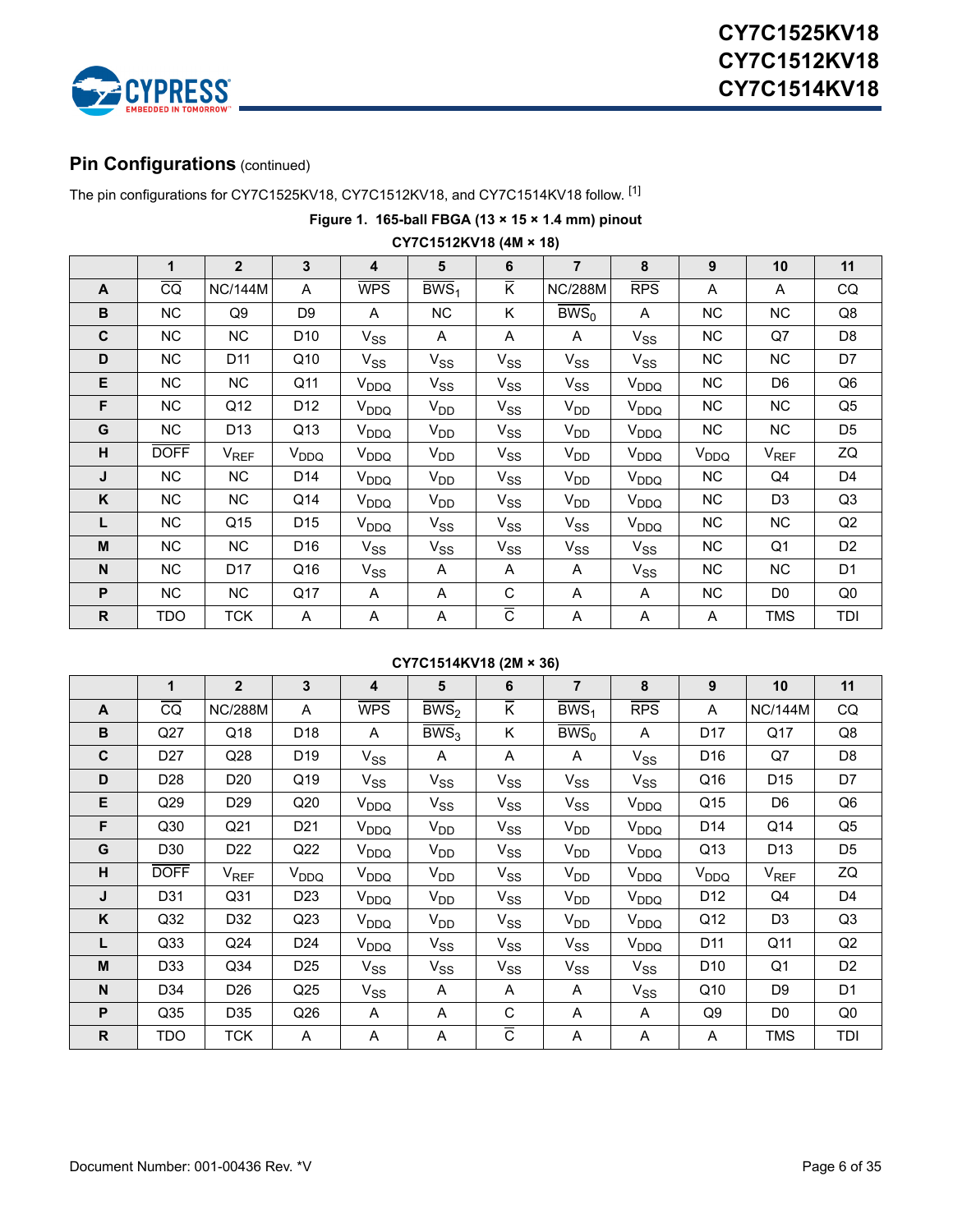

## <span id="page-6-0"></span>**Pin Definitions**

| <b>Pin Name</b>                                                          | I/O                    | <b>Pin Description</b>                                                                                                                                                                                                                                                                                                                                                                                                                                                                                                                                                                                                                                                                                                                                                                                                                                          |
|--------------------------------------------------------------------------|------------------------|-----------------------------------------------------------------------------------------------------------------------------------------------------------------------------------------------------------------------------------------------------------------------------------------------------------------------------------------------------------------------------------------------------------------------------------------------------------------------------------------------------------------------------------------------------------------------------------------------------------------------------------------------------------------------------------------------------------------------------------------------------------------------------------------------------------------------------------------------------------------|
| $D_{[x:0]}$                                                              | Input-<br>Synchronous  | <b>Data input signals</b> . Sampled on the rising edge of K and $\overline{K}$ clocks during valid write operations.<br>$CY7C1525KV18 - D_{[8:0]}$<br>CY7C1512KV18 - $D_{[17.0]}$<br>CY7C1514KV18 - D <sub>135:01</sub>                                                                                                                                                                                                                                                                                                                                                                                                                                                                                                                                                                                                                                         |
| WPS                                                                      | Input-<br>Synchronous  | Write Port Select - Active LOW. Sampled on the rising edge of the K clock. When asserted active, a<br>write operation is initiated. Deasserting deselects the write port. Deselecting the write port ignores $D_{[x:0]}$ .                                                                                                                                                                                                                                                                                                                                                                                                                                                                                                                                                                                                                                      |
| $\overline{\mathrm{BWS}}_0$ ,<br>$BWS1$ ,<br>$BWS_2$<br>BWS <sub>3</sub> | Input-<br>Synchronous  | Byte Write Select 0, 1, 2, and 3 - Active LOW. Sampled on the rising edge of the K and K clocks during<br>write operations. Used to select which byte is written into the device during the current portion of the<br>write operations. Bytes not written remain unaltered.<br>CY7C1525KV18 – $\overline{\text{BWS}}_0$ controls D <sub>[8:0]</sub><br>CY7C1512KV18 – $\overline{BWS_0}$ controls $D_{[8:0]}^{[0:0]}$ and $\overline{BWS}_1$ controls $D_{[17:9]}$ .<br>CY7C1514KV18 – $\overline{BWS}_0$ controls $D_{[8:0]}$ , $\overline{BWS}_1$ controls $D_{[17:9]}$ , $\overline{BWS}_2$ controls $D_{[26:18]}$ and $\overline{BWS}_3$<br>controls $D_{[35:27]}$<br>All the Byte Write Selects are sampled on the same edge as the data. Deselecting a Byte Write Select<br>ignores the corresponding byte of data and it is not written into the device. |
| Α                                                                        | Input-<br>Synchronous  | Address inputs. Sampled on the rising edge of the K (read address) and K (write address) clocks during<br>active read and write operations. These address inputs are multiplexed for both read and write<br>operations. Internally, the device is organized as $8M \times 9$ (2 arrays each of $4M \times 9$ ) for CY7C1525KV18,<br>4M $\times$ 18 (2 arrays each of 2M $\times$ 18) for CY7C1512KV18, and 2M $\times$ 36 (2 arrays each of 1M $\times$ 36) for<br>CY7C1514KV18. Therefore, only 22 address inputs are needed to access the entire memory array of<br>CY7C1525KV18, 21 address inputs for CY7C1512KV18, and 20 address inputs for CY7C1514KV18.<br>These inputs are ignored when the appropriate port is deselected.                                                                                                                            |
| ${\mathsf Q}_{[{\mathsf X}:0]}$                                          | Output-<br>Synchronous | Data output signals. These pins drive out the requested data during a read operation. Valid data is<br>driven out on the rising edge of the C and C clocks during read operations, or K and K when in single<br>clock mode. When the read port is deselected, $Q_{[x:0]}$ are automatically tristated.<br>CY7C1525KV18 - $Q_{[8:0]}$<br>CY7C1512KV18 - Q <sub>[17:0]</sub><br>$CY7C1514KV18 - Q[35.0]$                                                                                                                                                                                                                                                                                                                                                                                                                                                          |
| <b>RPS</b>                                                               | Input-<br>Synchronous  | Read Port Select - Active LOW. Sampled on the rising edge of positive input clock (K). When active,<br>a read operation is initiated. Deasserting deselects the read port. When deselected, the pending access<br>is allowed to complete and the output drivers are automatically tristated following the next rising edge<br>of the C clock. Each read access consists of a burst of two sequential transfers.                                                                                                                                                                                                                                                                                                                                                                                                                                                 |
| $\mathsf{C}$                                                             | Input Clock            | Positive input clock for output data. C is used in conjunction with C to clock out the read data from<br>the device. Use C and C together to deskew the flight times of various devices on the board back to the<br>controller. See Application Example on page 10 for further details.                                                                                                                                                                                                                                                                                                                                                                                                                                                                                                                                                                         |
| $\overline{\text{c}}$                                                    | Input Clock            | Negative input clock for output data. C is used in conjunction with C to clock out the read data from<br>the device. Use C and C together to deskew the flight times of various devices on the board back to the<br>controller. See Application Example on page 10 for further details.                                                                                                                                                                                                                                                                                                                                                                                                                                                                                                                                                                         |
| K                                                                        | Input Clock            | Positive input clock input. The rising edge of K is used to capture synchronous inputs to the device<br> and to drive out data through Q <sub>fx:01</sub> when in single clock mode. All accesses are initiated on the rising<br>edge of K.                                                                                                                                                                                                                                                                                                                                                                                                                                                                                                                                                                                                                     |
| Ι×                                                                       | Input Clock            | Negative input clock input. K is used to capture synchronous inputs being presented to the device and<br>to drive out data through $Q_{[x:0]}$ when in single clock mode.                                                                                                                                                                                                                                                                                                                                                                                                                                                                                                                                                                                                                                                                                       |
| CQ                                                                       | Echo Clock             | CQ referenced with respect to C. This is a free running clock and is synchronized to the input clock<br>for output data (C) of the QDR II. In single clock mode, CQ is generated with respect to K. The timing<br>for the echo clocks is shown in Switching Characteristics on page 25.                                                                                                                                                                                                                                                                                                                                                                                                                                                                                                                                                                         |
| $\overline{CQ}$                                                          | Echo Clock             | CQ referenced with respect to C. This is a free running clock and is synchronized to the input clock<br>for output data (C) of the QDR II. In single clock mode, CQ is generated with respect to K. The timing<br>for the echo clocks is shown in the Switching Characteristics on page 25.                                                                                                                                                                                                                                                                                                                                                                                                                                                                                                                                                                     |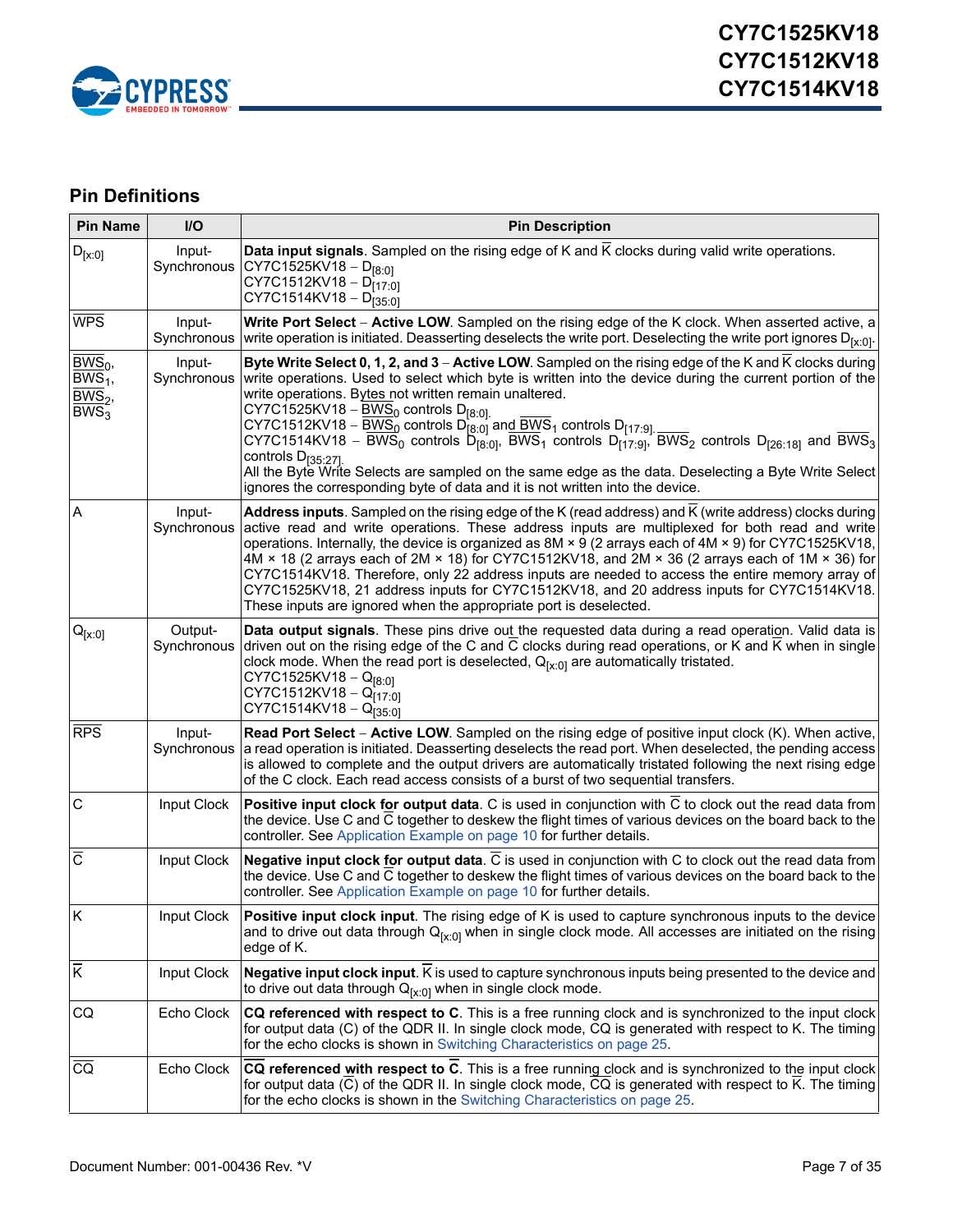

### **Pin Definitions** (continued)

| <b>Pin Name</b>             | $II$                | <b>Pin Description</b>                                                                                                                                                                                                                                                                                                                                                                                                                                                             |
|-----------------------------|---------------------|------------------------------------------------------------------------------------------------------------------------------------------------------------------------------------------------------------------------------------------------------------------------------------------------------------------------------------------------------------------------------------------------------------------------------------------------------------------------------------|
| ZQ                          | Input               | Output impedance matching input. This input is used to tune the device outputs to the system data<br>bus impedance. CQ, CQ, and $Q_{[x:0]}$ output impedance are set to 0.2 $\times$ RQ, where RQ is a resistor<br>connected between ZQ and ground. Alternatively, connect this pin directly to V <sub>DDQ</sub> , which enables the<br>minimum impedance mode. This pin cannot be connected directly to GND or left unconnected.                                                  |
| <b>DOFF</b>                 | Input               | <b>PLL turn off – Active LOW</b> . Connecting this pin to ground turns off the PLL inside the device. The timing<br>in the operation with the PLL turned off differs from those listed in this data sheet. For normal operation,<br>connect this pin to a pull up through a 10 k $\Omega$ or less pull up resistor. The device behaves in QDR I mode<br>when the PLL is turned off. In this mode, the device can be operated at a frequency of up to 167 MHz<br>with QDR I timing. |
| <b>TDO</b>                  | Output              | Test data out (TDO) pin for JTAG.                                                                                                                                                                                                                                                                                                                                                                                                                                                  |
| <b>TCK</b>                  | Input               | Test clock (TCK) pin for JTAG.                                                                                                                                                                                                                                                                                                                                                                                                                                                     |
| TDI                         | Input               | Test data in (TDI) pin for JTAG.                                                                                                                                                                                                                                                                                                                                                                                                                                                   |
| <b>TMS</b>                  | Input               | Test mode select (TMS) pin for JTAG.                                                                                                                                                                                                                                                                                                                                                                                                                                               |
| <b>NC</b>                   | N/A                 | Not connected to the die. Can be tied to any voltage level.                                                                                                                                                                                                                                                                                                                                                                                                                        |
| <b>NC/144M</b>              | Input               | Not connected to the die. Can be tied to any voltage level.                                                                                                                                                                                                                                                                                                                                                                                                                        |
| <b>NC/288M</b>              | Input               | Not connected to the die. Can be tied to any voltage level.                                                                                                                                                                                                                                                                                                                                                                                                                        |
| $\mathsf{V}_{\mathsf{REF}}$ | Input-<br>Reference | <b>Reference voltage input</b> . Static input used to set the reference level for HSTL inputs, outputs, and AC<br>measurement points.                                                                                                                                                                                                                                                                                                                                              |
| V <sub>DD</sub>             |                     | Power Supply   Power supply inputs to the core of the device.                                                                                                                                                                                                                                                                                                                                                                                                                      |
| $V_{SS}$                    | Ground              | Ground for the device.                                                                                                                                                                                                                                                                                                                                                                                                                                                             |
| V <sub>DDQ</sub>            |                     | Power Supply Power supply inputs for the outputs of the device.                                                                                                                                                                                                                                                                                                                                                                                                                    |

### <span id="page-7-0"></span>**Functional Overview**

The CY7C1525KV18, CY7C1512KV18, and CY7C1514KV18 are synchronous pipelined Burst SRAMs with a read port and a write port. The read port is dedicated to read operations and the write port is dedicated to write operations. Data flows into the SRAM through the write port and flows out through the read port. These devices multiplex the address inputs to minimize the number of address pins required. By having separate read and write ports, the QDR II completely eliminates the need to turn around the data bus and avoids any possible data contention, thereby simplifying system design. Each access consists of two 9-bit data transfers in the case of CY7C1525KV18, two 18-bit data transfers in the case of CY7C1512KV18, and two 36-bit data transfers in the case of CY7C1514KV18 in one clock cycle.

This device operates with a read latency of one and half cycles when DOFF pin is tied HIGH. When DOFF pin is set LOW or connected to  $\mathrm{V_{SS}}$  then the device behaves in QDR I mode with a read latency of one clock cycle.

Accesses for both ports are initiated on the rising edge of the positive input clock (K). All synchronous input timing is referenced from the rising edge of the input clocks (K and  $\overline{K}$ ) and all output timing is referenced to the output clocks (C and C, or K and K when in single clock mode).

All synchronous data inputs (D<sub>[x:0]</sub>) pas<u>s</u> through input registers controlled by the input clocks (K and K). All synchronous data outputs  $(Q_{[x:0]})$  pass through output registers controlled by the rising edge of the output clocks (C and  $\overline{C}$ , or K and  $\overline{K}$  when in single clock mode).

All synchronous control ( $\overline{\text{RPS}}, \overline{\text{WPS}}, \overline{\text{BWS}}_{[x:0]}$ ) inputs pass through input registers controlled by the rising edge of the input clocks (K and K).

CY7C1512KV18 is described in the following sections. The same basic descriptions apply to CY7C1525KV18, and CY7C1514KV18.

#### <span id="page-7-1"></span>**Read Operations**

The CY7C1512KV18 is organized internally as two arrays of 2M × 18. Accesses are completed in a burst of two sequential 18-bit data words. Read operations are initiated by asserting RPS active at the rising edge of the positive input clock (K). The address is latched on the rising edge of the K clock. The address presented to the address inputs is stored in the read address register. Following the next K clock rise, the corresponding lowest order 18-bit word of data is driven onto the  $Q_{[17:0]}$  using C as the output timing reference. On the subsequent rising edge of C, the next 18-bit data word is driven onto the  $Q_{[17:0]}$ . The requested data is valid 0.45 ns from the rising edge of the output clock (C and C or K and K when in single clock mode).

Synchronous internal circuitry automatically tristates the outputs following the next rising edge of the output clocks (C/C). This enables for a seamless transition between devices without the insertion of wait states in a depth expanded memory.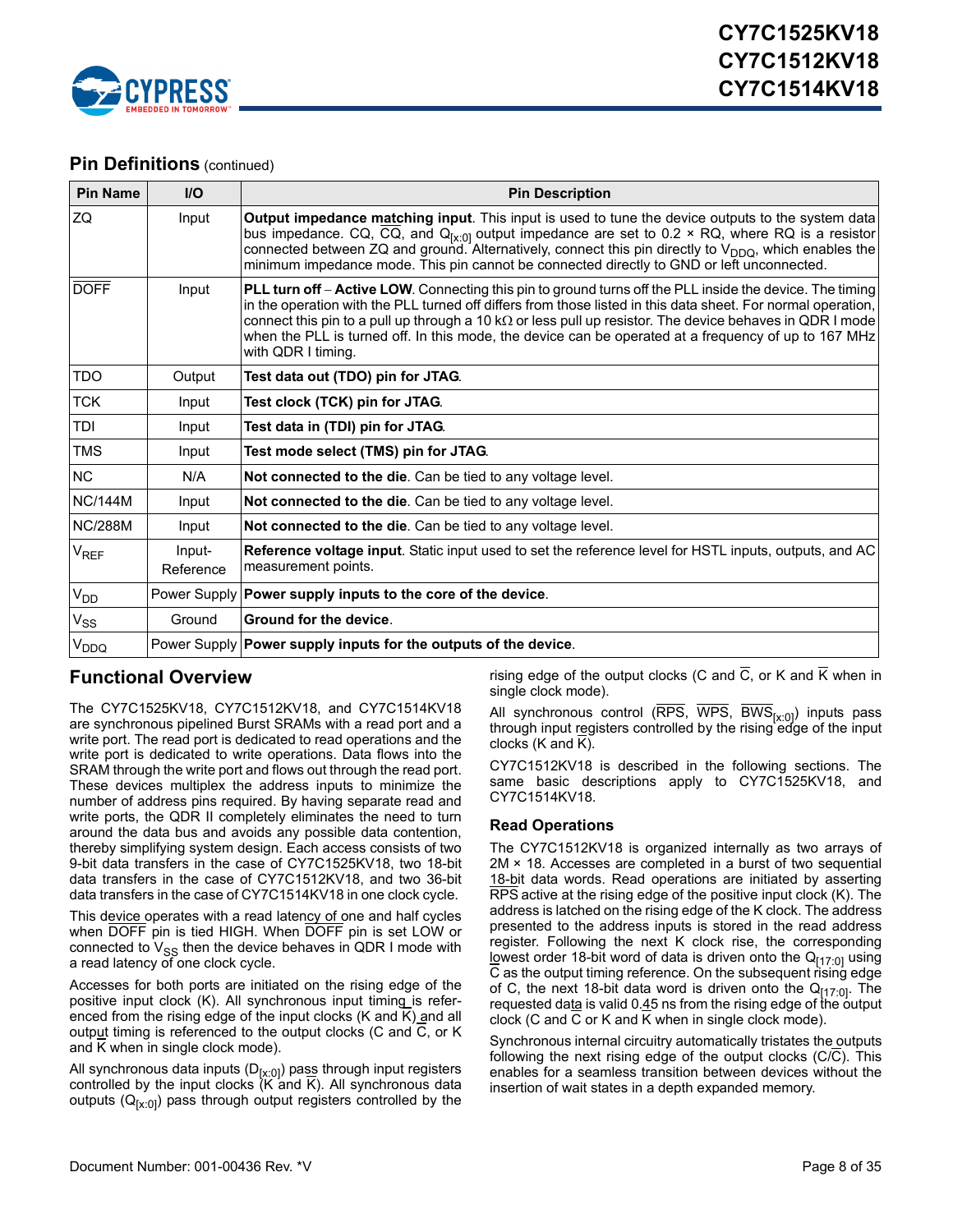

#### <span id="page-8-0"></span>**Write Operations**

Write operations are initiated by asserting WPS active at the rising edge of the positive input clock (K). On the same K clock rise the data presented to D<sub>[17:0]</sub> is latched and stored into the lower 18-bit write data register, provided BWS<sub>[1:0]</sub> are both asserted active. On the subsequent rising edge of the negative input clock (K), the address is latched and the information presented to  $D_{[17:0]}$  is also stored into the write data register, provided BWS<sub>[1:0]</sub> are both asserted active. The 36 bits of data are then written into the memory array at the specified location.

When deselected, the write port ignores all inputs after the pending write operations are completed.

#### <span id="page-8-1"></span>**Byte Write Operations**

Byte write operations are supported by the CY7C1512KV18. A write operation is initiated as described in the [Write Operations](#page-8-0) section. The bytes that are written are determined by  $BWS<sub>0</sub>$  and  $BWS<sub>1</sub>$ , which are sampled with each set of 18-bit data words. Asserting the appropriate Byte Write Select input during the data portion of a write latches the data being presented and writes it into the device. Deasserting the Byte write select input during the data portion of a write enables the data stored in the device for that byte to remain unaltered. This feature is used to simplify read, modify, or write operations to a byte write operation.

#### <span id="page-8-2"></span>**Single Clock Mode**

The CY7C1512KV18 is used with a single clock that controls both the input and output registers. In this mode the device recognizes only a single pair of input clocks (K and K) that control both the input and output registers. This operation is identical to the operation if the device had zero skew between the K/K and C/C clocks. All timing parameters remain the same in this mode. To use this mode of operation, the user must tie C and C HIGH at power on. This function is a strap option and not alterable during device operation.

#### <span id="page-8-3"></span>**Concurrent Transactions**

The read and write ports on the CY7C1512KV18 operate completely independently of one another. As each port latches the address inputs on different clock edges, the user can read or write to any location, regardless of the transaction on the other port. The user can start reads and writes in the same clock cycle. If the ports access the same location at the same time, the SRAM delivers the most recent information associated with the

specified address location. This includes forwarding data from a write cycle that was initiated on the previous K clock rise.

#### <span id="page-8-4"></span>**Depth Expansion**

The CY7C1512KV18 has a port select input for each port. This enables for easy depth expansion. Both port selects are sampled on the rising edge of the positive input clock only (K). Each port select input can deselect the specified port. Deselecting a port does not affect the other port. All pending transactions (read and write) are completed before the device is deselected.

#### <span id="page-8-5"></span>**Programmable Impedance**

An external resistor, RQ, must be connected between the ZQ pin on the SRAM and  $V_{SS}$  to enable the SRAM to adjust its output driver impedance. The value of RQ must be 5 × the value of the intended line impedance driven by the SRAM. The allowable range of RQ to guarantee impedance matching with a tolerance of ±15% is between 175  $\Omega$  and 350  $\Omega$ , with V<sub>DDQ</sub> = 1.5 V. The output impedance is adjusted every 1024 cycles upon power up to account for drifts in supply voltage and temperature.

#### <span id="page-8-6"></span>**Echo Clocks**

Echo clocks are provided on the QDR II to simplify data capture on high speed systems. Two echo clocks are generated by the QDR II. CQ is referenced with respect to C and CQ is referenced with respect to C. These are free running clocks and are synchronized to the output clock of the QDR II. In the single clock mode, CQ is generated with respect to K and CQ is generated with respect to K. The timing for the echo clocks is shown in [Switching Characteristics on page 25](#page-24-0).

#### <span id="page-8-7"></span>**PLL**

These chips use a PLL that is designed to function between 120 MHz and the specified maximum clock frequency. During power up, when the DOFF is tied HIGH, the PLL is locked after 20  $\mu$ s of stable clock. The PLL can also be reset by slowing or stopping the input clocks K and K for a minimum of 30 ns. However, it is not necessary to reset the PLL to lock to the desired frequency. The PLL automatically locks 20  $\mu$ s after a stable clock is presented. The PLL may be disabled by applying ground to the DOFF pin. When the PLL is turned off, the device behaves in QDR I mode (with one cycle latency and a longer access time).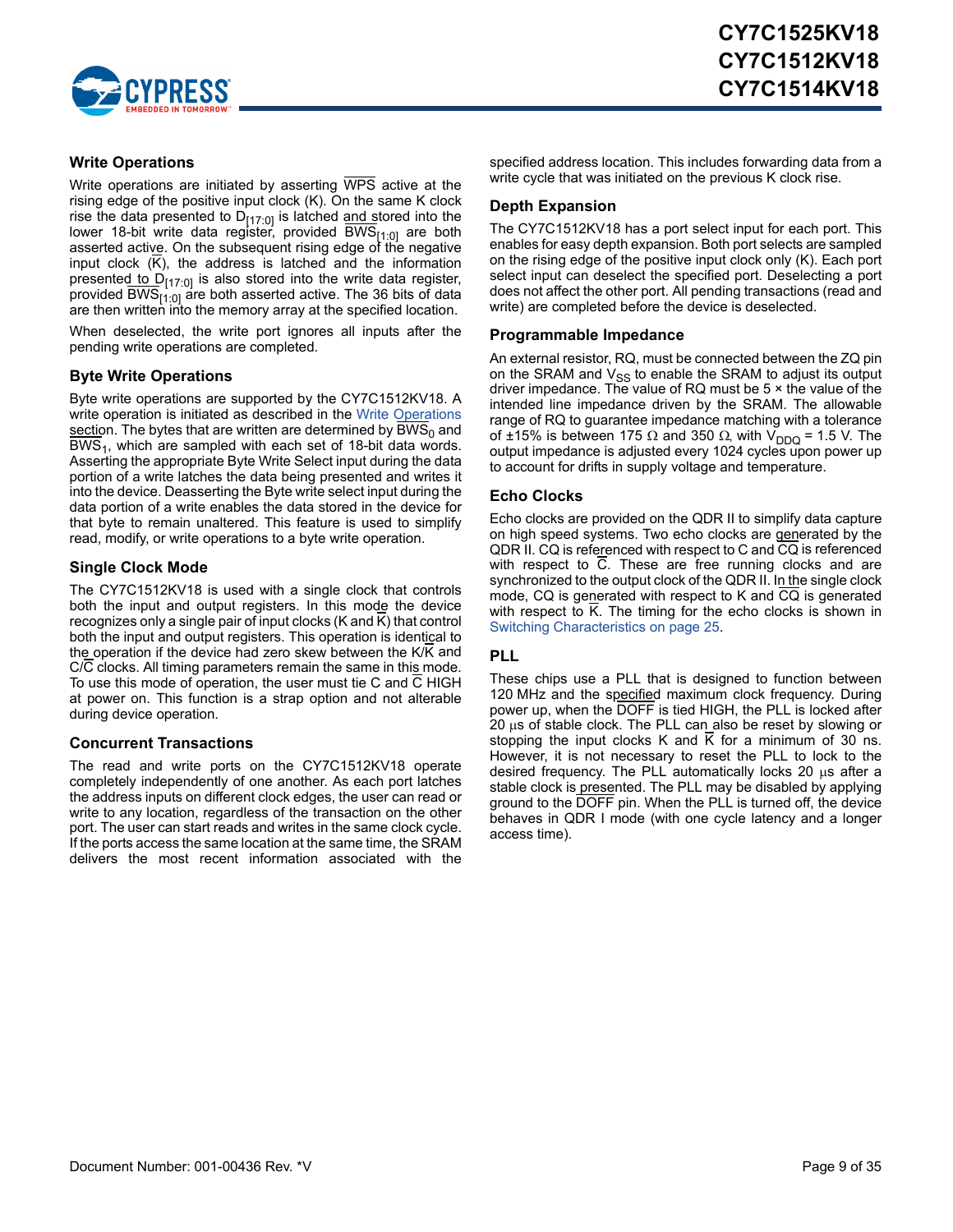

### <span id="page-9-0"></span>**Application Example**

<span id="page-9-1"></span>[Figure 2](#page-9-1) shows two QDR II used in an application.



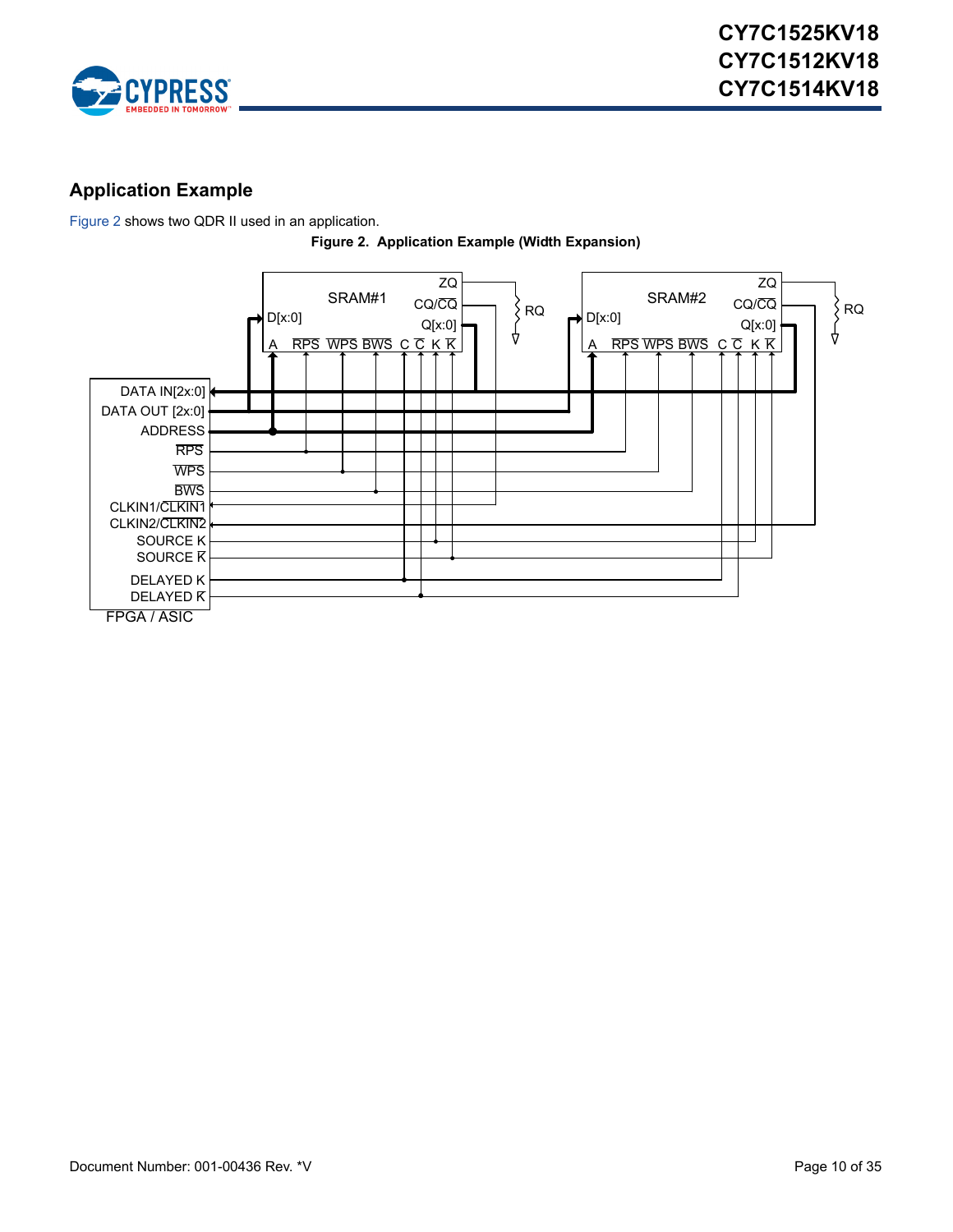

### <span id="page-10-0"></span>**Truth Table**

The truth table for CY7C1525KV18, CY7C1512KV18, and CY7C1514KV18 follow. [\[2](#page-10-2), [3](#page-10-3), [4](#page-10-4), [5](#page-10-5), [6](#page-10-6), [7](#page-10-7)]

| <b>Operation</b>                                                                                                                   | K       |   | <b>RPS WPS</b> | DQ                            | DQ                                                                                 |
|------------------------------------------------------------------------------------------------------------------------------------|---------|---|----------------|-------------------------------|------------------------------------------------------------------------------------|
| Write cycle:<br>Load address on the rising edge of K;<br>input write data on K and K rising edges.                                 | $L-H$   | X |                | $D(A + 0)$ at K(t) $\uparrow$ | $D(A + 1)$ at $\overline{K}(t)$ $\uparrow$                                         |
| Read cycle:<br>Load address on the rising edge of K;<br>wait one and a half cycle; read data on $\overline{C}$ and C rising edges. | $L-H$   |   | X              |                               | $Q(A + 0)$ at $\overline{C}(t + 1)$ $\uparrow$ $Q(A + 1)$ at $C(t + 2)$ $\uparrow$ |
| NOP: No operation                                                                                                                  | $L-H$   | н | H              | $ID = X$<br>$Q = High Z$      | $D = X$<br>$Q = High Z$                                                            |
| Standby: Clock stopped                                                                                                             | Stopped | Χ |                | l Previous State              | <b>Previous State</b>                                                              |

### <span id="page-10-1"></span>**Write Cycle Descriptions**

The write cycle description table for CY7C1512KV18 follow. [[2,](#page-10-2) [8\]](#page-10-8)

| $BWS_{0}$ | BWS <sub>1</sub> | K     | K                        | Comments                                                                                                                                                                    |
|-----------|------------------|-------|--------------------------|-----------------------------------------------------------------------------------------------------------------------------------------------------------------------------|
|           |                  | $L-H$ | $\overline{\phantom{0}}$ | During the data portion of a write sequence:<br>CY7C1512KV18 – both bytes $(D_{[17:0]} )$ are written into the device.                                                      |
|           |                  |       |                          | L-H During the data portion of a write sequence:<br>CY7C1512KV18 – both bytes $(D_{[17:0]} )$ are written into the device.                                                  |
|           | н                | L-H   | $\overline{\phantom{m}}$ | During the data portion of a write sequence:<br>CY7C1512KV18 – only the lower byte (D <sub>[8:0]</sub> ) is written into the device, D <sub>[17:9]</sub> remains unaltered. |
|           | н                |       |                          | $L-H$ During the data portion of a write sequence:<br>CY7C1512KV18 – only the lower byte ( $D_{[8:0]}$ ) is written into the device, $D_{[17:9]}$ remains unaltered.        |
| н         |                  | L-H   | $\overline{\phantom{0}}$ | During the data portion of a write sequence:<br>CY7C1512KV18 – only the upper byte ( $D_{[17:9]}$ ) is written into the device, $D_{[8:0]}$ remains unaltered.              |
| н         |                  |       |                          | L-H During the data portion of a write sequence:<br>CY7C1512KV18 – only the upper byte ( $D_{[17:9]}$ ) is written into the device, $D_{[8:0]}$ remains unaltered.          |
| H         | н                | $L-H$ | $\qquad \qquad -$        | No data is written into the devices during this portion of a write operation.                                                                                               |
| H         | н                |       |                          | $L-H$ No data is written into the devices during this portion of a write operation.                                                                                         |

#### **Notes**

<span id="page-10-2"></span>2.  $X =$  "Don't Care," H = Logic HIGH, L = Logic LOW,  $\uparrow$  represents rising edge.

<span id="page-10-3"></span>3. Device powers up deselected with the outputs in a tristate condition.

<span id="page-10-4"></span>4. "A" represents address location latched by the devices when transaction was initiated. A + 0, A + 1 represents the internal address sequence in the burst.

<span id="page-10-5"></span>5. "t" represents the cycle at which a read/write operation is started. t + 1, and t + 2 are the first, and second clock cycles respectively succeeding the "t" clock cycle. 6. Data inputs are registered at K and K rising edges. Data outputs are delivered on C and  $\overline{C}$  rising edges, except when in single clock mode.

<span id="page-10-6"></span>

<span id="page-10-7"></span>7. Ensure that when the clock is stopped K = K and C = C = HIGH. This is not essential, but permits most rapid restart by overcoming transmission line charging symmetrically.

<span id="page-10-8"></span>8. Is based on a write cycle that was initiated in accordance with the [Truth Table.](#page-10-0) BWS<sub>0</sub>, BWS<sub>1</sub>, BWS<sub>2</sub>, and BWS<sub>3</sub> can be altered on different portions of a write cycle, as long as the setup and hold requirements are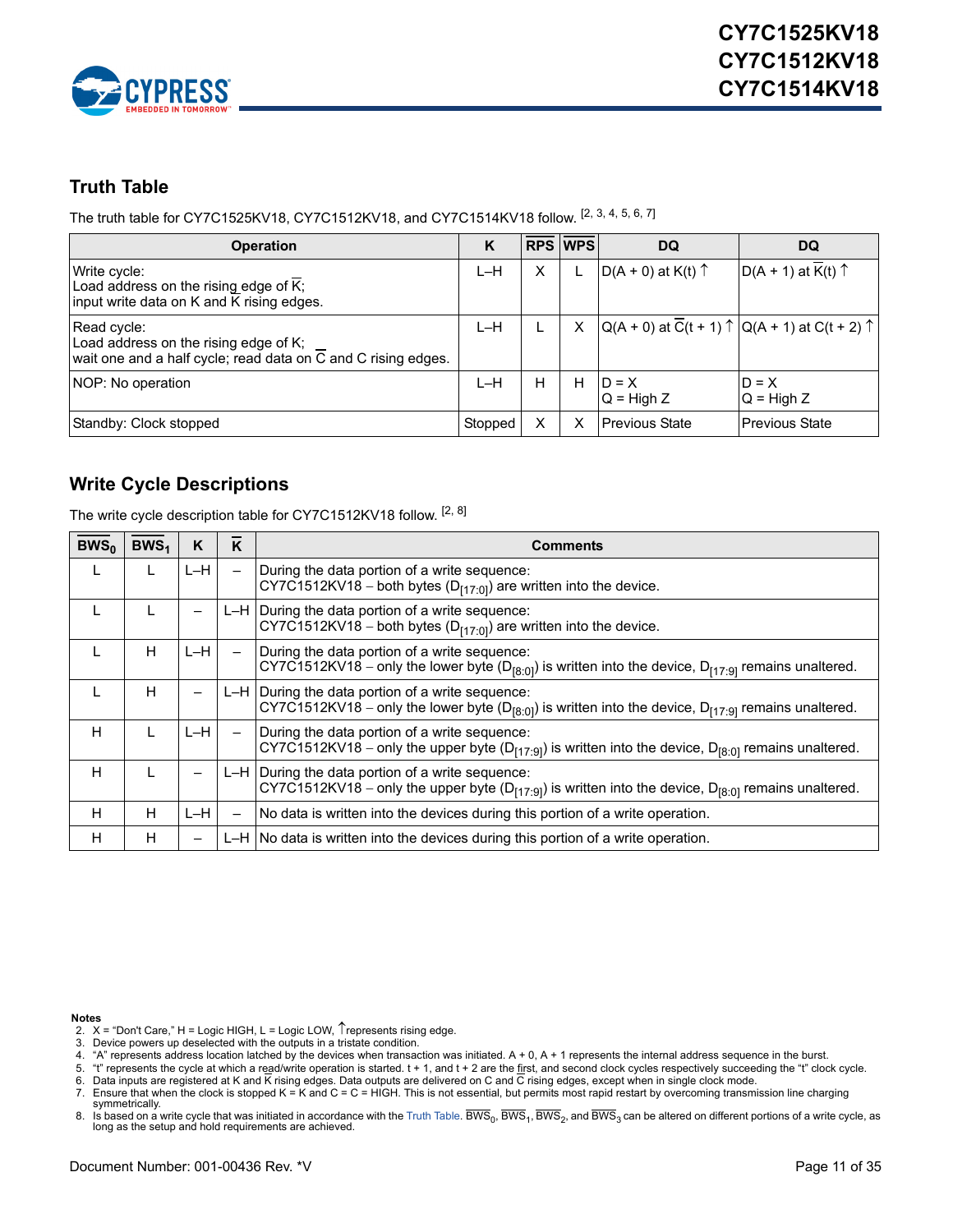

### <span id="page-11-0"></span>**Write Cycle Descriptions**

The write cycle description table for CY7C1525KV18 follow. [[9,](#page-11-2) [10\]](#page-11-3)

| $BWS_0$ |       |                 | <b>Comments</b>                                                                                            |
|---------|-------|-----------------|------------------------------------------------------------------------------------------------------------|
|         | $L-H$ | $\qquad \qquad$ | During the data portion of a write sequence, the single byte $(D_{[8:0]})$ is written into the device.     |
|         |       |                 | L-H During the data portion of a write sequence, the single byte $(D_{[8:0]})$ is written into the device. |
| Н       | L-H.  |                 | No data is written into the device during this portion of a write operation.                               |
| Н       | -     |                 | $L-H$ No data is written into the device during this portion of a write operation.                         |

### <span id="page-11-1"></span>**Write Cycle Descriptions**

The write cycle description table for CY7C1514KV18 follow. [[9,](#page-11-2) [10\]](#page-11-3)

| $BWS_0$ | BWS <sub>1</sub> | BWS <sub>2</sub> | BWS <sub>3</sub> | K     | K                        | <b>Comments</b>                                                                                                                                                 |
|---------|------------------|------------------|------------------|-------|--------------------------|-----------------------------------------------------------------------------------------------------------------------------------------------------------------|
| L       | L                | L                | L                | $L-H$ | $\overline{\phantom{0}}$ | During the data portion of a write sequence, all four bytes $(D_{[35:0]} )$ are written into<br>the device.                                                     |
| L       | L                | L                | L                | —     |                          | L-H During the data portion of a write sequence, all four bytes ( $D_{[35:0]}$ ) are written into<br>the device.                                                |
| L       | H                | H                | H                | $L-H$ | $\overline{\phantom{0}}$ | During the data portion of a write sequence, only the lower byte ( $D_{[8:0]}$ ) is written<br>into the device. $D_{[35:9]}$ remains unaltered.                 |
| L       | H                | H                | H                |       |                          | L-H During the data portion of a write sequence, only the lower byte $(D_{[8:0]})$ is written<br>into the device. $D_{[35:9]}$ remains unaltered.               |
| H       | L                | H                | H                | $L-H$ | $\overline{\phantom{0}}$ | During the data portion of a write sequence, only the byte $(D_{[17:9]} )$ is written into the<br>device. $D_{[8:0]}$ and $D_{[35:18]}$ remains unaltered.      |
| H       | L                | H                | H                | —     |                          | L-H During the data portion of a write sequence, only the byte $(D_{[17:9]})$ is written into the<br>device. $D_{[8:0]}$ and $D_{[35:18]}$ remains unaltered.   |
| H       | H                | L                | H                | $L-H$ | $\overline{\phantom{0}}$ | During the data portion of a write sequence, only the byte ( $D_{[26:18]}$ ) is written into<br>the device. $D_{[17:0]}$ and $D_{[35:27]}$ remains unaltered.   |
| H       | H                | L                | H                |       |                          | L-H During the data portion of a write sequence, only the byte $(D_{[26:18]})$ is written into<br>the device. $D_{[17:0]}$ and $D_{[35:27]}$ remains unaltered. |
| H       | H                | H                | L                | $L-H$ | $\overline{\phantom{0}}$ | During the data portion of a write sequence, only the byte $(D_{135:271})$ is written into<br>the device. $D_{[26:0]}$ remains unaltered.                       |
| H       | H                | H                | L                | —     | L-H                      | During the data portion of a write sequence, only the byte ( $D_{[35:27]}$ ) is written into<br>the device. $D_{[26:0]}$ remains unaltered.                     |
| H.      | н                | H                | H                | $L-H$ | $\overline{\phantom{0}}$ | No data is written into the device during this portion of a write operation.                                                                                    |
| H.      | H                | н                | H                | —     |                          | $L-H$ No data is written into the device during this portion of a write operation.                                                                              |

**Notes**

<span id="page-11-2"></span>9.  $\,$  X = "Don't Care," H = Logic HIGH, L = Logic LOW,  $\, \hat{}\,$  represents rising edge.

<span id="page-11-3"></span>10. Is based on a write cycle that was initiated in accordance with the [Truth Table on page 11.](#page-10-0) BWS<sub>0</sub>, BWS<sub>1</sub>, BWS<sub>2</sub>, and BWS<sub>3</sub> can be altered on different portions of a write cycle, as long as the setup and hold requi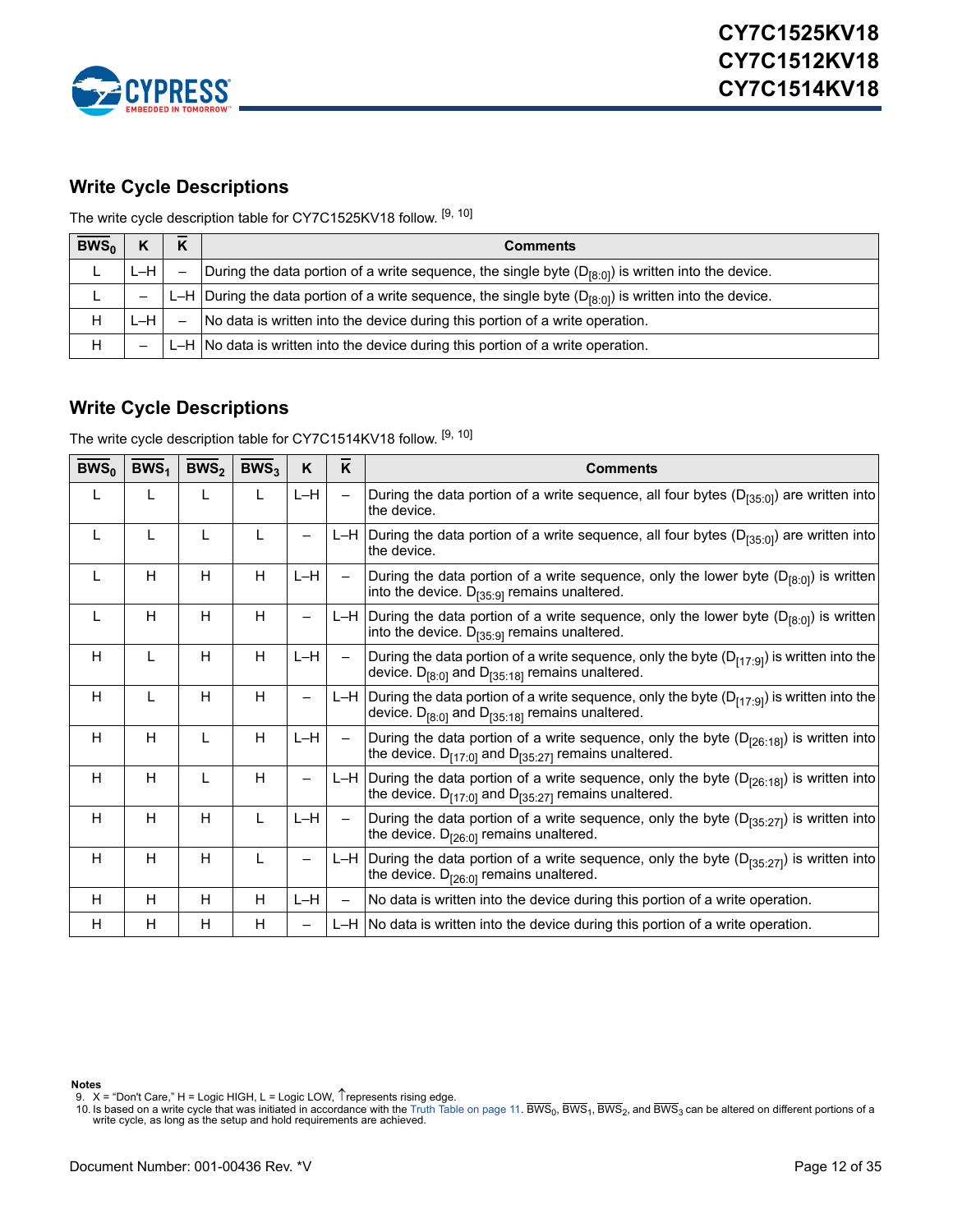

### <span id="page-12-0"></span>**IEEE 1149.1 Serial Boundary Scan (JTAG)**

These SRAMs incorporate a serial boundary scan Test Access Port (TAP) in the FBGA package. This part is fully compliant with IEEE Standard #1149.1-2001. The TAP operates using JEDEC standard 1.8 V I/O logic levels.

#### <span id="page-12-1"></span>**Disabling the JTAG Feature**

It is possible to operate the SRAM without using the JTAG feature. To disable the TAP controller, TCK must be tied LOW  $(V_{SS})$  to prevent clocking of the device. TDI and TMS are internally pulled up and may be unconnected. They may alternatively be connected to  $\rm V_{DD}$  through a pull up resistor. TDO must be left unconnected. Upon power up, the device comes up in a reset state, which does not interfere with the operation of the device.

#### <span id="page-12-2"></span>**Test Access Port**

#### *Test Clock*

The test clock is used only with the TAP controller. All inputs are captured on the rising edge of TCK. All outputs are driven from the falling edge of TCK.

#### *Test Mode Select (TMS)*

The TMS input is used to give commands to the TAP controller and is sampled on the rising edge of TCK. This pin may be left unconnected if the TAP is not used. The pin is pulled up internally, resulting in a logic HIGH level.

#### *Test Data-In (TDI)*

The TDI pin is used to serially input information into the registers and can be connected to the input of any of the registers. The register between TDI and TDO is chosen by the instruction that is loaded into the TAP instruction register. For information about loading the instruction register, see the [TAP Controller State](#page-14-0) [Diagram on page 15.](#page-14-0) TDI is internally pulled up and can be unconnected if the TAP is unused in an application. TDI is connected to the most significant bit (MSB) on any register.

#### *Test Data-Out (TDO)*

The TDO output pin is used to serially clock data out from the registers. The output is active, depending upon the current state of the TAP state machine (see [Instruction Codes on page 19](#page-18-2)). The output changes on the falling edge of TCK. TDO is connected to the least significant bit (LSB) of any register.

#### <span id="page-12-3"></span>**Performing a TAP Reset**

A Reset is performed by forcing TMS HIGH  $(V_{DD})$  for five rising edges of TCK. This Reset does not affect the operation of the SRAM and is performed when the SRAM is operating. At power up, the TAP is reset internally to ensure that TDO comes up in a high Z state.

#### <span id="page-12-4"></span>**TAP Registers**

Registers are connected between the TDI and TDO pins to scan the data in and out of the SRAM test circuitry. Only one register can be selected at a time through the instruction registers. Data is serially loaded into the TDI pin on the rising edge of TCK. Data is output on the TDO pin on the falling edge of TCK.

#### *Instruction Register*

Three-bit instructions are serially loaded into the instruction register. This register is loaded when it is placed between the TDI and TDO pins, as shown in [TAP Controller Block Diagram on](#page-15-0) [page 16](#page-15-0). Upon power up, the instruction register is loaded with the IDCODE instruction. It is also loaded with the IDCODE instruction if the controller is placed in a reset state, as described in the previous section.

When the TAP controller is in the Capture-IR state, the two least significant bits are loaded with a binary "01" pattern to enable fault isolation of the board level serial test path.

#### *Bypass Register*

To save time when serially shifting data through registers, it is sometimes advantageous to skip certain chips. The bypass register is a single-bit register that can be placed between TDI and TDO pins. This enables shifting of data through the SRAM with minimal delay. The bypass register is set LOW  $(V_{SS})$  when the BYPASS instruction is executed.

#### *Boundary Scan Register*

The boundary scan register is connected to all of the input and output pins on the SRAM. Several No Connect (NC) pins are also included in the scan register to reserve pins for higher density devices.

The boundary scan register is loaded with the contents of the RAM input and output ring when the TAP controller is in the Capture-DR state and is then placed between the TDI and TDO pins when the controller is moved to the Shift-DR state. The EXTEST, SAMPLE/PRELOAD, and SAMPLE Z instructions are used to capture the contents of the input and output ring.

The [Boundary Scan Order on page 20](#page-19-0) shows the order in which the bits are connected. Each bit corresponds to one of the bumps on the SRAM package. The MSB of the register is connected to TDI, and the LSB is connected to TDO.

#### *Identification (ID) Register*

The ID register is loaded with a vendor-specific, 32-bit code during the Capture-DR state when the IDCODE command is loaded in the instruction register. The IDCODE is hardwired into the SRAM and can be shifted out when the TAP controller is in the Shift-DR state. The ID register has a vendor code and other information described in [Identification Register Definitions on](#page-18-0) [page 19](#page-18-0).

#### <span id="page-12-5"></span>**TAP Instruction Set**

Eight different instructions are possible with the three-bit instruction register. All combinations are listed in [Instruction](#page-18-2) [Codes on page 19](#page-18-2). Three of these instructions are listed as RESERVED and must not be used. The other five instructions are described in this section in detail.

Instructions are loaded into the TAP controller during the Shift-IR state when the instruction register is placed between TDI and TDO. During this state, instructions are shifted through the instruction register through the TDI and TDO pins. To execute the instruction after it is shifted in, the TAP controller must be moved into the Update-IR state.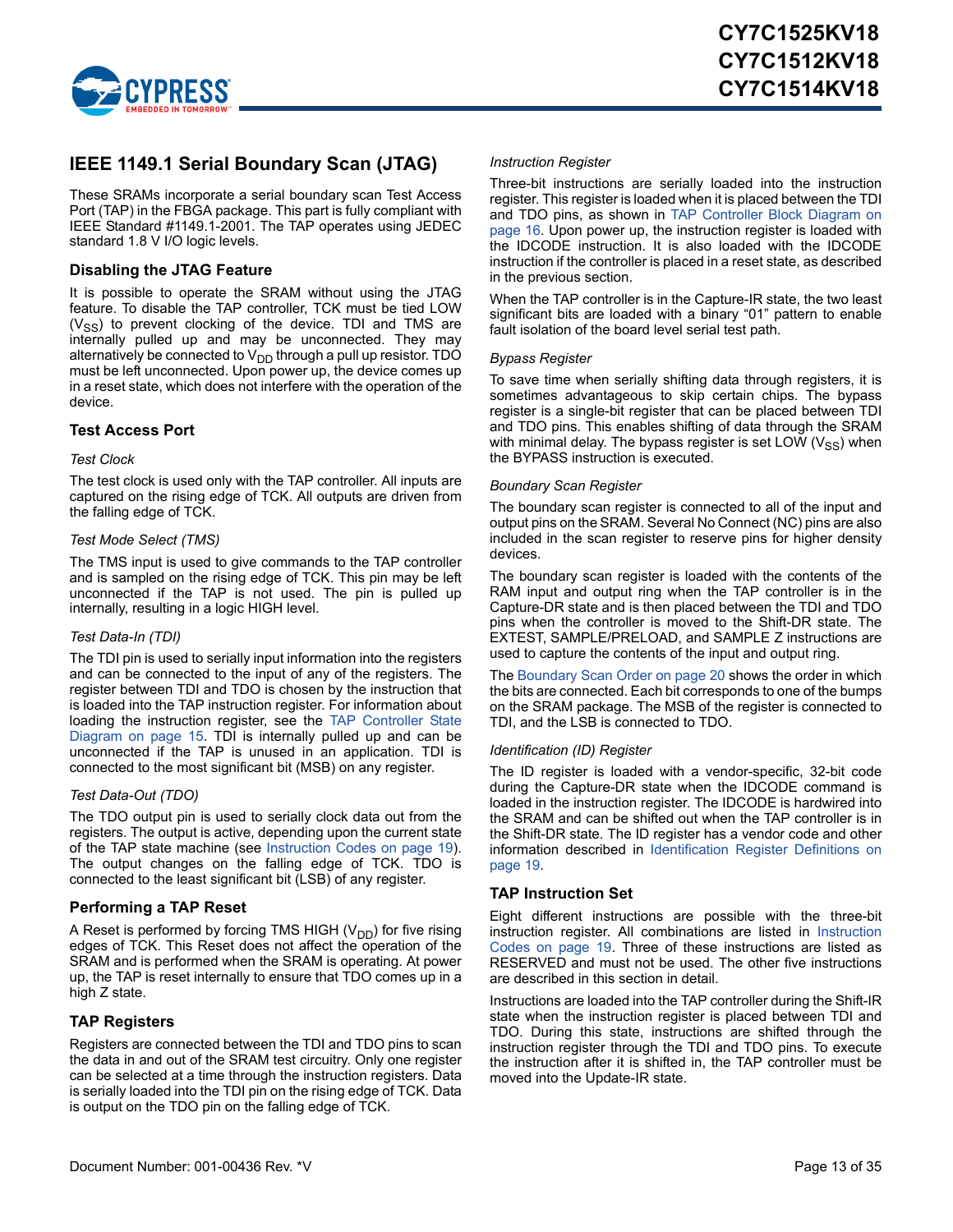

#### *IDCODE*

The IDCODE instruction loads a vendor-specific, 32-bit code into the instruction register. It also places the instruction register between the TDI and TDO pins and shifts the IDCODE out of the device when the TAP controller enters the Shift-DR state. The IDCODE instruction is loaded into the instruction register at power up or whenever the TAP controller is supplied a Test-Logic-Reset state.

#### *SAMPLE Z*

The SAMPLE Z instruction connects the boundary scan register between the TDI and TDO pins when the TAP controller is in a Shift-DR state. The SAMPLE Z command puts the output bus into a High Z state until the next command is supplied during the Update IR state.

#### *SAMPLE/PRELOAD*

SAMPLE/PRELOAD is a 1149.1 mandatory instruction. When the SAMPLE/PRELOAD instructions are loaded into the instruction register and the TAP controller is in the Capture-DR state, a snapshot of data on the input and output pins is captured in the boundary scan register.

The TAP controller clock can only operate at a frequency up to 20 MHz, while the SRAM clock operates more than an order of magnitude faster. Because there is a large difference in the clock frequencies, it is possible that during the Capture-DR state, an input or output undergoes a transition. The TAP may then try to capture a signal while in transition (metastable state). This does not harm the device, but there is no guarantee as to the value that is captured. Repeatable results may not be possible.

To guarantee that the boundary scan register captures the correct value of a signal, the SRAM signal must be stabilized long enough to meet the TAP controller's capture setup plus hold times ( $t_{CS}$  and  $t_{CH}$ ). The SRAM clock input might not be captured correctly if there is no way in a design to stop (or slow) the clock during a SAMPLE/PRELOAD instruction. If this is an issue, it is still possible to capture all other signals and simply ignore the value of the CK and CK captured in the boundary scan register.

After the data is captured, it is possible to shift out the data by putting the TAP into the Shift-DR state. This places the boundary scan register between the TDI and TDO pins.

PRELOAD places an initial data pattern at the latched parallel outputs of the boundary scan register cells before the selection of another boundary scan test operation.

The shifting of data for the SAMPLE and PRELOAD phases can occur concurrently when required, that is, while the data captured is shifted out, the preloaded data can be shifted in.

#### *BYPASS*

When the BYPASS instruction is loaded in the instruction register and the TAP is placed in a Shift-DR state, the bypass register is placed between the TDI and TDO pins. The advantage of the BYPASS instruction is that it shortens the boundary scan path when multiple devices are connected together on a board.

#### *EXTEST*

The EXTEST instruction drives the preloaded data out through the system output pins. This instruction also connects the boundary scan register for serial access between the TDI and TDO in the Shift-DR controller state.

#### *EXTEST OUTPUT BUS TRISTATE*

IEEE Standard 1149.1 mandates that the TAP controller be able to put the output bus into a tristate mode.

The boundary scan register has a special bit located at bit #108. When this scan cell, called the "extest output bus tristate," is latched into the preload register during the Update-DR state in the TAP controller, it directly controls the state of the output (Q-bus) pins, when the EXTEST is entered as the current instruction. When HIGH, it enables the output buffers to drive the output bus. When LOW, this bit places the output bus into a High Z condition.

This bit is set by entering the SAMPLE/PRELOAD or EXTEST command, and then shifting the desired bit into that cell, during the Shift-DR state. During Update-DR, the value loaded into that shift-register cell latches into the preload register. When the EXTEST instruction is entered, this bit directly controls the output Q-bus pins. Note that this bit is pre-set LOW to enable the output when the device is powered up, and also when the TAP controller is in the Test-Logic-Reset state.

#### *Reserved*

These instructions are not implemented but are reserved for future use. Do not use these instructions.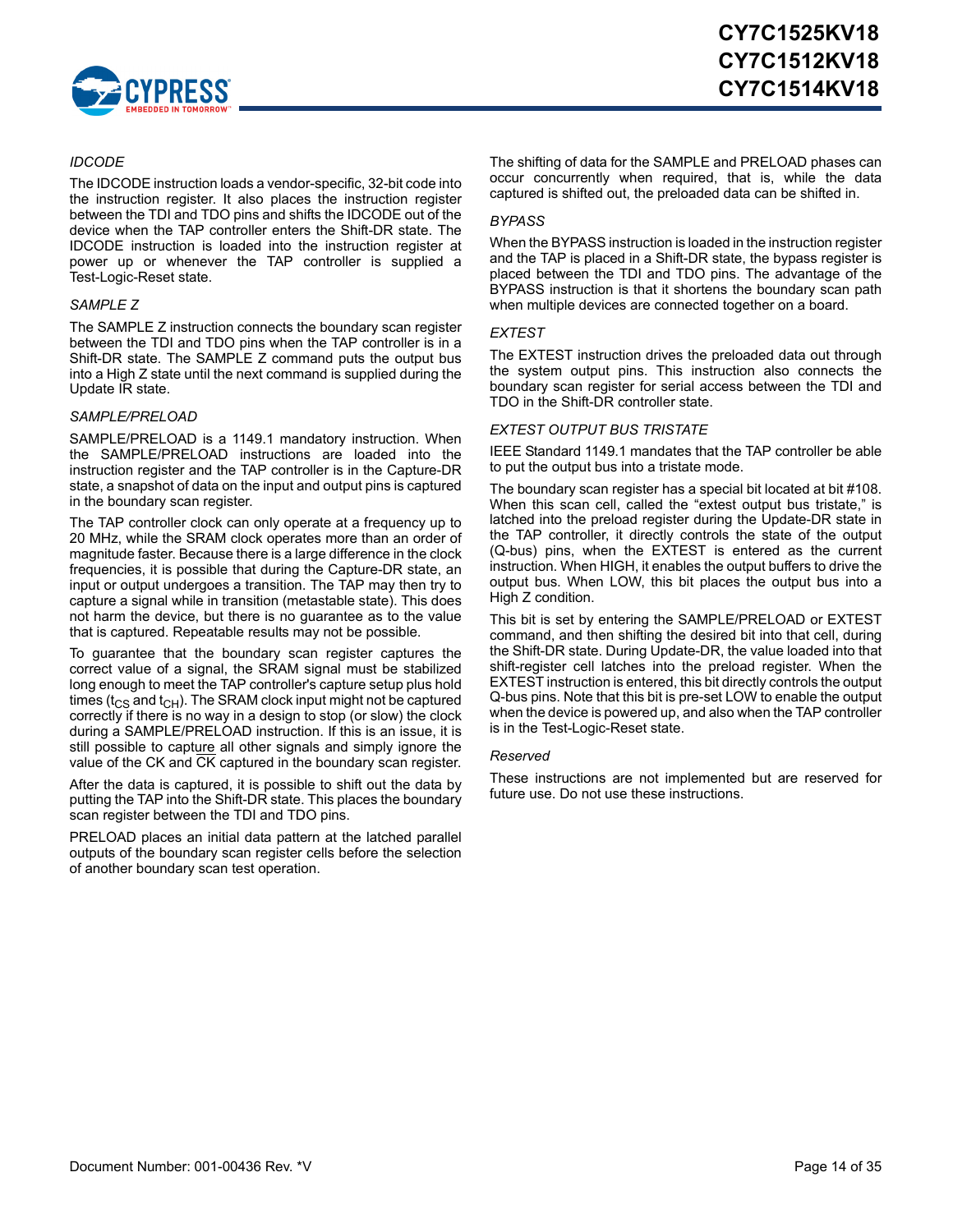

### <span id="page-14-0"></span>**TAP Controller State Diagram**

The state diagram for the TAP controller follows. [[11](#page-14-1)]

<span id="page-14-1"></span>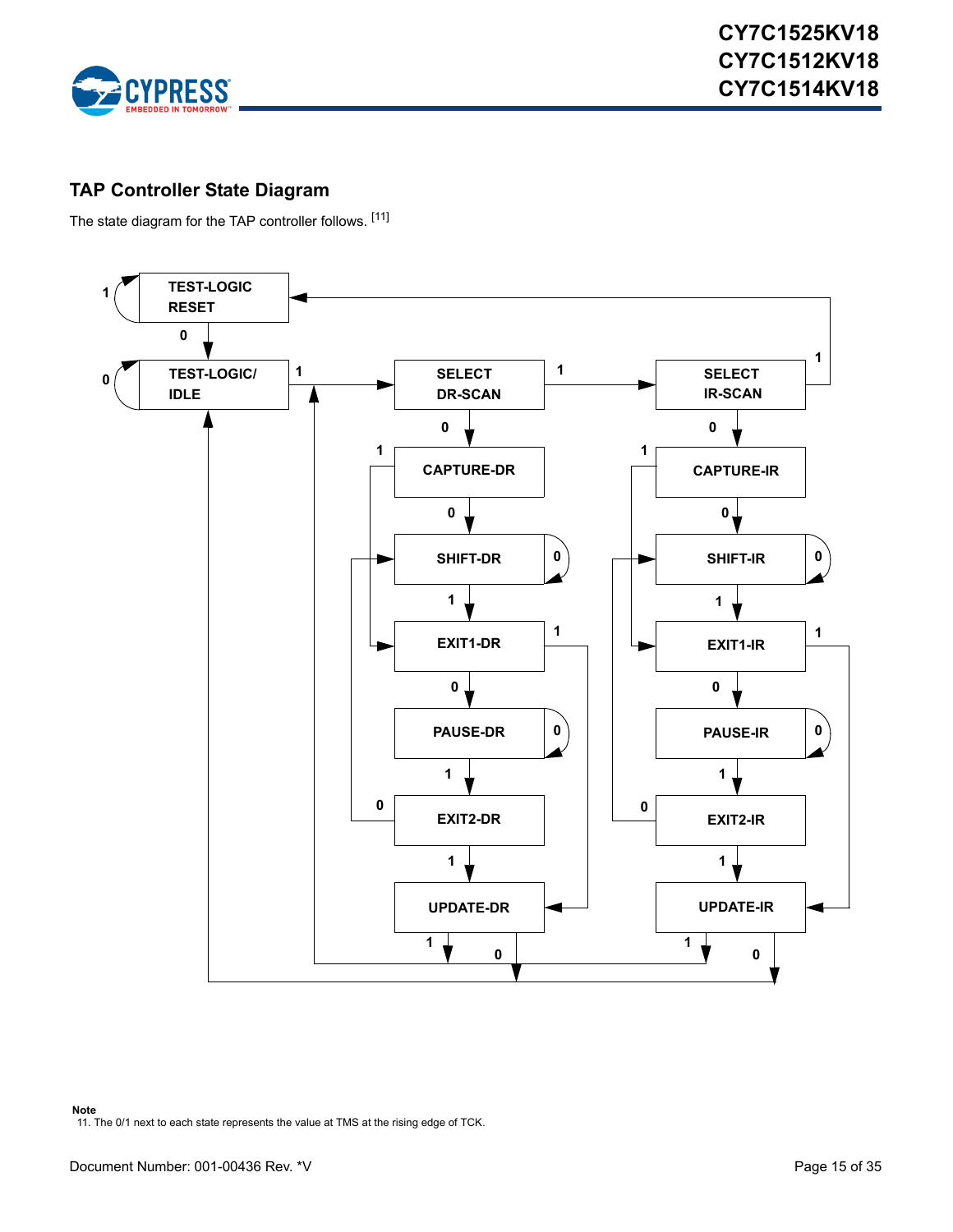

### <span id="page-15-0"></span>**TAP Controller Block Diagram**



### <span id="page-15-1"></span>**TAP Electrical Characteristics**

Over the Operating Range

| <b>Parameter</b> $[12, 13, 14]$ | <b>Description</b>            | <b>Test Conditions</b>   | Min                  | <b>Max</b>            | <b>Unit</b> |
|---------------------------------|-------------------------------|--------------------------|----------------------|-----------------------|-------------|
| V <sub>OH1</sub>                | Output HIGH voltage           | $I_{OH} = -2.0$ mA       | 1.4                  |                       | v           |
| V <sub>OH2</sub>                | Output HIGH voltage           | $I_{OH} = -100 \mu A$    | 1.6                  |                       | V           |
| $V_{OL1}$                       | Output LOW voltage            | $I_{OL}$ = 2.0 mA        |                      | 0.4                   | v           |
| V <sub>OL2</sub>                | Output LOW voltage            | $I_{OL}$ = 100 $\mu$ A   |                      | 0.2                   | $\vee$      |
| V <sub>IH</sub>                 | Input HIGH voltage            |                          | $0.65 \times V_{DD}$ | $V_{DD}$ + 0.3        | $\vee$      |
| $V_{IL}$                        | Input LOW voltage             |                          | $-0.3$               | $10.35 \times V_{DD}$ | $\vee$      |
| $I_X$                           | Input and output load current | $GND \le V_1 \le V_{DD}$ | $-5$                 | 5                     | μA          |

#### **Notes**

- <span id="page-15-2"></span>12. These characteristics pertain to the TAP inputs (TMS, TCK, TDI, and TDO). Parallel load levels are specified in the [Electrical Characteristics on page 22.](#page-21-3)
- <span id="page-15-3"></span>13. Overshoot: V<sub>IH(AC)</sub> < V<sub>DDQ</sub> + 0.85 V (Pulse width less than t<sub>CYC</sub>/2), Undershoot: V<sub>IL(AC)</sub> > –1.5 V (Pulse width less than t<sub>CYC</sub>/2).<br>14. All voltage referenced to Ground.

<span id="page-15-4"></span>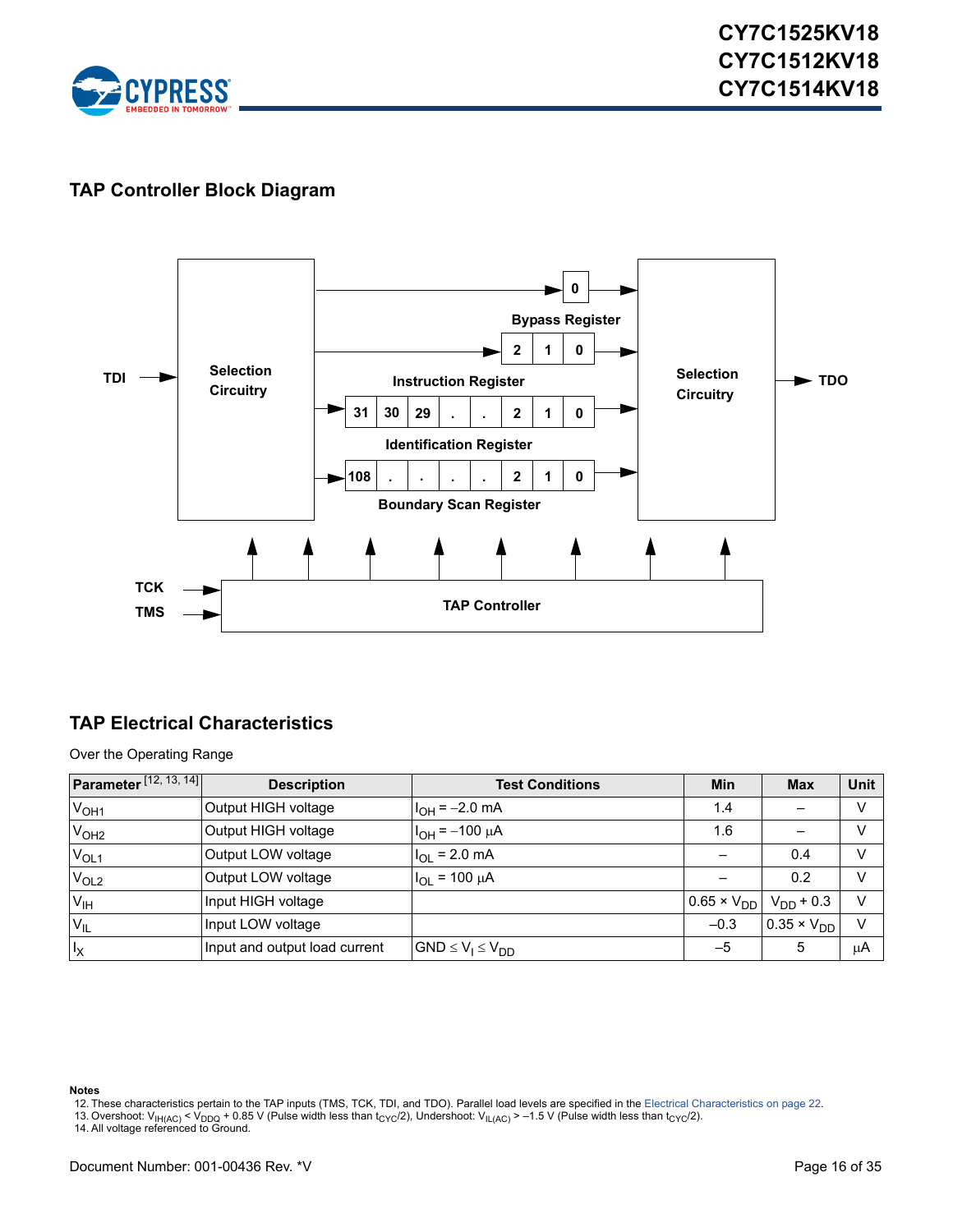

## <span id="page-16-0"></span>**TAP AC Switching Characteristics**

Over the Operating Range

| Parameter <sup>[15, 16]</sup> | <b>Description</b>            | <b>Min</b>   | <b>Max</b> | Unit       |
|-------------------------------|-------------------------------|--------------|------------|------------|
| t <sub>TCYC</sub>             | TCK clock cycle time          | 50           |            | ns         |
| $t_{\text{TF}}$               | <b>TCK clock frequency</b>    |              | 20         | <b>MHz</b> |
| $t_{TH}$                      | TCK clock HIGH                | 20           |            | ns         |
| $t_{TL}$                      | <b>TCK clock LOW</b>          | 20           |            | ns         |
| <b>Setup Times</b>            |                               |              |            |            |
| t <sub>TMSS</sub>             | TMS setup to TCK clock rise   | 5            |            | ns         |
| <sup>t</sup> TDIS             | TDI setup to TCK clock rise   | 5            |            | ns         |
| $t_{\text{CS}}$               | Capture setup to TCK rise     | 5            |            | ns         |
| <b>Hold Times</b>             |                               |              |            |            |
| <sup>t</sup> TMSH             | TMS hold after TCK clock rise | 5            |            | ns         |
| <sup>t</sup> TDIH             | TDI hold after clock rise     | 5            |            | ns         |
| $t_{CH}$                      | Capture hold after clock rise | 5            | —          | ns         |
| <b>Output Times</b>           |                               |              |            |            |
| t <sub>TDOV</sub>             | TCK clock LOW to TDO valid    |              | 10         | ns         |
| <sup>I</sup> TDOX             | TCK clock LOW to TDO invalid  | $\mathbf{0}$ |            | ns         |

**Notes**

<span id="page-16-1"></span>15. t<sub>CS</sub> and t<sub>CH</sub> refer to the setup and hold time requirements of latching data from the boundary scan register.<br>16. Test conditions are specified using the load in TAP AC Test Conditions. t<sub>R</sub>/t<sub>F</sub> = 1 ns.

<span id="page-16-2"></span>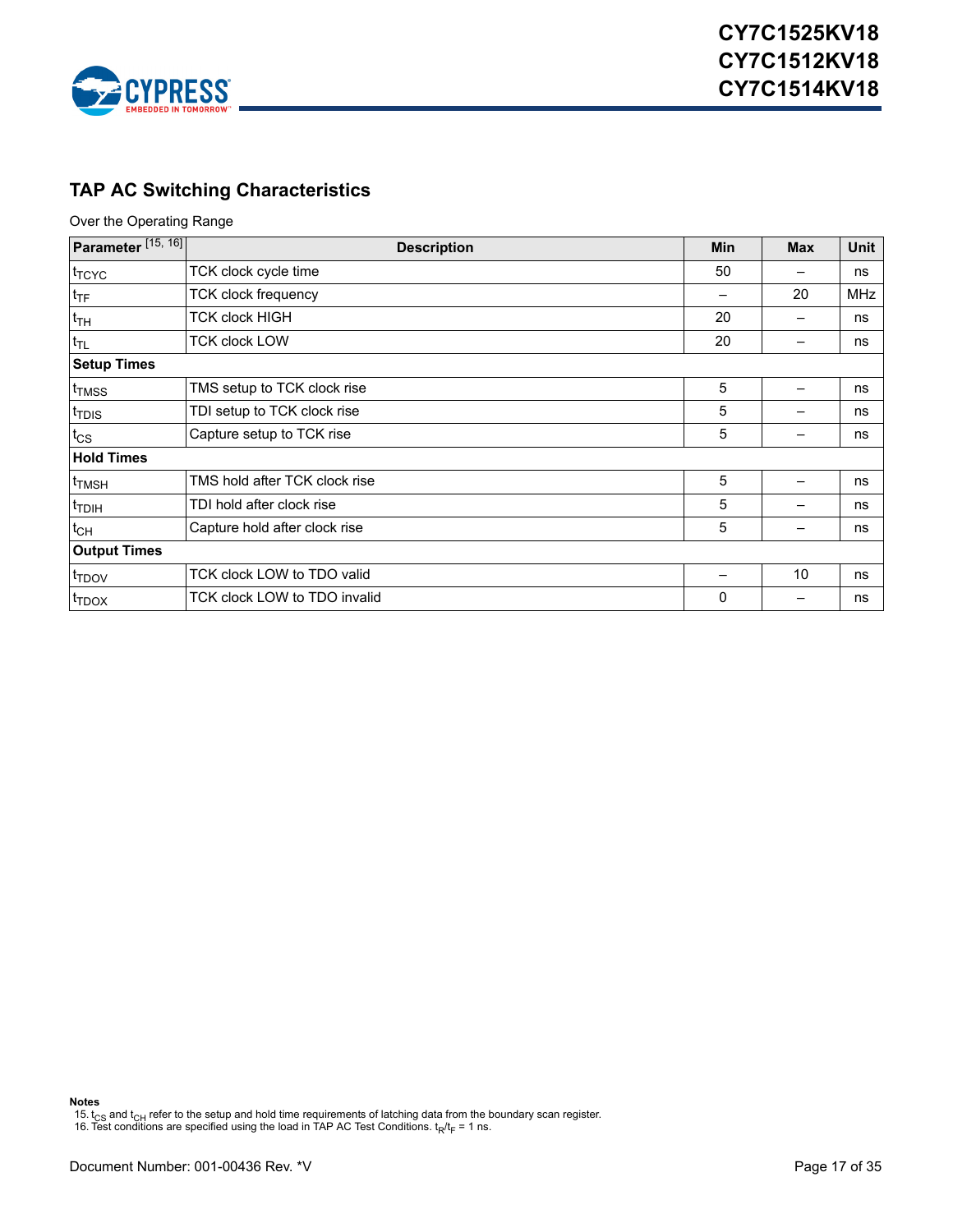

### <span id="page-17-0"></span>**TAP Timing and Test Conditions**

<span id="page-17-1"></span>[Figure 3](#page-17-1) shows the TAP timing and test conditions. [[17\]](#page-17-2)

<span id="page-17-2"></span>

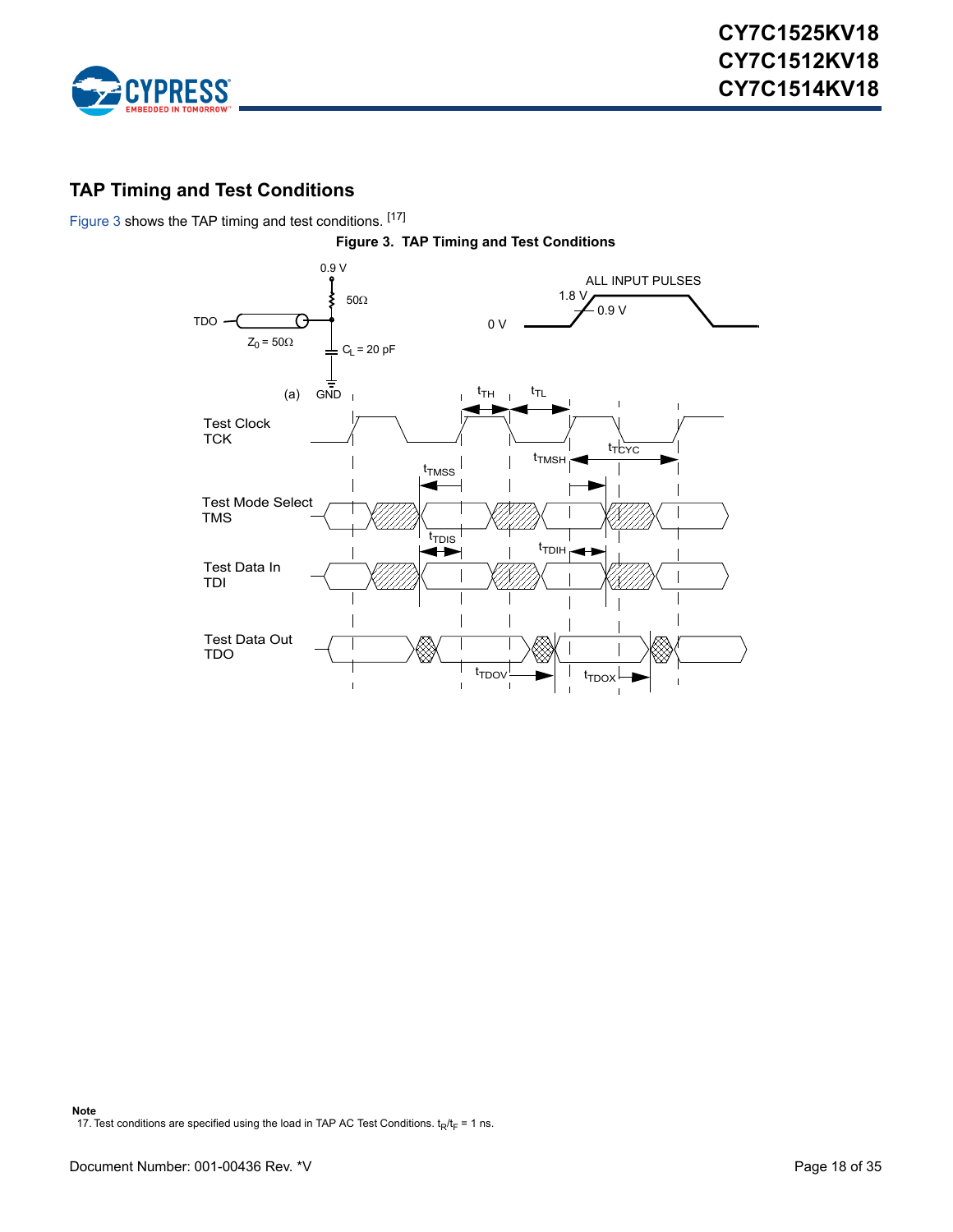

## <span id="page-18-0"></span>**Identification Register Definitions**

| <b>Instruction Field</b>  |                   | <b>Description</b> |                   |                                                    |
|---------------------------|-------------------|--------------------|-------------------|----------------------------------------------------|
|                           | CY7C1525KV18      | CY7C1512KV18       | CY7C1514KV18      |                                                    |
| Revision number (31:29)   | 000               | 000                | 000               | Version number.                                    |
| Cypress device ID (28:12) | 11010011010001100 | 11010011010010100  | 11010011010100100 | Defines the type of SRAM.                          |
| Cypress JEDEC ID (11:1)   | 00000110100       | 00000110100        | 00000110100       | Allows unique<br>identification of SRAM<br>vendor. |
| ID register presence (0)  |                   |                    |                   | Indicates the presence of<br>an ID register.       |

## <span id="page-18-1"></span>**Scan Register Sizes**

| <b>Register Name</b> | <b>Bit Size</b> |
|----------------------|-----------------|
| Instruction          |                 |
| Bypass               |                 |
| <b>ID</b>            | 32              |
| <b>Boundary Scan</b> | 109             |

### <span id="page-18-2"></span>**Instruction Codes**

| <b>Instruction</b> | Code | <b>Description</b>                                                                                                                                  |
|--------------------|------|-----------------------------------------------------------------------------------------------------------------------------------------------------|
| <b>IEXTEST</b>     | 000  | Captures the input and output ring contents.                                                                                                        |
| <b>IDCODE</b>      | 001  | Loads the ID register with the vendor ID code and places the register between TDI and TDO.<br>This operation does not affect SRAM operation.        |
| <b>SAMPLE Z</b>    | 010  | Captures the input and output contents. Places the boundary scan register between TDI and<br>TDO. Forces all SRAM output drivers to a High-Z state. |
| <b>RESERVED</b>    | 011  | Do Not Use: This instruction is reserved for future use.                                                                                            |
| SAMPLE/PRELOAD     | 100  | Captures the input and output contents. Places the boundary scan register between TDI and<br>TDO. Does not affect the SRAM operation.               |
| <b>IRESERVED</b>   | 101  | Do Not Use: This instruction is reserved for future use.                                                                                            |
| <b>RESERVED</b>    | 110  | Do Not Use: This instruction is reserved for future use.                                                                                            |
| <b>BYPASS</b>      | 111  | Places the bypass register between TDI and TDO. This operation does not affect SRAM<br>operation.                                                   |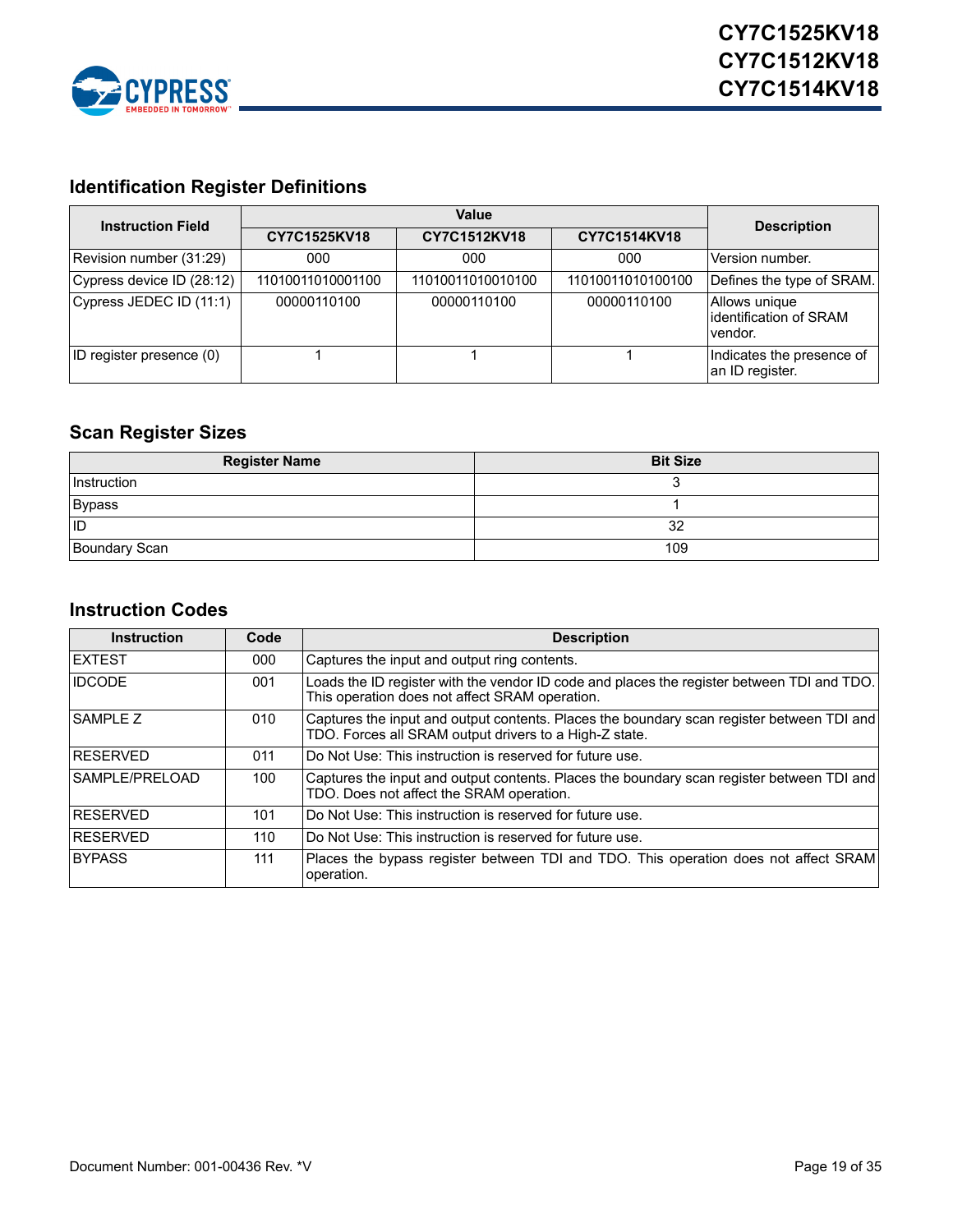

# <span id="page-19-0"></span>**Boundary Scan Order**

| Bit#            | <b>Bump ID</b> | Bit#            | <b>Bump ID</b> | Bit#            | <b>Bump ID</b>  | Bit#            | <b>Bump ID</b>  |
|-----------------|----------------|-----------------|----------------|-----------------|-----------------|-----------------|-----------------|
| $\pmb{0}$       | 6R             | 28              | 10G            | 56              | 6A              | 84              | 1J              |
| $\mathbf 1$     | 6P             | 29              | 9G             | 57              | 5B              | 85              | 2J              |
| $\overline{2}$  | 6N             | 30              | 11F            | 58              | 5A              | 86              | $3\mathsf{K}$   |
| $\overline{3}$  | 7P             | 31              | 11G            | 59              | 4A              | 87              | 3J              |
| $\overline{4}$  | 7N             | 32              | 9F             | 60              | 5C              | 88              | 2K              |
| $\overline{5}$  | 7R             | 33              | 10F            | 61              | 4B              | 89              | 1K              |
| $\overline{6}$  | 8R             | $\overline{34}$ | 11E            | 62              | 3A              | $\overline{90}$ | $\overline{2L}$ |
| $\overline{7}$  | 8P             | 35              | 10E            | 63              | 2A              | 91              | 3L              |
| $\bf 8$         | $9\mathsf{R}$  | 36              | 10D            | 64              | 1A              | 92              | 1M              |
| $\overline{9}$  | 11P            | $\overline{37}$ | 9E             | 65              | 2B              | 93              | $\overline{1}$  |
| 10              | 10P            | 38              | 10C            | 66              | 3B              | 94              | 3N              |
| 11              | <b>10N</b>     | 39              | 11D            | 67              | 1C              | 95              | 3M              |
| 12              | 9P             | 40              | 9C             | 68              | 1B              | 96              | 1 <sub>N</sub>  |
| $\overline{13}$ | <b>10M</b>     | 41              | 9D             | 69              | 3D              | $\overline{97}$ | 2M              |
| 14              | <b>11N</b>     | 42              | 11B            | 70              | 3C              | 98              | 3P              |
| 15              | <b>9M</b>      | 43              | 11C            | $\overline{71}$ | 1D              | 99              | 2N              |
| 16              | 9N             | 44              | 9B             | 72              | 2C              | 100             | 2P              |
| $\overline{17}$ | 11L            | 45              | 10B            | 73              | 3E              | 101             | $\overline{1P}$ |
| 18              | 11M            | 46              | 11A            | $74\,$          | 2D              | 102             | 3R              |
| 19              | 9L             | 47              | 10A            | 75              | 2E              | 103             | 4R              |
| 20              | 10L            | 48              | <b>9A</b>      | 76              | 1E              | 104             | 4P              |
| $\overline{21}$ | 11K            | 49              | 8B             | $\overline{77}$ | 2F              | 105             | 5P              |
| 22              | 10K            | 50              | 7C             | 78              | 3F              | 106             | 5N              |
| $\overline{23}$ | 9J             | 51              | 6C             | 79              | 1G              | 107             | 5R              |
| $\overline{24}$ | 9K             | 52              | 8A             | 80              | 1F              | 108             | Internal        |
| $\overline{25}$ | 10J            | 53              | 7A             | 81              | 3G              |                 |                 |
| $\overline{26}$ | 11J            | 54              | 7B             | 82              | 2G              |                 |                 |
| $\overline{27}$ | 11H            | 55              | 6B             | 83              | $\overline{1H}$ |                 |                 |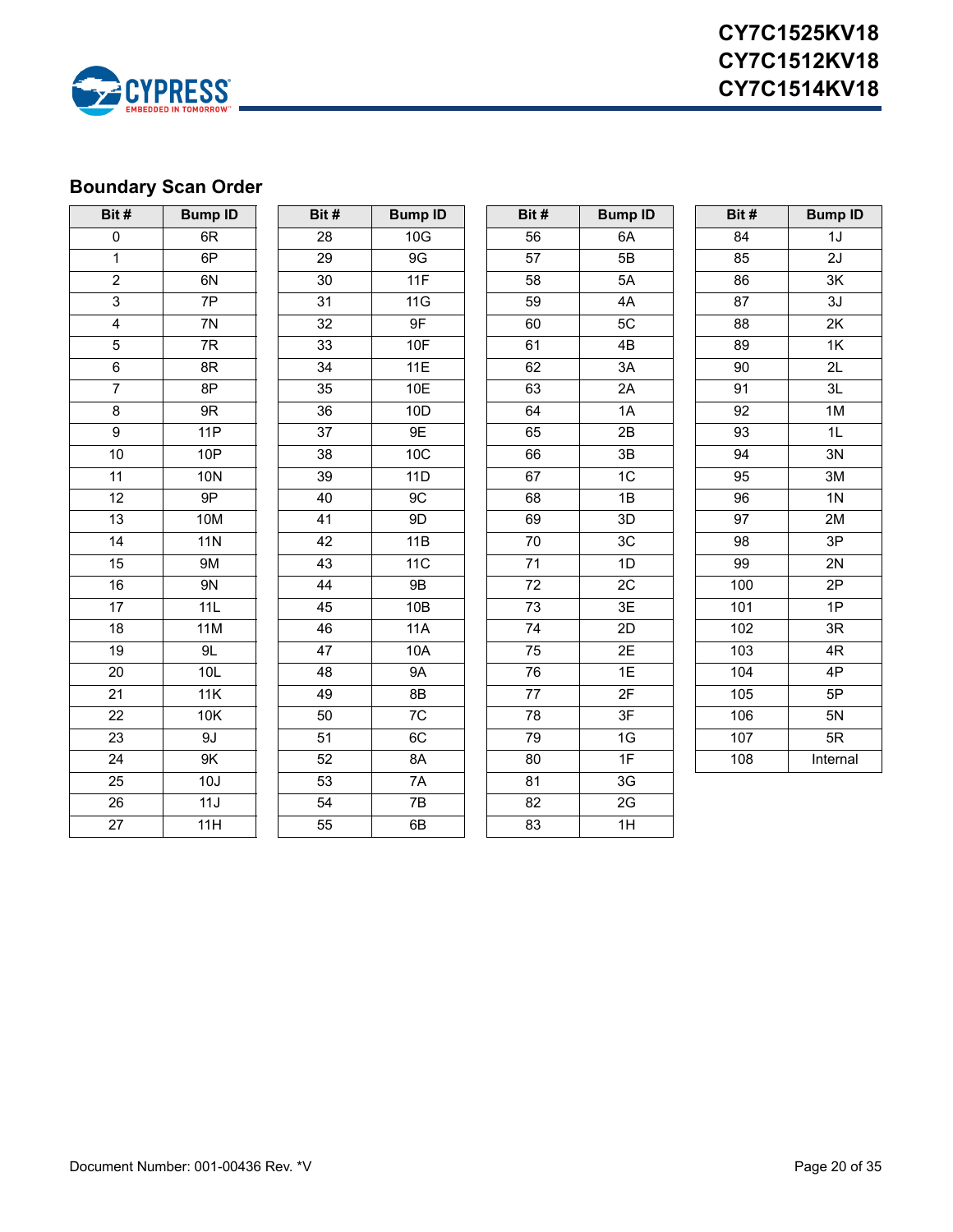

### <span id="page-20-0"></span>**Power Up Sequence in QDR II SRAM**

QDR II SRAMs must be powered up and initialized in a predefined manner to prevent undefined operations.

#### <span id="page-20-1"></span>**Power Up Sequence**

- Apply power and drive DOFF either HIGH or LOW (All other inputs can be HIGH or LOW).
	- $\Box$  Apply V<sub>DD</sub> before V<sub>DDQ</sub>.
	- □ Apply V<sub>DDQ</sub> before V<sub>REF</sub> or at the same time as V<sub>REF</sub>. ❐ Drive DOFF HIGH.
- **Provide stable DOFF** (HIGH), power and clock  $(K, \overline{K})$  for 20  $\mu$ s to lock the PLL.

#### <span id="page-20-2"></span>**PLL Constraints**

- PLL uses K clock as its synchronizing input. The input must have low phase jitter, which is specified as  $t_{\text{KC Var}}$ .
- The PLL functions at frequencies down to 120 MHz.
- If the input clock is unstable and the PLL is enabled, then the PLL may lock onto an incorrect frequency, causing unstable SRAM behavior. To avoid this, provide 20  $\mu$ s of stable clock to relock to the desired clock frequency.

<span id="page-20-3"></span>

#### **Figure 4. Power Up Waveforms**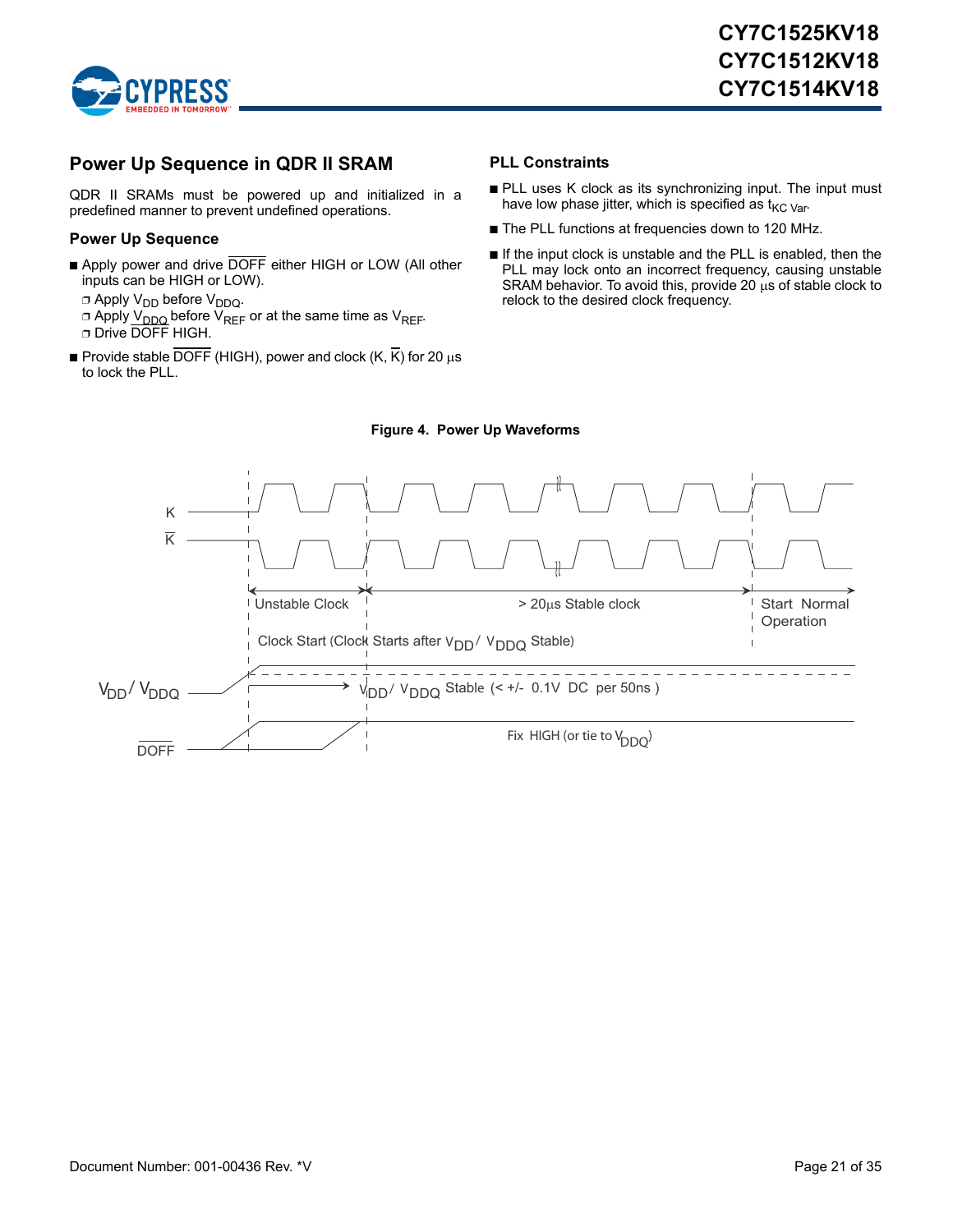

### <span id="page-21-0"></span>**Maximum Ratings**

Exceeding maximum ratings may impair the useful life of the device. These user guidelines are not tested.

| Ambient temperature                                               |
|-------------------------------------------------------------------|
| Supply voltage on $V_{DD}$ relative to GND -0.5 V to +2.9 V       |
| Supply voltage on $V_{DDQ}$ relative to GND  -0.5 V to + $V_{DD}$ |
| DC applied to outputs in High Z  -0.5 V to $V_{DDO}$ + 0.5 V      |
|                                                                   |
|                                                                   |
| Static discharge voltage                                          |
|                                                                   |

### <span id="page-21-1"></span>**Operating Range**

| Range      | <b>Ambient</b><br>Temperature $(T_A)$ |  | $V_{DDQ}$ [19]                  |  |
|------------|---------------------------------------|--|---------------------------------|--|
| Commercial | 0 °C to +70 $\degree$ C               |  | 1.8 ± 0.1 V   1.4 V to $V_{DD}$ |  |
| Industrial | $-40$ °C to +85 °C                    |  |                                 |  |

### <span id="page-21-2"></span>**Neutron Soft Error Immunity**

| <b>Parameter</b> | <b>Description</b>              | Test<br><b>Conditions</b> | <b>Typ</b> | $Max^*$ | Unit        |
|------------------|---------------------------------|---------------------------|------------|---------|-------------|
| <b>LSBU</b>      | Logical<br>single-bit<br>upsets | 25 °C                     | 197        | 216     | FIT/<br>Mb  |
| <b>LMBU</b>      | Logical<br>multi-bit<br>upsets  | 25 °C                     | 0          | 0.01    | FIT/<br>Mb  |
| <b>SEL</b>       | Single event<br>latch up        | 85 °C                     | 0          | 0.1     | FIT/<br>Dev |

\* *No LMBU or SEL events occurred during testing*; this column represents a<br>statistical <sub>X</sub>\*[, 95% confidence limit calculation. For more details refer to Application](http://www.cypress.com/?rID=38369)<br>Note AN54908 "Accelerated Neutron SER Testing and Calcul [Failure Rates".](http://www.cypress.com/?rID=38369)

### <span id="page-21-3"></span>**Electrical Characteristics**

#### Over the Operating Range

#### <span id="page-21-4"></span>**DC Electrical Characteristics**

#### Over the Operating Range

| Parameter <sup>[20]</sup> | <b>Description</b>           | <b>Test Conditions</b>                      | Min                | <b>Typ</b>               | <b>Max</b>         | <b>Unit</b> |
|---------------------------|------------------------------|---------------------------------------------|--------------------|--------------------------|--------------------|-------------|
| V <sub>DD</sub>           | Power supply voltage         |                                             | 1.7                | 1.8                      | 1.9                | V           |
| V <sub>DDQ</sub>          | I/O supply voltage           |                                             | 1.4                | 1.5                      | $V_{DD}$           | V           |
| $V_{OH}$                  | Output HIGH voltage          | Note 21                                     | $V_{DDQ}/2 - 0.12$ | $\overline{\phantom{0}}$ | $V_{DDQ}/2 + 0.12$ | V           |
| $V_{OL}$                  | Output LOW voltage           | Note 22                                     | $V_{DDQ}/2 - 0.12$ | $\overline{\phantom{0}}$ | $V_{DDQ}/2 + 0.12$ | V           |
| V <sub>OH(LOW)</sub>      | Output HIGH voltage          | $I_{OH}$ = -0.1 mA, Nominal Impedance       | $V_{DDQ}$ – 0.2    |                          | V <sub>DDQ</sub>   | V           |
| $V_{OL(LOW)}$             | Output LOW voltage           | $I_{OI}$ = 0.1 mA, Nominal Impedance        | $V_{SS}$           |                          | 0.2                | V           |
| V <sub>IH</sub>           | Input HIGH voltage           |                                             | $V_{RFF}$ + 0.1    | —                        | $V_{DDQ}$ + 0.3    | V           |
| $V_{IL}$                  | Input LOW voltage            |                                             | $-0.3$             | -                        | $V_{REF}$ – 0.1    | V           |
| $I_X$                     | Input leakage current        | $GND \leq V_1 \leq V_{DDQ}$                 | $-5$               |                          | 5                  | μA          |
| $I_{OZ}$                  | Output leakage current       | $GND \leq V_1 \leq V_{DDQ}$ Output Disabled | $-5$               |                          | 5                  | μA          |
| <b>V<sub>REF</sub></b>    | Input reference voltage [23] | Typical Value = $0.75$ V                    | 0.68               | 0.75                     | 0.95               | V           |

#### **Notes**

- <span id="page-21-6"></span>18. Overshoot: V<sub>IH(AC)</sub> < V<sub>DDQ</sub> + 0.85 V (Pulse width less than t<sub>CYC</sub>/2), Undershoot: V<sub>IL(AC)</sub> > −1.5 V (Pulse width less than t<sub>CYC</sub>/2).<br>19. Power up: Assumes a linear ramp from 0 V to V<sub>DD(min)</sub> within 200 ms. Durin
- <span id="page-21-5"></span>
- <span id="page-21-7"></span>20. All voltage referenced to Ground.
- <span id="page-21-9"></span>
- <span id="page-21-8"></span>21. Output are impedance controlled. I<sub>OH</sub> = −(V<sub>DDQ</sub>/2)/(RQ/5) for values of 175 Ω ≤ RQ ≤ 350 Ω.<br>22. Output are impedance controlled. I<sub>OL</sub> = (V<sub>DDQ</sub>/2)/(RQ/5) for values of 175 Ω ≤ RQ ≤ 350 Ω.<br>23. V<sub>REF(min)</sub> = 0.68 V
- <span id="page-21-10"></span>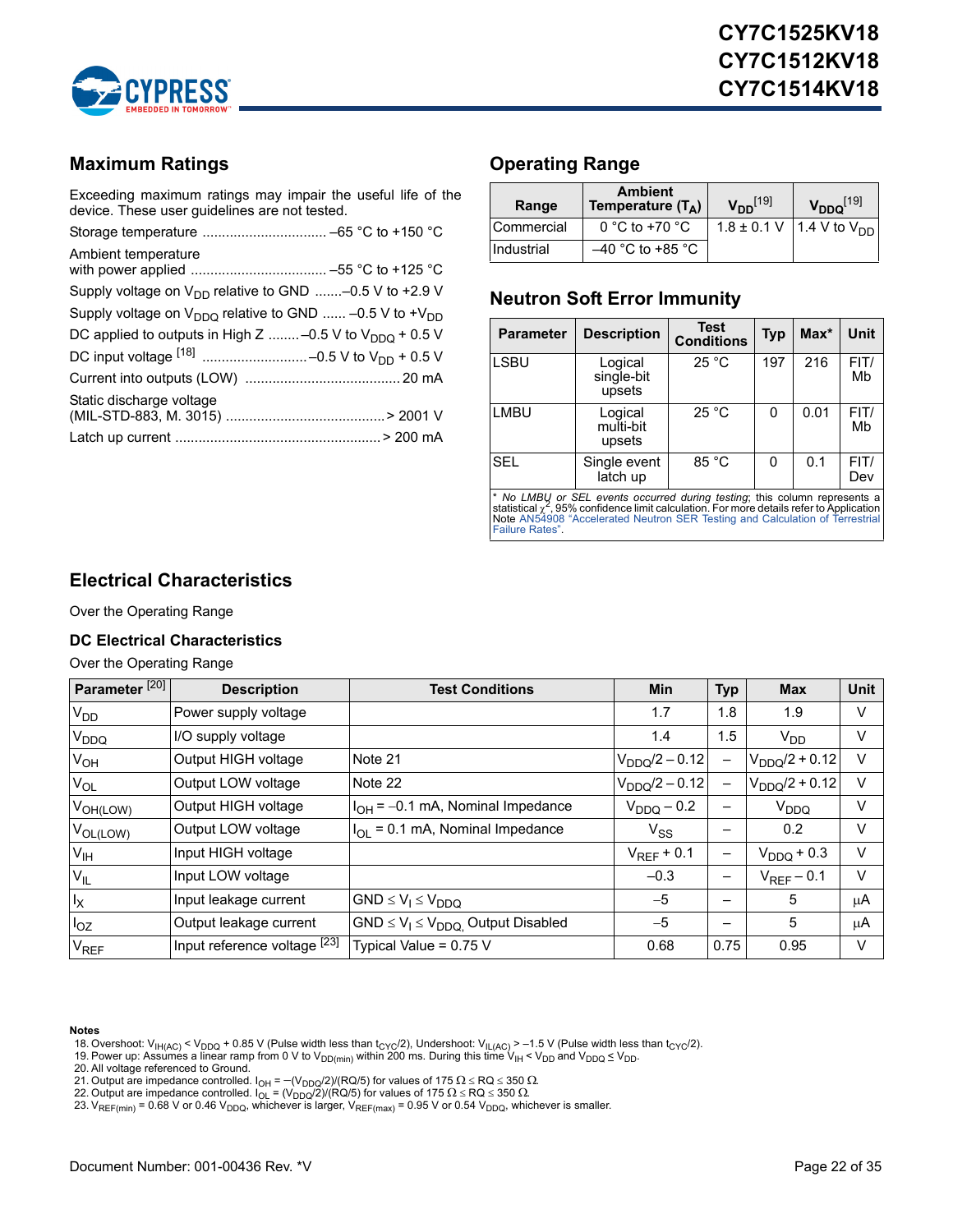

### **Electrical Characteristics** (continued)

Over the Operating Range

### **DC Electrical Characteristics** (continued)

Over the Operating Range

| Parameter <sup>[20]</sup> | <b>Description</b>               | <b>Test Conditions</b>                                                                                                  |         |        | Min                      | <b>Typ</b>               | <b>Max</b> | Unit |
|---------------------------|----------------------------------|-------------------------------------------------------------------------------------------------------------------------|---------|--------|--------------------------|--------------------------|------------|------|
| $I_{DD}$ <sup>[24]</sup>  | V <sub>DD</sub> operating supply | $V_{DD}$ = Max, $I_{OUT}$ = 0 mA,  350 MHz (× 18)                                                                       |         |        | $\qquad \qquad -$        | —                        | 840        | mA   |
|                           |                                  | $f = f_{MAX} = 1/t_{CYC}$                                                                                               | 333 MHz | (x 9)  | $\qquad \qquad -$        | —                        | 790        | mA   |
|                           |                                  |                                                                                                                         |         | (x 18) | $\qquad \qquad -$        | -                        | 810        |      |
|                           |                                  |                                                                                                                         |         | (x 36) | -                        | -                        | 990        |      |
|                           |                                  |                                                                                                                         | 300 MHz | (x 9)  |                          | $\overline{\phantom{0}}$ | 730        | mA   |
|                           |                                  |                                                                                                                         |         | (x 18) | $\overline{\phantom{0}}$ | $\overline{\phantom{0}}$ | 750        |      |
|                           |                                  |                                                                                                                         |         | (x 36) | $\overline{\phantom{0}}$ | $\overline{\phantom{0}}$ | 910        |      |
|                           |                                  |                                                                                                                         | 250 MHz | (x 9)  | $\qquad \qquad -$        | —                        | 640        | mA   |
|                           |                                  |                                                                                                                         | (x 18)  |        | —                        | 650                      |            |      |
|                           |                                  |                                                                                                                         |         | (x 36) | -                        | -                        | 790        |      |
| $I_{SB1}$                 | Automatic power down<br>current  | Max $V_{DD}$ ,<br>Both Ports Deselected,<br>$V_{IN} \geq V_{IH}$ or $V_{IN} \leq V_{IL}$ ,<br>$f = f_{MAX} = 1/t_{CYC}$ | 350 MHz | (x 18) | $\overline{\phantom{0}}$ | —                        | 295        | mA   |
|                           |                                  |                                                                                                                         | 333 MHz | (x 9)  | $\qquad \qquad$          | $\overline{\phantom{0}}$ | 290        | mA   |
|                           |                                  |                                                                                                                         |         | (x 18) | —                        | $\overline{\phantom{0}}$ | 290        |      |
|                           |                                  | Inputs Static                                                                                                           |         | (x 36) |                          | $\overline{\phantom{0}}$ | 290        |      |
|                           |                                  |                                                                                                                         | 300 MHz | (x 9)  | $\qquad \qquad -$        | —                        | 280        | mA   |
|                           |                                  |                                                                                                                         |         | (x 18) | $\qquad \qquad$          | —                        | 280        |      |
|                           |                                  |                                                                                                                         |         | (x 36) | $\qquad \qquad -$        | $\overline{\phantom{0}}$ | 280        |      |
|                           |                                  |                                                                                                                         | 250 MHz | (x 9)  | $\overline{\phantom{0}}$ | $\overline{\phantom{0}}$ | 270        | mA   |
|                           |                                  |                                                                                                                         |         | (x 18) | $\qquad \qquad -$        | $\overline{\phantom{0}}$ | 270        |      |
|                           |                                  |                                                                                                                         |         | (x 36) |                          | -                        | 270        |      |

<span id="page-22-0"></span>**Note** 24. The operation current is calculated with 50% read cycle and 50% write cycle.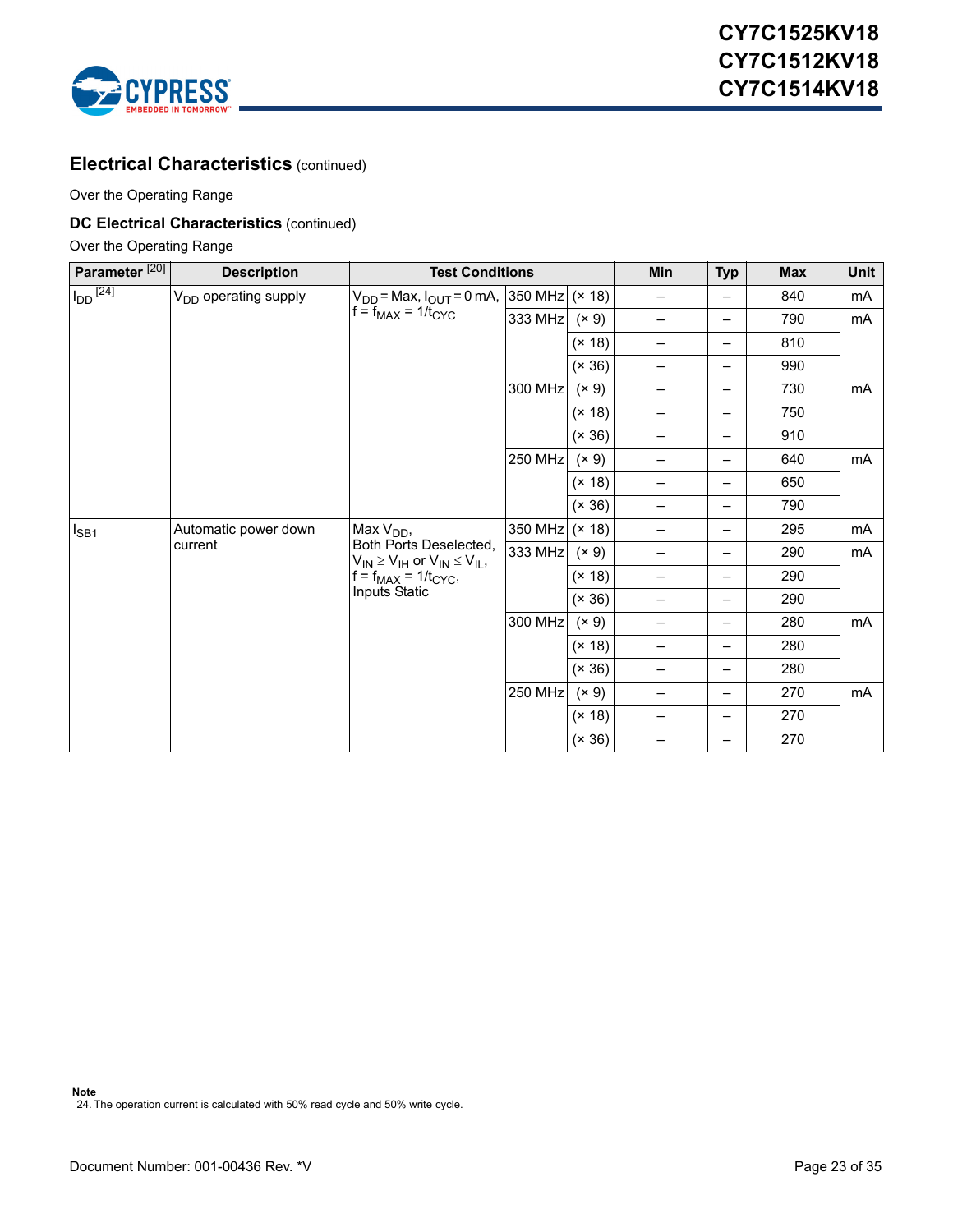

### <span id="page-23-0"></span>**AC Electrical Characteristics**

Over the Operating Range

| Parameter <sup>[25]</sup> | <b>Description</b> | <b>Test Conditions</b> | Min                        | <b>Typ</b> | <b>Max</b>                                          | Unit |
|---------------------------|--------------------|------------------------|----------------------------|------------|-----------------------------------------------------|------|
| $V_{\text{IH}}$           | Input HIGH voltage |                        | $+0.2$<br><sup>V</sup> REF | -          | $\qquad \qquad \blacksquare$                        |      |
| $V_{IL}$                  | Input LOW voltage  |                        | -                          | -          | 0.2<br><sup>V</sup> REF<br>$\overline{\phantom{0}}$ |      |

### <span id="page-23-1"></span>**Capacitance**

| Parameter <sup>[26]</sup> | <b>Description</b> | <b>Test Conditions</b>                                                      | <b>Max</b> | Unit |
|---------------------------|--------------------|-----------------------------------------------------------------------------|------------|------|
| $C_{\text{IN}}$           | Input capacitance  | $T_A$ = 25 °C, f = 1 MHz, V <sub>DD</sub> = 1.8 V, V <sub>DDQ</sub> = 1.5 V |            | рF   |
| $c_{\rm o}$               | Output capacitance |                                                                             |            | рF   |

### <span id="page-23-2"></span>**Thermal Resistance**

| Parameter <sup>[26]</sup> | <b>Description</b>                        | <b>Test Conditions</b>                                 | 165-ball FBGA<br>Package | <b>Unit</b>   |
|---------------------------|-------------------------------------------|--------------------------------------------------------|--------------------------|---------------|
| $\Theta_{JA}$ (0 m/s)     | Thermal resistance                        | Socketed on a 170 × 220 × 2.35 mm, eight-layer printed | 14.43                    | $\degree$ C/W |
| $\Theta_{JA}$ (1 m/s)     | (junction to ambient)                     | circuit board                                          | 13.40                    | $\degree$ C/W |
| $\Theta_{JA}$ (3 m/s)     |                                           |                                                        | 12.66                    | $\degree$ C/W |
| $\Theta$ JB               | Thermal resistance<br>(junction to board) |                                                        | 11.38                    | $\degree$ C/W |
| $\Theta_{\text{JC}}$      | Thermal resistance<br>(junction to case)  |                                                        | 3.30                     | $\degree$ C/W |

### <span id="page-23-6"></span><span id="page-23-3"></span>**AC Test Loads and Waveforms**





#### **Notes**

<span id="page-23-4"></span>25. Overshoot: V<sub>IH(AC)</sub> < V<sub>DDQ</sub> + 0.85 V (Pulse width less than t<sub>CYC</sub>/2), Undershoot: V<sub>IL(AC)</sub> > –1.5 V (Pulse width less than t<sub>CYC</sub>/2).<br>26. Tested initially and after any design or process change that may affect thes

- <span id="page-23-7"></span>
- <span id="page-23-5"></span>27. Unless otherwise noted, test conditions are based on signal transition time of 2 V/ns, timing reference levels of 0.75 V, Vref = 0.75 V, RQ = 250 Ω, V<sub>DDQ</sub> = 1.5 V, input<br>pulse levels of 0.25 V to 1.25 V, and output l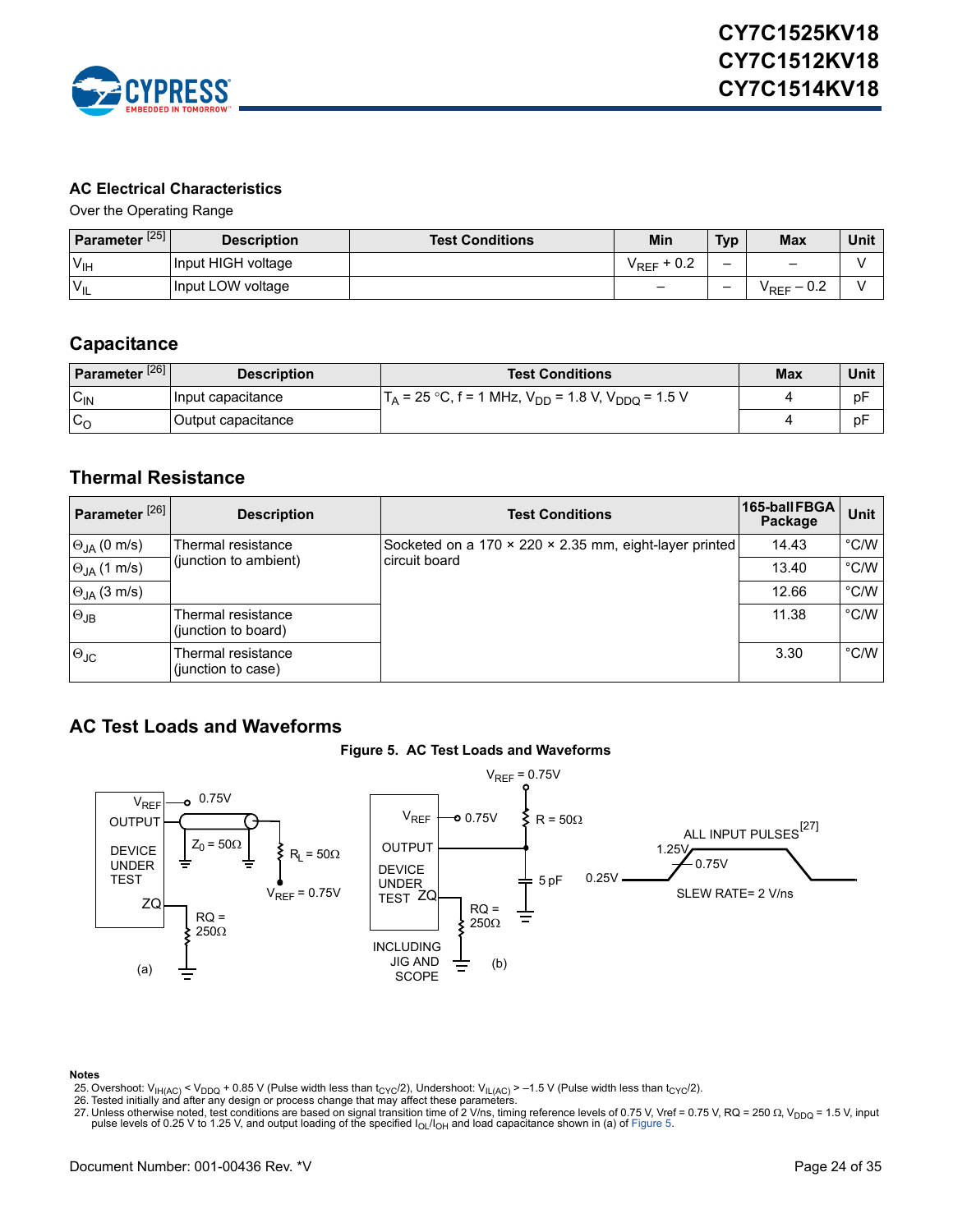

### <span id="page-24-0"></span>**Switching Characteristics**

#### Over the Operating Range

| Parameters <sup>[28, 29]</sup> |                                       |                                                                                                                         | <b>350 MHz</b> |                          | 333 MHz      |                          | <b>300 MHz</b> |                          | <b>250 MHz</b> |                          |             |
|--------------------------------|---------------------------------------|-------------------------------------------------------------------------------------------------------------------------|----------------|--------------------------|--------------|--------------------------|----------------|--------------------------|----------------|--------------------------|-------------|
| <b>Cypress</b><br>Parameterl   | <b>Consortium</b><br><b>Parameter</b> | <b>Description</b>                                                                                                      |                | <b>Max</b>               | Min          | <b>Max</b>               | Min            | <b>Max</b>               | Min            | <b>Max</b>               | <b>Unit</b> |
| t <sub>POWER</sub>             |                                       | V <sub>DD</sub> (typical) to the first access <sup>[30]</sup> ]                                                         | $\mathbf{1}$   |                          | $\mathbf{1}$ | $\overline{\phantom{0}}$ | $\mathbf{1}$   | $\overline{\phantom{0}}$ | $\mathbf{1}$   | $\overline{\phantom{0}}$ | ms          |
| t <sub>CYC</sub>               | t <sub>КНКН</sub>                     | K clock and C clock cycle time                                                                                          | 2.85           | 8.4                      | 3.0          | 8.4                      | 3.3            | 8.4                      | 4.0            | 8.4                      | ns          |
| t <sub>KH</sub>                | t <sub>KHKL</sub>                     | Input clock (K/K; C/C) HIGH                                                                                             | 1.14           | $\overline{\phantom{m}}$ | 1.20         | $\overline{\phantom{0}}$ | 1.32           | $\equiv$                 | 1.6            | $\overline{\phantom{0}}$ | ns          |
| $t_{\mathsf{KL}}$              | t <sub>KLKH</sub>                     | Input clock (K/K; C/C) LOW                                                                                              | 1.14           | $\qquad \qquad -$        | 1.20         | $\overline{\phantom{0}}$ | 1.32           | $\overline{\phantom{0}}$ | 1.6            | $\overline{\phantom{0}}$ | ns          |
| t <sub>KHKH</sub>              | t <sub>KHKH</sub>                     | K clock rise to K clock rise and C<br>to C rise (rising edge to rising<br>edge)                                         | 1.28           | $\overline{\phantom{m}}$ | 1.35         | $\overline{\phantom{0}}$ | 1.49           | $\overline{\phantom{0}}$ | 1.8            | $\overline{\phantom{0}}$ | ns          |
| <sup>1</sup> кнсн              | <sup>t</sup> кнсн                     | K/K clock rise to C/C clock rise<br>(rising edge to rising edge)                                                        | $\mathbf{0}$   | 1.22                     | $\Omega$     | 1.30                     | 0              | 1.45                     | $\Omega$       | 1.8                      | ns          |
| <b>Setup Times</b>             |                                       |                                                                                                                         |                |                          |              |                          |                |                          |                |                          |             |
| $\mathfrak{t}_{\mathsf{SA}}$   | t <sub>AVKH</sub>                     | Address setup to K clock rise                                                                                           | 0.3            | $\overline{\phantom{0}}$ | 0.3          | $\overline{\phantom{0}}$ | 0.3            | $\overline{\phantom{0}}$ | 0.35           | $\overline{\phantom{0}}$ | ns          |
| $t_{\rm SC}$                   | t <sub>IVKH</sub>                     | Control setup to K clock rise (RPS,<br>WPS)                                                                             | 0.3            |                          | 0.3          | $\overline{\phantom{0}}$ | 0.3            | $\overline{\phantom{0}}$ | 0.35           | —                        | ns          |
| <sup>t</sup> SCDDR             | t <sub>ivkh</sub>                     | DDR control setup to clock (K/K)<br>Rise $(BWS_0, BWS_1, BWS_2,$<br>$BWS3$ )                                            | 0.3            | $\overline{\phantom{0}}$ | 0.3          | $\overline{\phantom{0}}$ | 0.3            | —                        | 0.35           |                          | ns          |
| t <sub>SD</sub>                | t <sub>DVKH</sub>                     | $D_{[X:0]}$ setup to clock (K/K) rise                                                                                   | 0.3            | $\overline{\phantom{0}}$ | 0.3          | Ξ.                       | 0.3            |                          | 0.35           | $\overline{\phantom{0}}$ | ns          |
| <b>Hold Times</b>              |                                       |                                                                                                                         |                |                          |              |                          |                |                          |                |                          |             |
| t <sub>HA</sub>                | t <sub>KHAX</sub>                     | Address hold after K clock rise                                                                                         | 0.3            | $\equiv$                 | 0.3          | $\overline{\phantom{0}}$ | 0.3            | $\overline{\phantom{0}}$ | 0.35           | $\overline{\phantom{0}}$ | ns          |
| $t_{HC}$                       | t <sub>KHIX</sub>                     | Control hold after K clock rise<br>(RPS, WPS)                                                                           | 0.3            | $\overline{\phantom{0}}$ | 0.3          | —                        | 0.3            |                          | 0.35           | —                        | ns          |
| <sup>t</sup> HCDDR             | t <sub>KHIX</sub>                     | DDR control hold after clock (K/K)<br>rise (BWS <sub>0</sub> , BWS <sub>1</sub> , BWS <sub>2</sub> , BWS <sub>3</sub> ) | 0.3            | $\qquad \qquad -$        | 0.3          | -                        | 0.3            | —                        | 0.35           | $\overline{\phantom{0}}$ | ns          |
| t <sub>HD</sub>                | t <sub>KHDX</sub>                     | $D_{[X:0]}$ hold after clock (K/ $\overline{K}$ ) rise                                                                  | 0.3            | $\overline{\phantom{0}}$ | 0.3          | $\overline{\phantom{0}}$ | 0.3            | —                        | 0.35           | $\overline{\phantom{0}}$ | ns          |

**Notes**

<span id="page-24-3"></span>

<span id="page-24-1"></span>30. This part has a voltage regulator internally;  $t_{\rm POWER}$  is the time that the power must be supplied above V<sub>DD(minimum)</sub> initially before initiating a read or write operation.

<span id="page-24-2"></span><sup>28.</sup> Unless otherwise noted, test conditions are based on signal transition time of 2 V/ns, timing reference levels of 0.75 V, Vref = 0.75 V, RQ = 250 Ω, V<sub>DDQ</sub> = 1.5 V, input<br>pulse levels of 0.25 V to 1.25 V, and output l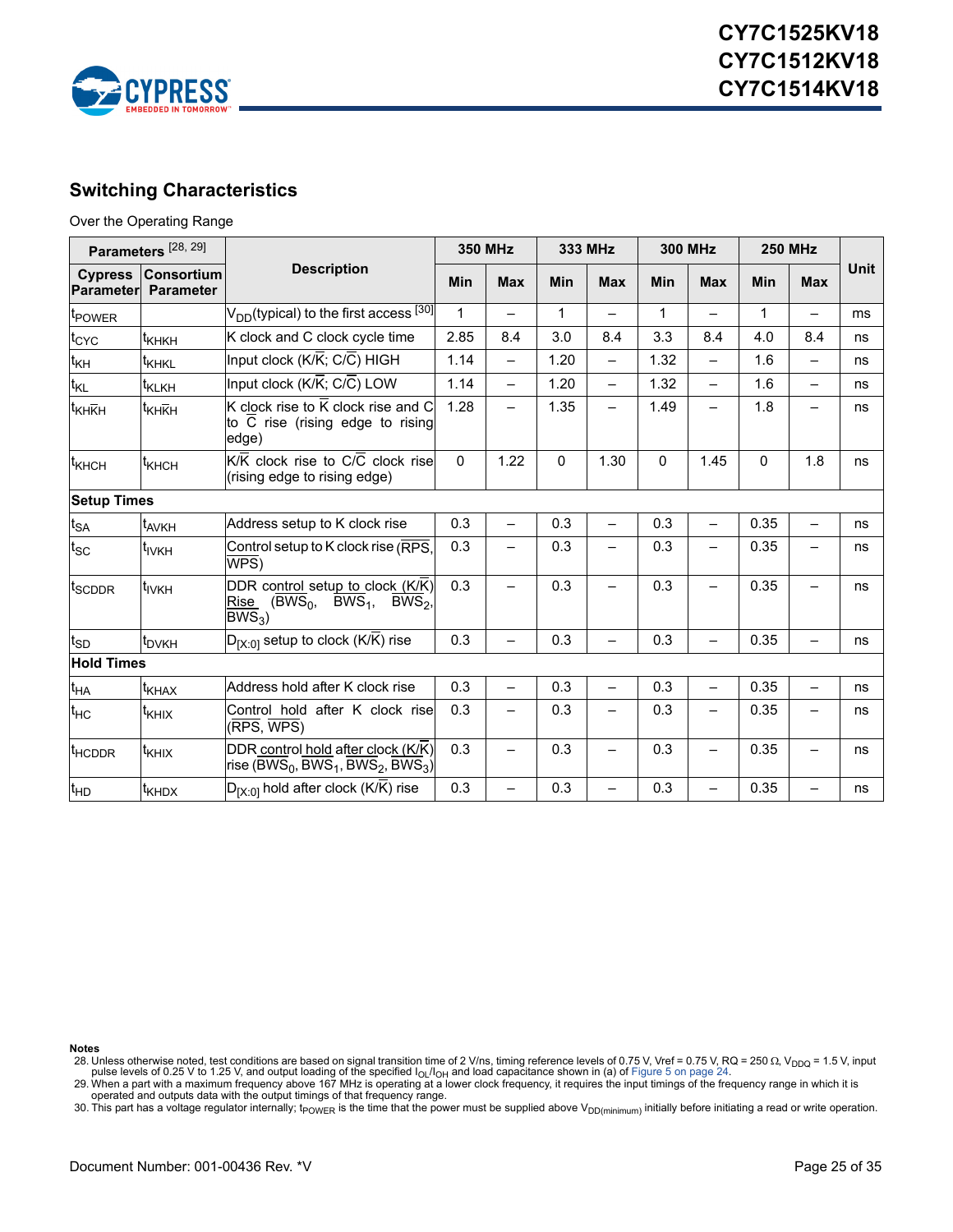

### **Switching Characteristics (continued)**

Over the Operating Range

| Parameters <sup>[28, 29]</sup> |                                       |                                                                                | <b>350 MHz</b>           |                          | 333 MHz                  |                          | <b>300 MHz</b>           |                          | <b>250 MHz</b>           |                          |             |
|--------------------------------|---------------------------------------|--------------------------------------------------------------------------------|--------------------------|--------------------------|--------------------------|--------------------------|--------------------------|--------------------------|--------------------------|--------------------------|-------------|
| <b>Cypress</b><br>Parameterl   | <b>Consortium</b><br><b>Parameter</b> | <b>Description</b>                                                             |                          | <b>Max</b>               | Min                      | <b>Max</b>               | Min                      | <b>Max</b>               | Min                      | <b>Max</b>               | <b>Unit</b> |
| <b>Output Times</b>            |                                       |                                                                                |                          |                          |                          |                          |                          |                          |                          |                          |             |
| $t_{\rm CO}$                   | <sup>t</sup> CHQV                     | C/C clock rise (or K/K in single<br>clock mode) to data valid                  |                          | 0.45                     |                          | 0.45                     |                          | 0.45                     |                          | 0.45                     | ns          |
| <b>t</b> <sub>DOH</sub>        | <sup>t</sup> CHQX                     | Data output hold after output C/C<br>clock rise (active to active)             | $-0.45$                  | $\overline{\phantom{0}}$ | $-0.45$                  | $\qquad \qquad -$        | $-0.45$                  | —                        | $-0.45$                  | $\overline{\phantom{0}}$ | ns          |
| t <sub>ccoo</sub>              | <sup>t</sup> CHCQV                    | C/C clock rise to echo clock valid                                             | $\overline{\phantom{0}}$ | 0.45                     |                          | 0.45                     |                          | 0.45                     | $\overline{\phantom{0}}$ | 0.45                     | ns          |
| <sup>t</sup> CQOH              | <sup>t</sup> CHCQX                    | Echo clock hold after C/C clock<br><b>rise</b>                                 | $-0.45$                  | $\overline{\phantom{0}}$ | $-0.45$                  | $\overline{\phantom{0}}$ | $-0.45$                  | —                        | $-0.45$                  | $\overline{\phantom{0}}$ | ns          |
| t <sub>CQD</sub>               | <sup>t</sup> соноv                    | Echo clock high to data valid                                                  | $\overline{\phantom{0}}$ | 0.25                     | $\overline{\phantom{0}}$ | 0.25                     | $\overline{\phantom{0}}$ | 0.27                     | $\overline{\phantom{0}}$ | 0.30                     | ns          |
| <sup>I</sup> CQDOH             | <sup>т</sup> сонох                    | Echo clock high to data invalid                                                | $-0.25$                  | $\qquad \qquad -$        | $-0.25$                  | $\overline{\phantom{0}}$ | $-0.27$                  |                          | $-0.30$                  | $\overline{\phantom{0}}$ | ns          |
| t <sub>CQH</sub>               | <sup>T</sup> CQHCQL                   | Output clock (CQ/ $\overline{CQ}$ ) HIGH $^{[31]}$                             | 1.18                     | $\qquad \qquad -$        | 1.25                     | $\qquad \qquad -$        | 1.40                     | —                        | 1.75                     | $\overline{\phantom{0}}$ | ns          |
| <sup>t</sup> coнcoн            | <sup>т</sup> сонсон                   | CQ clock rise to CQ clock rise<br>(rising edge to rising edge) <sup>[31]</sup> | 1.18                     |                          | 1.25                     |                          | 1.40                     | —                        | 1.75                     |                          | ns          |
| t <sub>CHZ</sub>               | <sup>t</sup> CHQZ                     | Clock (C/C) rise to High Z (active<br>to high Z) <sup>[32, 33]</sup>           | $\overline{\phantom{0}}$ | 0.45                     | $\qquad \qquad$          | 0.45                     | $\overline{\phantom{0}}$ | 0.45                     | $\overline{\phantom{0}}$ | 0.45                     | ns          |
| $t_{CLZ}$                      | t <sub>CHQX1</sub>                    | Clock (C/C) rise to low $Z^{\overline{[32,33]}}$                               | $-0.45$                  | $\overline{\phantom{0}}$ | $-0.45$                  | $\qquad \qquad -$        | $-0.45$                  | $\overline{\phantom{0}}$ | $-0.45$                  | $\overline{\phantom{m}}$ | ns          |
| <b>PLL Timing</b>              |                                       |                                                                                |                          |                          |                          |                          |                          |                          |                          |                          |             |
| t <sub>KC Var</sub>            | <sup>T</sup> KC Var                   | Clock phase jitter                                                             | $\overline{\phantom{0}}$ | 0.20                     | $\overline{\phantom{0}}$ | 0.20                     | $\overline{\phantom{0}}$ | 0.20                     |                          | 0.20                     | ns          |
| <sup>t</sup> KC lock           | <sup>T</sup> KC lock                  | PLL lock time (K, C) <sup>[34]</sup>                                           | 20                       | $\qquad \qquad -$        | 20                       | $\qquad \qquad -$        | 20                       | $\overline{\phantom{0}}$ | 20                       | $\overline{\phantom{0}}$ | <b>us</b>   |
| <sup>t</sup> KC Reset          | <sup>I</sup> KC Reset                 | K static to PLL reset                                                          | 30                       | $\overline{\phantom{0}}$ | 30                       | $\overline{\phantom{0}}$ | 30                       | -                        | 30                       |                          | ns          |

**Notes**

- <span id="page-25-0"></span>31. These parameters are extrapolated from the input timing parameters ( $t_{\rm CYC}/2 - 250$  ps, where 250 ps is the internal jitter). These parameters are only guaranteed by design and are not tested in production.
- <span id="page-25-1"></span>32. t<sub>CHZ</sub>, t<sub>CLZ</sub>, are specified with a load capacitance of 5 pF as in part (b) of [Figure 5 on page 24](#page-23-6). Transition is measured ± 100 mV from steady state voltage.
- <span id="page-25-3"></span>

<span id="page-25-2"></span>33. At any voltage and temperature t<sub>CHZ</sub> is less than t<sub>CLZ</sub> and t<sub>CHZ</sub> less than t<sub>CO</sub>.<br>34. For frequencies 300 MHz or below, the Cypress QDR II devices surpass the QDR consortium specification for PLL lock time (t<sub>KC</sub> l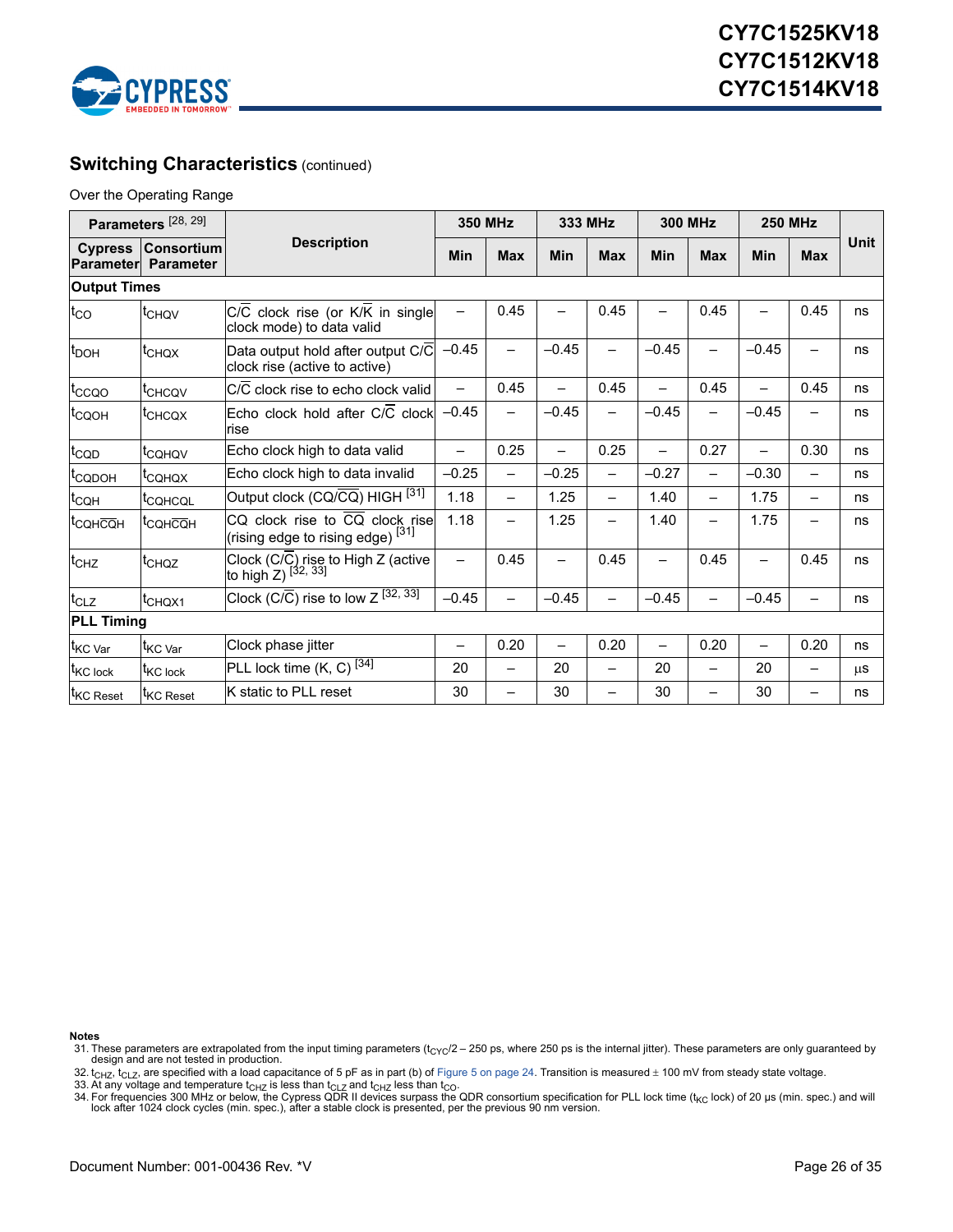

### <span id="page-26-0"></span>**Switching Waveforms**



<span id="page-26-5"></span><span id="page-26-1"></span>**Read/Write/Deselect Sequence Figure 6. Waveform for 1.5 Cycle Read Latency** [\[35](#page-26-4), [36](#page-26-2), [37](#page-26-3)]

#### **Notes**

<span id="page-26-2"></span>

<span id="page-26-4"></span><sup>35.</sup> Q00 refers to output from address A0. Q01 refers to output from the next internal burst address following A0, that is, A0 + 1. 36. Outputs are disabled (High Z) one clock cycle after a NOP.

<span id="page-26-3"></span><sup>37.</sup> In this example, if address A0 = A1, then data Q00 = D10 and Q01 = D11. Write data is forwarded immediately as read results. This note applies to the whole diagram.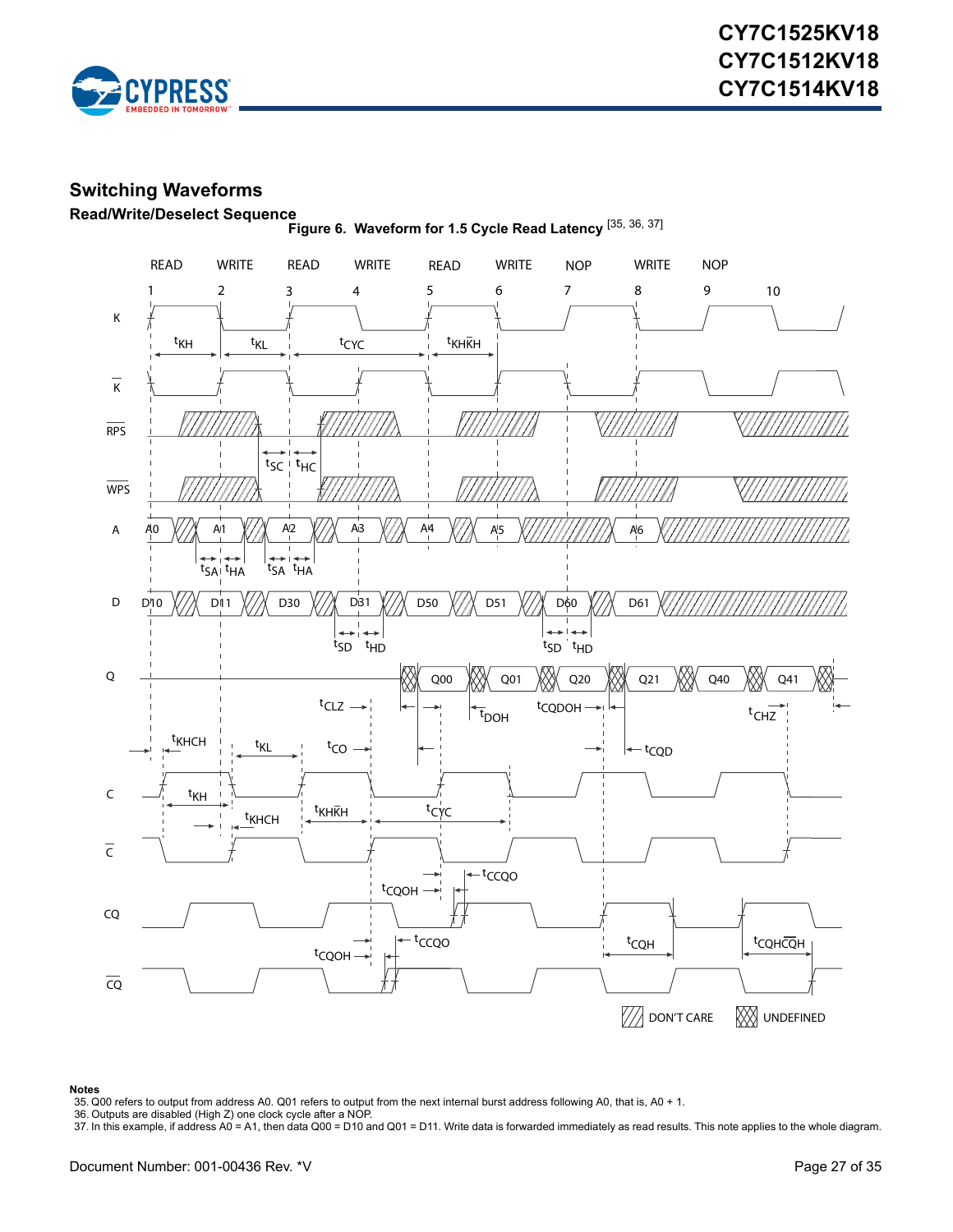

### <span id="page-27-0"></span>**Ordering Information**

The following table contains only the parts that are currently available. If you do not see what you are looking for, contact your local sales representative. For more information, visit the Cypress website at [www.cypress.com](http://www.cypress.com) and refer to the product summary page at [http://www.cypress.com/products](http://www.cypress.com/products/)

Cypress maintains a worldwide network of offices, solution centers, manufacturer's representatives and distributors. To find the office closest to you, visit us at [http://www.cypress.com/go/datasheet/offices.](http://www.cypress.com/go/datasheet/offices)

| <b>Speed</b><br>(MHz) | <b>Ordering Code</b> | Package<br><b>Diagram</b> | Package Type                                      | <b>Operating</b><br>Range |
|-----------------------|----------------------|---------------------------|---------------------------------------------------|---------------------------|
| 333                   | CY7C1525KV18-333BZXC |                           | 51-85180 165-ball FBGA (13 x 15 x 1.4 mm) Pb-free | Commercial                |
|                       | CY7C1512KV18-333BZXC |                           |                                                   |                           |
|                       | CY7C1514KV18-333BZXC |                           |                                                   |                           |
|                       | CY7C1512KV18-333BZI  |                           | 51-85180 165-ball FBGA (13 x 15 x 1.4 mm)         | Industrial                |
|                       | CY7C1514KV18-333BZI  |                           |                                                   |                           |
|                       | CY7C1512KV18-333BZXI |                           | 51-85180 165-ball FBGA (13 x 15 x 1.4 mm) Pb-free |                           |
|                       | CY7C1514KV18-333BZXI |                           |                                                   |                           |
| 300                   | CY7C1525KV18-300BZC  |                           | 51-85180 165-ball FBGA (13 x 15 x 1.4 mm)         | Commercial                |
|                       | CY7C1512KV18-300BZC  |                           |                                                   |                           |
|                       | CY7C1512KV18-300BZXC |                           | 51-85180 165-ball FBGA (13 x 15 x 1.4 mm) Pb-free |                           |
|                       | CY7C1512KV18-300BZXI |                           | 51-85180 165-ball FBGA (13 x 15 x 1.4 mm) Pb-free | Industrial                |
|                       | CY7C1514KV18-300BZXI |                           |                                                   |                           |
| 250                   | CY7C1525KV18-250BZC  |                           | 51-85180 165-ball FBGA (13 x 15 x 1.4 mm)         | Commercial                |
|                       | CY7C1512KV18-250BZC  |                           |                                                   |                           |
|                       | CY7C1514KV18-250BZC  |                           |                                                   |                           |
|                       | CY7C1525KV18-250BZXC |                           | 51-85180 165-ball FBGA (13 x 15 x 1.4 mm) Pb-free |                           |
|                       | CY7C1512KV18-250BZXC |                           |                                                   |                           |
|                       | CY7C1514KV18-250BZXC |                           |                                                   |                           |
|                       | CY7C1512KV18-250BZI  |                           | 51-85180 165-ball FBGA (13 x 15 x 1.4 mm)         | Industrial                |
|                       | CY7C1514KV18-250BZI  |                           |                                                   |                           |
|                       | CY7C1525KV18-250BZXI |                           | 51-85180 165-ball FBGA (13 x 15 x 1.4 mm) Pb-free |                           |
|                       | CY7C1512KV18-250BZXI |                           |                                                   |                           |
|                       | CY7C1514KV18-250BZXI |                           |                                                   |                           |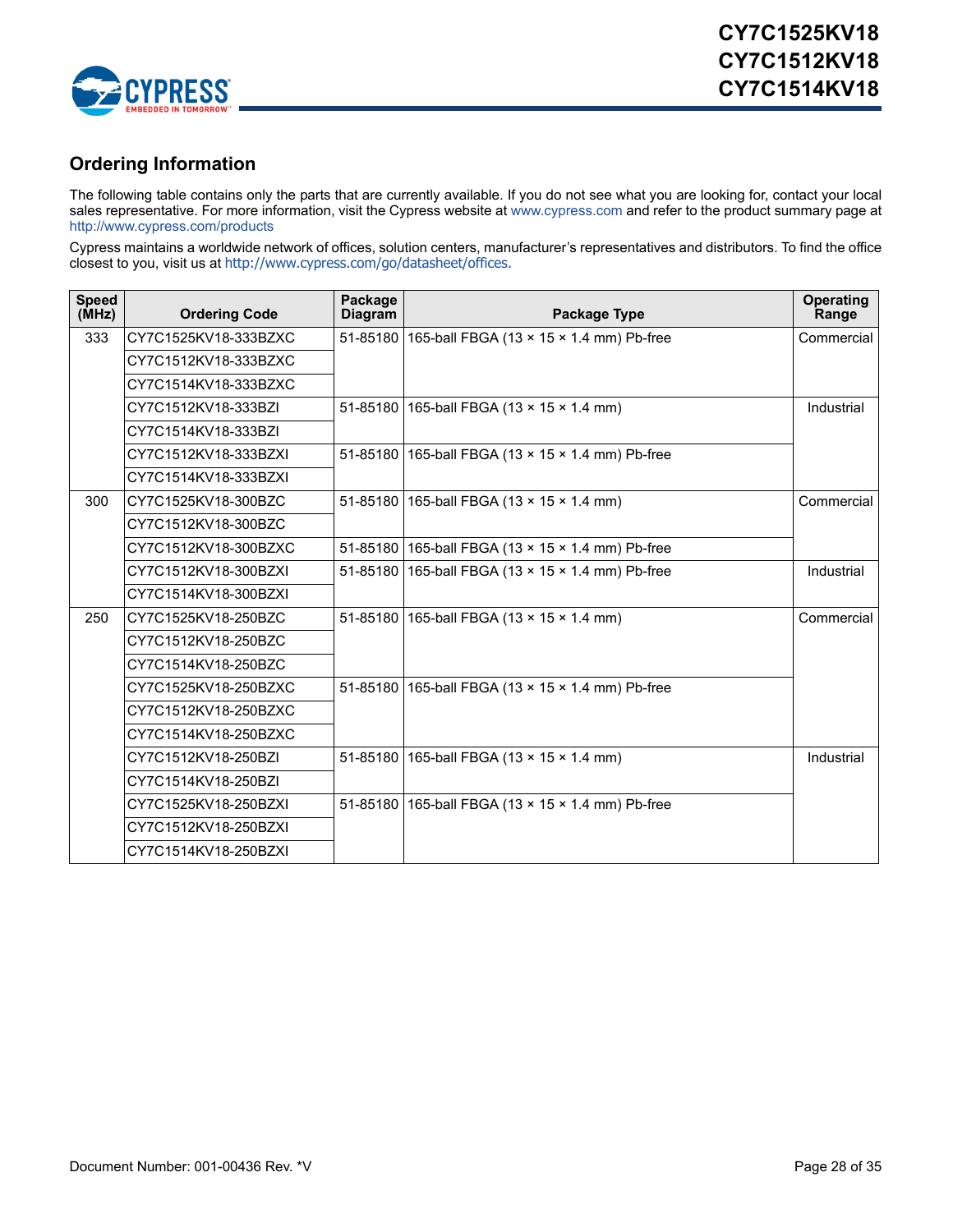

### <span id="page-28-0"></span>**Ordering Code Definitions**

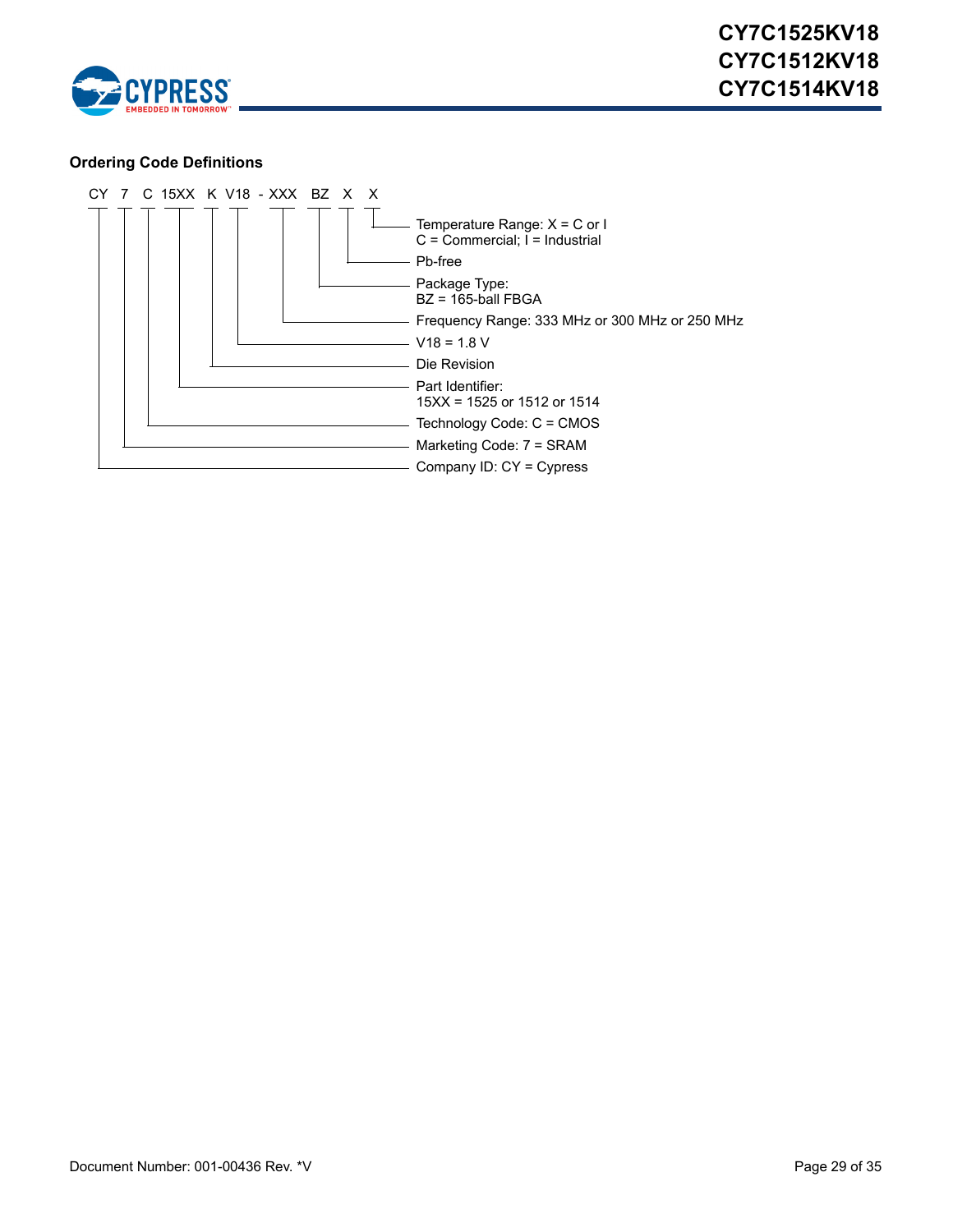![](_page_29_Picture_0.jpeg)

### <span id="page-29-0"></span>**Package Diagram**

**Figure 7. 165-ball FBGA (13 × 15 × 1.4 mm) BB165D/BW165D (0.5 Ball Diameter) Package Outline, 51-85180**

![](_page_29_Figure_4.jpeg)

![](_page_29_Figure_5.jpeg)

NOTES :<br>SOLDER PAD TYPE : NON-SOLDER MASK DEFINED (NSMD)<br>JEDEC REFERENCE : MO-216 / ISSUE E<br>PACKAGE CODE : BBOAC/BVOAC<br>PACKAGE WEIGHT : SEE CYPRESS PACKAGE MATERIAL DECLARATION<br>DATASHEET (PMDD) POSTED ON THE CYPRESS WEB.

51-85180 \*G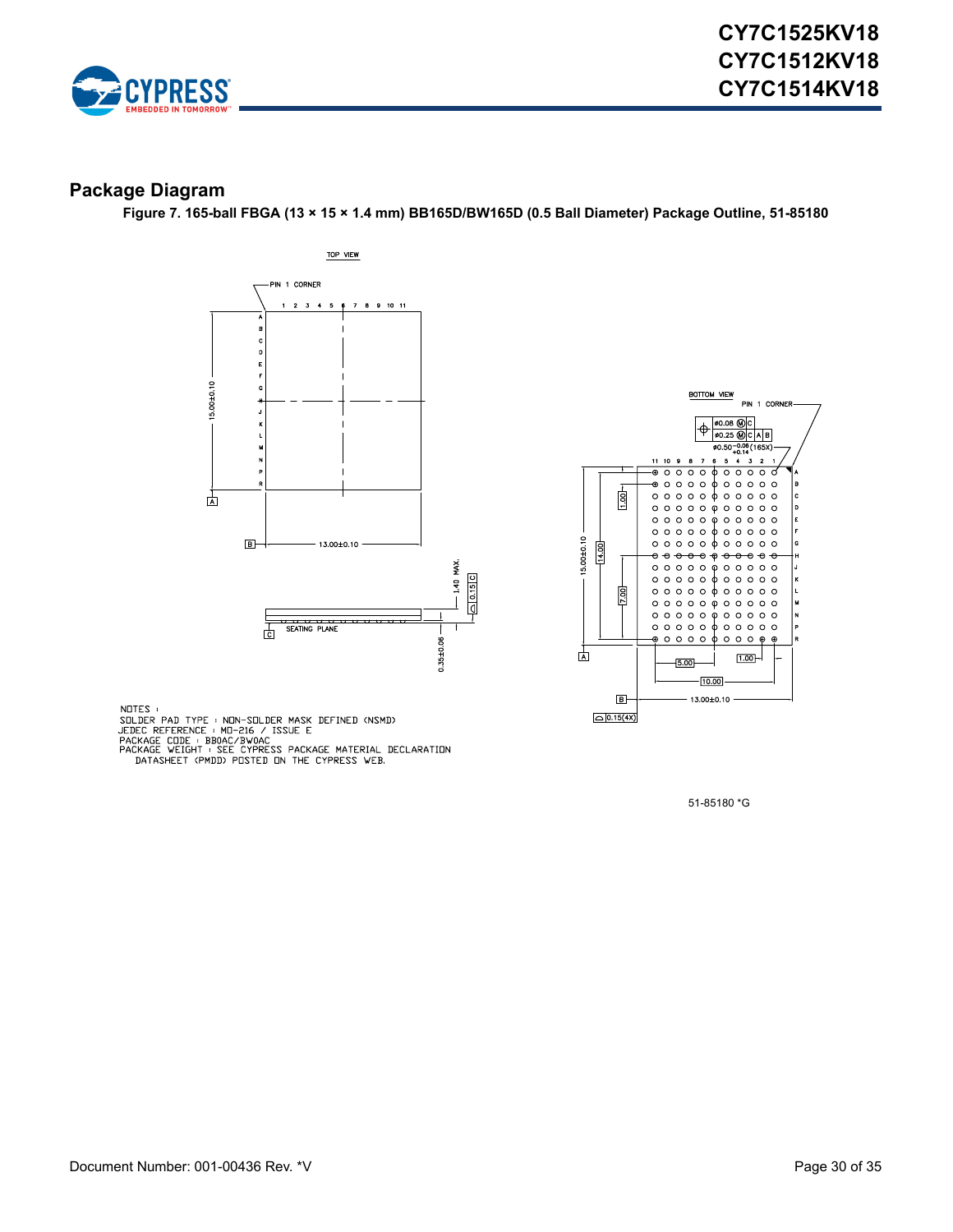![](_page_30_Picture_0.jpeg)

| <b>Acronym</b> | <b>Description</b>                         |
|----------------|--------------------------------------------|
| <b>DDR</b>     | Double Data Rate                           |
| <b>FBGA</b>    | Fine-Pitch Ball Grid Array                 |
| HSTI           | <b>High-Speed Transceiver Logic</b>        |
| 1/O            | Input/Output                               |
| <b>JEDEC</b>   | Joint Electron Devices Engineering Council |
| <b>JTAG</b>    | Joint Test Action Group                    |
| LMBU           | Logical Multiple Bit Upset                 |
| I SB           | Least Significant Bit                      |
| I SBU          | Logical Single Bit Upset                   |
| <b>MSB</b>     | Most Significant Bit                       |
| PLI.           | Phase-Locked Loop                          |
| <b>QDR</b>     | Quad Data Rate                             |
| <b>SFI</b>     | Single Event Latch-up                      |
| <b>SRAM</b>    | Static Random Access Memory                |
| <b>TAP</b>     | <b>Test Access Port</b>                    |
| <b>TCK</b>     | <b>Test Clock</b>                          |
| <b>TMS</b>     | <b>Test Mode Select</b>                    |
| TDI            | <b>Test Data-In</b>                        |
| TDO            | <b>Test Data-Out</b>                       |
| TTL            | Transistor-Transistor Logic                |

## <span id="page-30-0"></span>**Acronyms Document Conventions**

#### <span id="page-30-2"></span><span id="page-30-1"></span>**Units of Measure**

| <b>Symbol</b> | <b>Unit of Measure</b> |
|---------------|------------------------|
| °C            | degree Celsius         |
| <b>MHz</b>    | megahertz              |
| μA            | microampere            |
| μs            | microsecond            |
| mA            | milliampere            |
| mm            | millimeter             |
| ms            | millisecond            |
| ns            | nanosecond             |
| Ω             | ohm                    |
| $\%$          | percent                |
| pF            | picofarad              |
| ps            | picosecond             |
| V             | volt                   |
| W             | watt                   |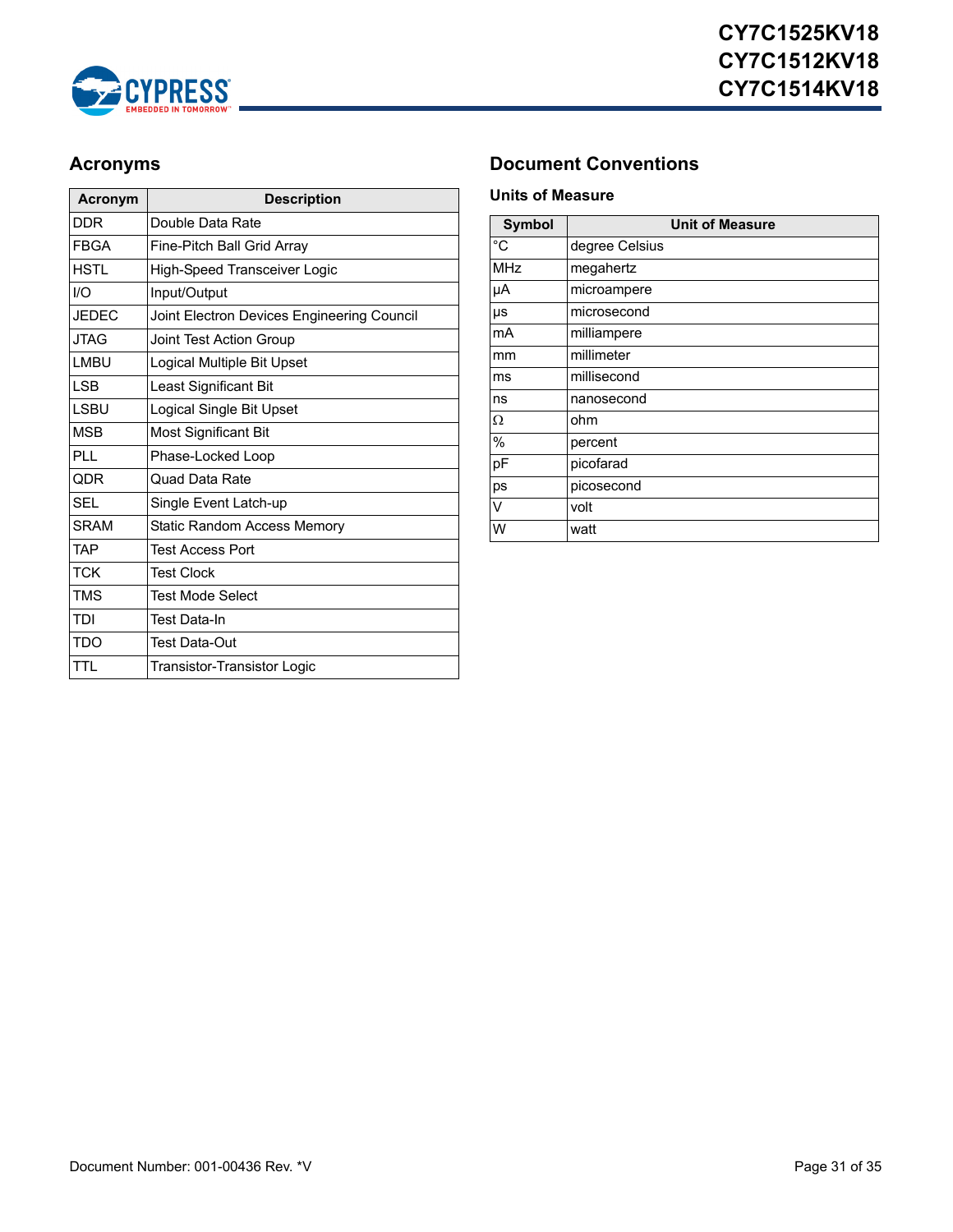![](_page_31_Picture_0.jpeg)

# <span id="page-31-0"></span>**Document History Page**

|                          | Document Title: CY7C1525KV18/CY7C1512KV18/CY7C1514KV18, 72-Mbit QDR® II SRAM Two-Word Burst Architecture<br>Document Number: 001-00436 |                      |                                  |                                                                                                                                                                                                                                                                                                                                                                                                                                                                                                                                                                                                                                                            |  |  |
|--------------------------|----------------------------------------------------------------------------------------------------------------------------------------|----------------------|----------------------------------|------------------------------------------------------------------------------------------------------------------------------------------------------------------------------------------------------------------------------------------------------------------------------------------------------------------------------------------------------------------------------------------------------------------------------------------------------------------------------------------------------------------------------------------------------------------------------------------------------------------------------------------------------------|--|--|
| Rev.                     | ECN No.                                                                                                                                | Orig. of<br>Change   | <b>Submission</b><br><b>Date</b> | <b>Description of Change</b>                                                                                                                                                                                                                                                                                                                                                                                                                                                                                                                                                                                                                               |  |  |
| $^{\star\star}$          | 374703                                                                                                                                 | <b>SYT</b>           | 06/02/2005                       | New data sheet.                                                                                                                                                                                                                                                                                                                                                                                                                                                                                                                                                                                                                                            |  |  |
| *A                       | 1103823                                                                                                                                | <b>VKN</b>           | 05/28/2007                       | Updated Selection Guide (Updated details of Maximum operating current).<br>Updated Ordering Information (Updated part numbers).                                                                                                                                                                                                                                                                                                                                                                                                                                                                                                                            |  |  |
| $\,{}^{\star}\mathsf{B}$ | 1699083                                                                                                                                | VKN /<br><b>AESA</b> | 11/02/2007                       | Changed status from Advance Information to Preliminary.                                                                                                                                                                                                                                                                                                                                                                                                                                                                                                                                                                                                    |  |  |
| $^\star\mathrm{C}$       | 2148307                                                                                                                                | VKN /<br><b>AESA</b> | 02/27/2008                       | Updated Electrical Characteristics (Updated DC Electrical Characteristics<br>(Added Note 24 and referred the same note in $I_{DD}$ parameter)).<br>Updated Switching Characteristics (Updated Note 31 (Corrected typo);<br>changed minimum value of $t_{\text{KC lock}}$ parameter from 2048 cycles to 20 $\mu$ s).                                                                                                                                                                                                                                                                                                                                        |  |  |
| *D                       | 2606839                                                                                                                                | VKN /<br><b>PYRS</b> | 11/13/2008                       | Updated Identification Register Definitions (Changed Revision Number (31:29)<br>from 001 to 000).<br>Updated Power Up Sequence in QDR II SRAM (Updated description; and<br>Figure 4).<br>Updated Maximum Ratings (Changed Ambient Temperature with Power<br>Applied from "-10 °C to +85 °C" to "-55 °C to +125 °C").<br>Updated Thermal Resistance (Replaced values of $\Theta_{JA}$ and $\Theta_{JC}$ parameters<br>from TBD to respective Thermal Values for 165-ball FBGA Package).<br>Updated Package Diagram (Changed the package size from 15 x 17 x 1.4 mm<br>to $13 \times 15 \times 1.4$ mm (Removed spec 51-85195 *A and included 51-85180 *A)). |  |  |
| *E                       | 2681899                                                                                                                                | VKN /<br><b>PYRS</b> | 04/01/2009                       | Changed status from Preliminary to Final.<br>Updated Ordering Information (No change in part numbers; added disclaimer<br>on top of the Ordering Information table).<br>Post to external web.                                                                                                                                                                                                                                                                                                                                                                                                                                                              |  |  |
| $*_{F}$                  | 2747635                                                                                                                                | VKN /<br><b>AESA</b> | 08/03/2009                       | <b>Added Neutron Soft Error Immunity.</b><br>Updated Ordering Information (Updated part numbers; and modified the<br>disclaimer for the Ordering information).                                                                                                                                                                                                                                                                                                                                                                                                                                                                                             |  |  |
| $\overline{G}$           | 2767155                                                                                                                                | <b>VKN</b>           | 09/23/2009                       | Updated Capacitance (Changed value of Input Capacitance (C <sub>IN</sub> ) from 2 pF to<br>4 pF, changed value of Output Capacitance $(CO)$ from 3 pF to 4 pF).<br>Updated Ordering Information (No change in part numbers; modified Ordering<br>Information disclaimer).                                                                                                                                                                                                                                                                                                                                                                                  |  |  |
| $*H$                     | 2794726                                                                                                                                | <b>VKN</b>           | 10/29/2009                       | Updated Ordering Information (Updated part numbers).<br><b>Updated Package Diagram:</b><br>spec 51-85180 - Changed revision from *A to *B.                                                                                                                                                                                                                                                                                                                                                                                                                                                                                                                 |  |  |
| $\ddot{\ }$              | 2868256                                                                                                                                | <b>VKN</b>           | 01/28/2010                       | Updated Features (Added 350 MHz frequency related information).<br>Updated Selection Guide (Added 350 MHz frequency related information).<br>Updated Electrical Characteristics (Updated DC Electrical Characteristics<br>(Added 350 MHz frequency related information)).<br>Updated Switching Characteristics (Added 350 MHz frequency related<br>information).<br>Updated Ordering Information (Updated part numbers).<br><b>Updated Package Diagram:</b><br>spec 51-85180 - Changed revision from *B to *C.                                                                                                                                             |  |  |
| *J                       | 2870201                                                                                                                                | <b>NJY</b>           | 02/01/2010                       | No technical updates.                                                                                                                                                                                                                                                                                                                                                                                                                                                                                                                                                                                                                                      |  |  |
| *K                       | 2899924                                                                                                                                | VKN / NJY            | 03/26/2010                       | Updated Ordering Information (Updated part numbers).                                                                                                                                                                                                                                                                                                                                                                                                                                                                                                                                                                                                       |  |  |
| *L                       | 2905951                                                                                                                                | VKN / NJY            | 04/07/2010                       | Updated Ordering Information (Updated part numbers).                                                                                                                                                                                                                                                                                                                                                                                                                                                                                                                                                                                                       |  |  |
| $^{\star}{\sf M}$        | 3216622                                                                                                                                | <b>NJY</b>           | 04/05/2011                       | Updated to new template.<br><b>Completing Sunset Review.</b>                                                                                                                                                                                                                                                                                                                                                                                                                                                                                                                                                                                               |  |  |
| $^\star \textsf{N}$      | 3410256                                                                                                                                | <b>VIDB</b>          | 10/18/2011                       | Updated Ordering Information (Updated part numbers).<br>Updated to new template.                                                                                                                                                                                                                                                                                                                                                                                                                                                                                                                                                                           |  |  |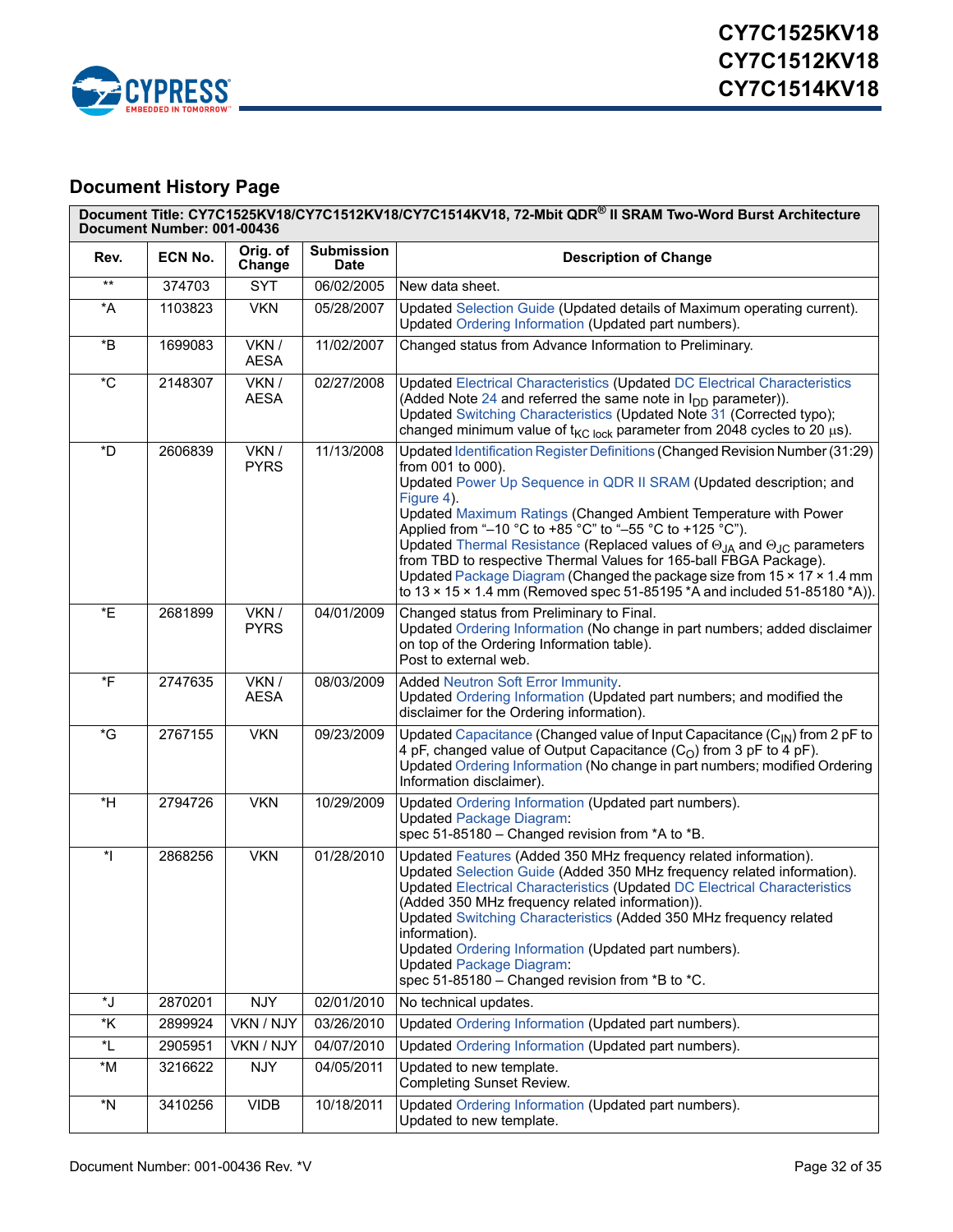![](_page_32_Picture_0.jpeg)

## **Document History Page (continued)**

|                         | Document Title: CY7C1525KV18/CY7C1512KV18/CY7C1514KV18, 72-Mbit QDR® II SRAM Two-Word Burst Architecture<br>Document Number: 001-00436 |                       |                                  |                                                                                                                                                                                                                                                                                                                                                                                                                                                                                                                                                                                                                                                                                                                                                                                                                                                                                                                                                                                                                                                                                                                                                                                                                                                                                                                                                                                                                                                                                                                  |  |  |  |
|-------------------------|----------------------------------------------------------------------------------------------------------------------------------------|-----------------------|----------------------------------|------------------------------------------------------------------------------------------------------------------------------------------------------------------------------------------------------------------------------------------------------------------------------------------------------------------------------------------------------------------------------------------------------------------------------------------------------------------------------------------------------------------------------------------------------------------------------------------------------------------------------------------------------------------------------------------------------------------------------------------------------------------------------------------------------------------------------------------------------------------------------------------------------------------------------------------------------------------------------------------------------------------------------------------------------------------------------------------------------------------------------------------------------------------------------------------------------------------------------------------------------------------------------------------------------------------------------------------------------------------------------------------------------------------------------------------------------------------------------------------------------------------|--|--|--|
| Rev.                    | ECN No.                                                                                                                                | Orig. of<br>Change    | <b>Submission</b><br><b>Date</b> | <b>Description of Change</b>                                                                                                                                                                                                                                                                                                                                                                                                                                                                                                                                                                                                                                                                                                                                                                                                                                                                                                                                                                                                                                                                                                                                                                                                                                                                                                                                                                                                                                                                                     |  |  |  |
| $^{\ast}$ O             | 3441304                                                                                                                                | <b>VIDB</b>           | 11/21/2011                       | Updated Switching Characteristics (Added Note 34 and referred the same note<br>in description of $t_{\text{KC lock}}$ parameter).<br><b>Updated Package Diagram:</b><br>spec 51-85180 - Changed revision from *C to *D.<br><b>Completing Sunset Review.</b>                                                                                                                                                                                                                                                                                                                                                                                                                                                                                                                                                                                                                                                                                                                                                                                                                                                                                                                                                                                                                                                                                                                                                                                                                                                      |  |  |  |
| *P                      | 3610239                                                                                                                                | PRIT /<br><b>GOPA</b> | 05/08/2012                       | Updated Features (Removed CY7C1510KV18 related information).<br>Updated Configurations (Removed CY7C1510KV18 related information).<br>Updated Functional Description (Removed CY7C1510KV18 related<br>information).<br>Updated Selection Guide (Removed 200 MHz, 167 MHz frequencies related<br>information; updated value of Maximum operating current for as "Not offered"<br>for × 9 and × 36 for 350 MHz frequency; removed CY7C1510KV18 related<br>information).<br>Removed Logic Block Diagram - CY7C1510KV18.<br>Updated Pin Configurations (Removed CY7C1510KV18 related information).<br>Updated Pin Definitions (Removed CY7C1510KV18 related information).<br>Updated Functional Overview (Removed CY7C1510KV18 related<br>information).<br>Updated Truth Table (Removed CY7C1510KV18 related information).<br>Updated Write Cycle Descriptions (Removed CY7C1510KV18 related<br>information).<br>Updated Identification Register Definitions (Removed CY7C1510KV18 related<br>information).<br>Updated Electrical Characteristics (Updated DC Electrical Characteristics<br>(Removed 200 MHz, 167 MHz frequencies related information; removed I <sub>DD</sub><br>and $I_{SB1}$ parameter details corresponding to $\times$ 9 and $\times$ 36 for 350 MHz<br>frequency, removed CY7C1510KV18 related information)).<br>Updated Switching Characteristics (Removed 200 MHz, 167 MHz frequencies<br>related information).<br>Updated Package Diagram (spec 51-85180 (changed revision from *D to *E)). |  |  |  |
| *Q                      | 3841412                                                                                                                                | YHB/<br><b>GOPA</b>   | 12/14/2012                       | Updated Ordering Information (Updated part numbers).<br>Updated Package Diagram (spec 51-85180 (Changed revision from *E to *F)).<br><b>Completing Sunset Review.</b>                                                                                                                                                                                                                                                                                                                                                                                                                                                                                                                                                                                                                                                                                                                                                                                                                                                                                                                                                                                                                                                                                                                                                                                                                                                                                                                                            |  |  |  |
| $*R$                    | 4371693                                                                                                                                | <b>PRIT</b>           | 05/06/2014                       | <b>Updated Application Example:</b><br>Updated Figure 2.<br><b>Updated Thermal Resistance:</b><br>Updated values of $\Theta_{JA}$ parameter.<br>Included $\Theta_{JB}$ parameter and its details.<br>Updated to new template.                                                                                                                                                                                                                                                                                                                                                                                                                                                                                                                                                                                                                                                                                                                                                                                                                                                                                                                                                                                                                                                                                                                                                                                                                                                                                    |  |  |  |
| $^{\star}\text{S}$      | 4580515                                                                                                                                | <b>PRIT</b>           | 11/26/2014                       | <b>Updated Functional Description:</b><br>Added "For a complete list of related documentation, click here." at the end.<br><b>Completing Sunset Review.</b>                                                                                                                                                                                                                                                                                                                                                                                                                                                                                                                                                                                                                                                                                                                                                                                                                                                                                                                                                                                                                                                                                                                                                                                                                                                                                                                                                      |  |  |  |
| $\overline{\mathsf{T}}$ | 4916588                                                                                                                                | <b>PRIT</b>           | 09/11/2015                       | <b>Updated Switching Waveforms:</b><br><b>Updated Read/Write/Deselect Sequence:</b><br>Replaced "Waveform for 2.0 Cycle Read Latency" with "Waveform for 1.5<br>Cycle Read Latency" in caption of Figure 6.<br><b>Updated Package Diagram:</b><br>spec 51-85180 - Changed revision from *F to *G.<br>Updated to new template.                                                                                                                                                                                                                                                                                                                                                                                                                                                                                                                                                                                                                                                                                                                                                                                                                                                                                                                                                                                                                                                                                                                                                                                    |  |  |  |
| *U                      | 5071226                                                                                                                                | <b>PRIT</b>           | 01/04/2016                       | No technical updates.<br><b>Completing Sunset Review.</b>                                                                                                                                                                                                                                                                                                                                                                                                                                                                                                                                                                                                                                                                                                                                                                                                                                                                                                                                                                                                                                                                                                                                                                                                                                                                                                                                                                                                                                                        |  |  |  |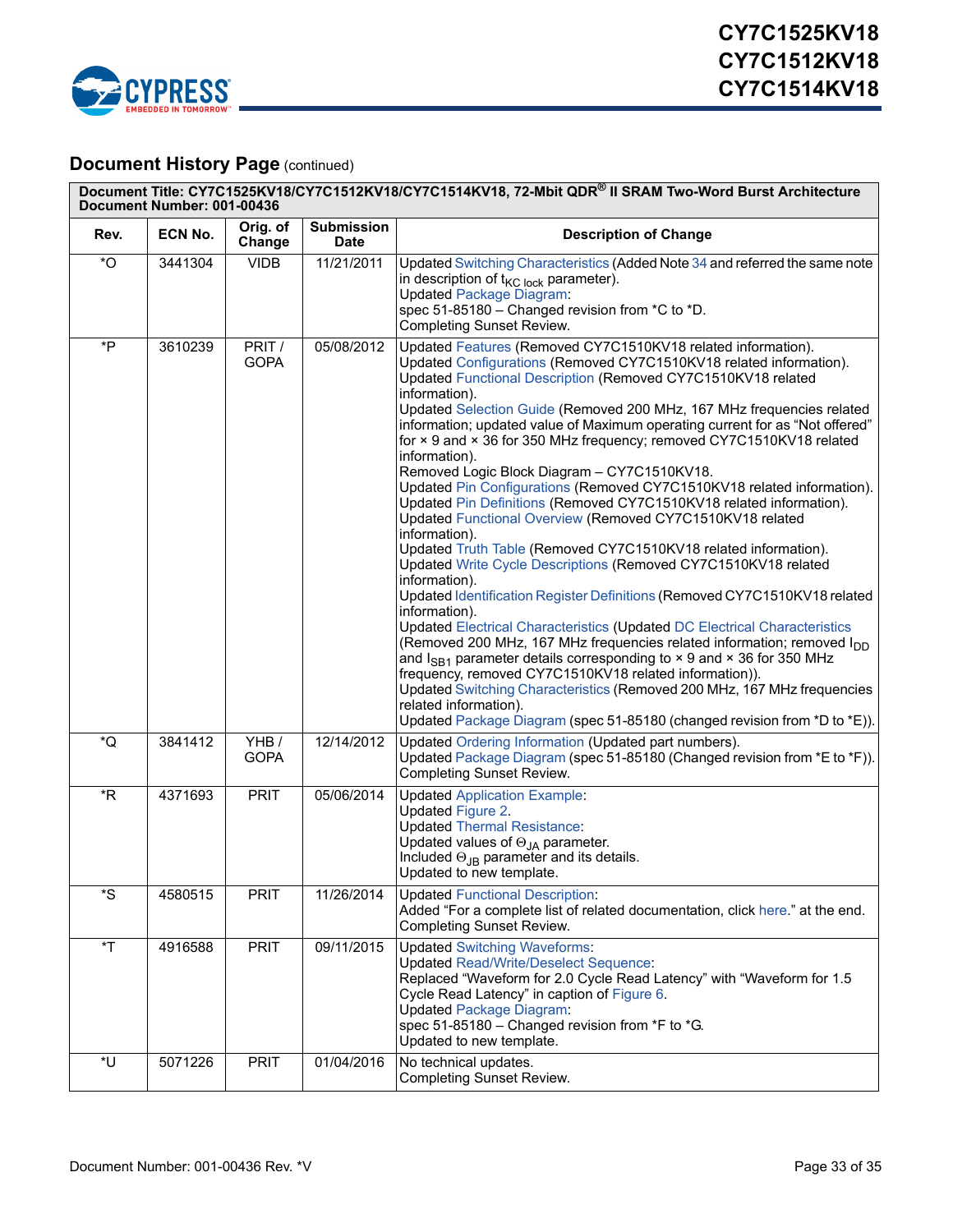![](_page_33_Picture_0.jpeg)

## **Document History Page (continued)**

|      | Document Number: 001-00436 |                    |                                  | Document Title: CY7C1525KV18/CY7C1512KV18/CY7C1514KV18, 72-Mbit QDR® II SRAM Two-Word Burst Architecture               |
|------|----------------------------|--------------------|----------------------------------|------------------------------------------------------------------------------------------------------------------------|
| Rev. | ECN No.                    | Orig. of<br>Change | <b>Submission</b><br><b>Date</b> | <b>Description of Change</b>                                                                                           |
| *V   | 6038611                    | <b>CNX</b>         | 01/19/2018                       | <b>Updated Ordering Information:</b><br>Updated part numbers.<br>Updated to new template.<br>Completing Sunset Review. |